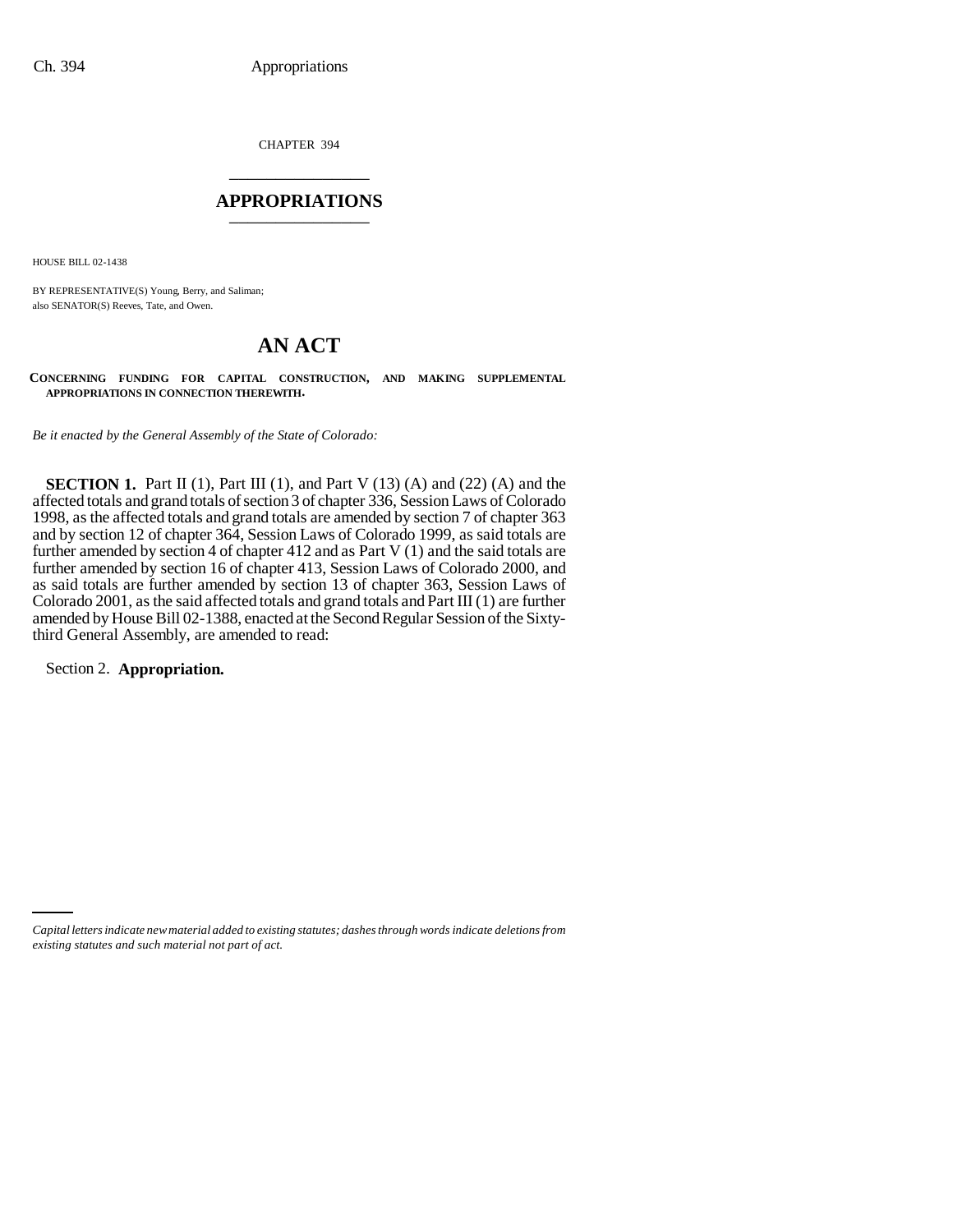|                 |              | APPROPRIATION FROM |                           |              |               |                |  |  |  |
|-----------------|--------------|--------------------|---------------------------|--------------|---------------|----------------|--|--|--|
| ITEM &          | <b>TOTAL</b> | CAPITAL            | CAPITAL                   | CASH         | CASH          | <b>FEDERAL</b> |  |  |  |
| <b>SUBTOTAL</b> |              |                    | CONSTRUCTION CONSTRUCTION | <b>FUNDS</b> | <b>FUNDS</b>  | <b>FUNDS</b>   |  |  |  |
|                 |              | <b>FUND</b>        | <b>FUND</b>               |              | <b>EXEMPT</b> |                |  |  |  |
|                 |              |                    | <b>EXEMPT</b>             |              |               |                |  |  |  |
|                 |              |                    |                           |              |               |                |  |  |  |

**PART II DEPARTMENT OF CORRECTIONS**

### **(1) CONTROLLED MAINTENANCE PROJECTS**

| Repair/Replace Security              |         |
|--------------------------------------|---------|
| Components at Skyline                |         |
| Correctional Center,                 |         |
| Centennial Correctional              |         |
| Center, and Colorado Women's         |         |
| Correctional Facility, Phase 1       |         |
| of 3                                 | 311,093 |
| Asbestos Abatement, Various          |         |
| Buildings at Colorado                |         |
| Territorial, Pueblo Minimum          |         |
| Center, Colorado Women's,            |         |
| and Buena Vista, Phase 1 of 2        | 385,405 |
| Remove/Replace Fuel Storage          |         |
| Tanks, Buena Vista,                  |         |
| Centennial, Colorado                 |         |
| Territorial, Colorado Women's,       |         |
| and Soil Remediation at              |         |
| <b>Fremont Correctional Facility</b> | 338,762 |
|                                      |         |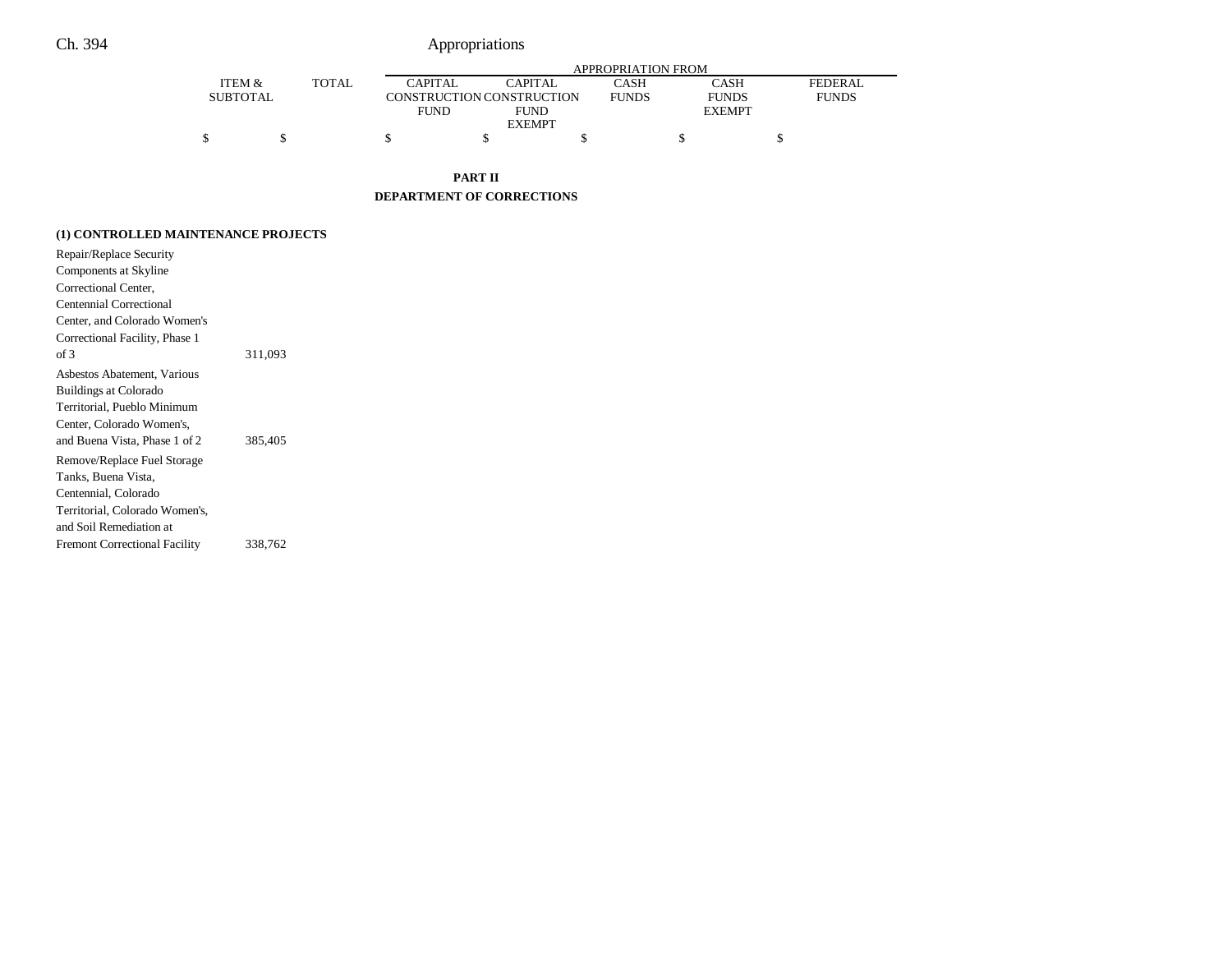| 465,707            |
|--------------------|
|                    |
|                    |
|                    |
| 252,548            |
|                    |
|                    |
| <del>213,340</del> |
| 17,455             |
|                    |
|                    |
|                    |
|                    |
| 318,991            |
|                    |
|                    |
|                    |
| 362,995            |
|                    |
|                    |
|                    |
|                    |
|                    |
| 321,432            |
|                    |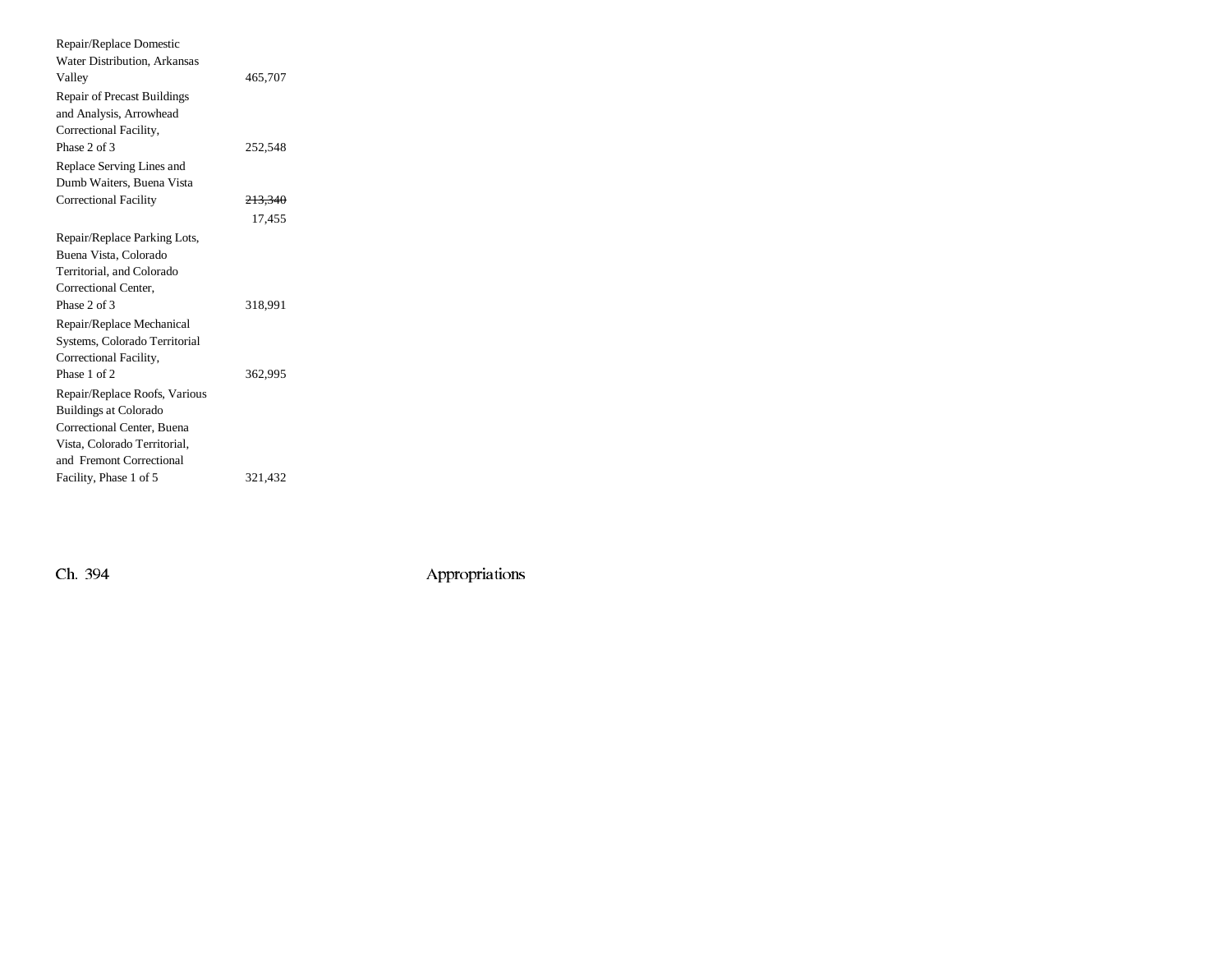|                                |                   |               | APPROPRIATION FROM |                              |    |              |               |                |
|--------------------------------|-------------------|---------------|--------------------|------------------------------|----|--------------|---------------|----------------|
|                                | <b>ITEM &amp;</b> | <b>TOTAL</b>  | <b>CAPITAL</b>     | <b>CAPITAL</b>               |    | CASH         | <b>CASH</b>   | <b>FEDERAL</b> |
|                                | <b>SUBTOTAL</b>   |               |                    | CONSTRUCTION CONSTRUCTION    |    | <b>FUNDS</b> | <b>FUNDS</b>  | <b>FUNDS</b>   |
|                                |                   |               | <b>FUND</b>        | <b>FUND</b><br><b>EXEMPT</b> |    |              | <b>EXEMPT</b> |                |
|                                | \$<br>\$          |               | \$                 | \$                           | \$ | \$           | \$            |                |
|                                |                   |               |                    |                              |    |              |               |                |
| Renovate Bathrooms,            |                   |               |                    |                              |    |              |               |                |
| Colorado Correctional Center   |                   |               |                    |                              |    |              |               |                |
| and Centennial Correctional    |                   |               |                    |                              |    |              |               |                |
| Facility                       | 101,704           |               |                    |                              |    |              |               |                |
| Replace Boiler and Equipment,  |                   |               |                    |                              |    |              |               |                |
| Fremont Correctional Facility, |                   |               |                    |                              |    |              |               |                |
| Phase 1 of 2                   | 500,769           |               |                    |                              |    |              |               |                |
| Cross-Connection Control/      |                   |               |                    |                              |    |              |               |                |
| Backflow Prevention Project at |                   |               |                    |                              |    |              |               |                |
| <b>Various Sites</b>           | 108,060           |               |                    |                              |    |              |               |                |
|                                |                   | 3,680,806     |                    | 3,680,806                    |    |              |               |                |
|                                |                   | 3,484,921     |                    | 3,484,921                    |    |              |               |                |
|                                |                   |               |                    |                              |    |              |               |                |
| <b>TOTALS PART II</b>          |                   |               |                    |                              |    |              |               |                |
| (CORRECTIONS)                  |                   | \$139,324,090 |                    | \$134,252,989                |    |              | \$5,071,101   |                |
|                                |                   | \$139,128,205 |                    | \$134,057,104                |    |              |               |                |
|                                |                   |               |                    | <b>PART III</b>              |    |              |               |                |
|                                |                   |               |                    |                              |    |              |               |                |

**DEPARTMENT OF EDUCATION**

### **(1) CONTROLLED MAINTENANCE PROJECTS**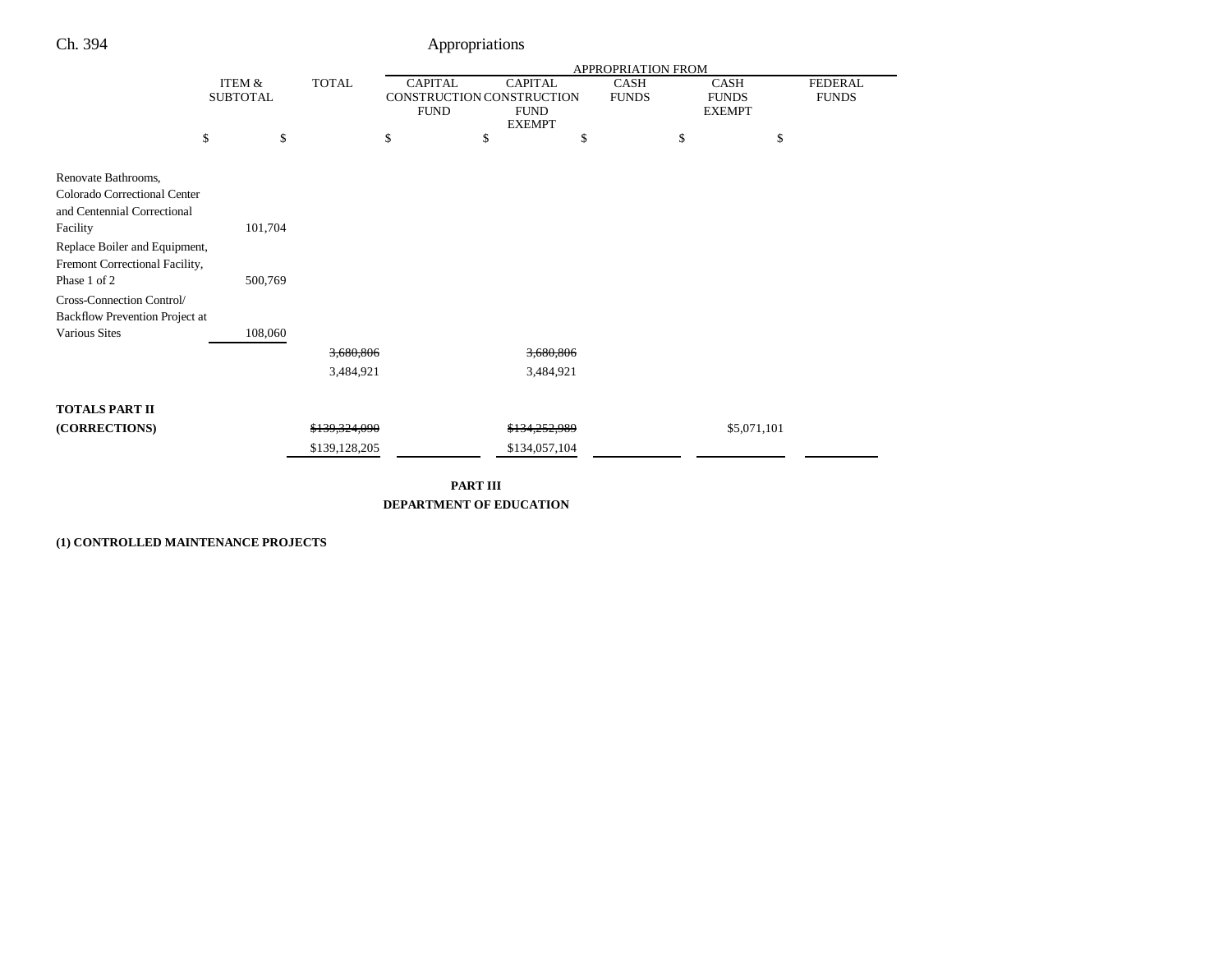| Playground Safety Project,<br>School for the Deaf and Blind | 93,758  |             |             |         |  |
|-------------------------------------------------------------|---------|-------------|-------------|---------|--|
| Sidewalk, Running Track<br>Replacement, School for the      |         |             |             |         |  |
| Deaf and Blind <sup>1a</sup>                                | 225,000 |             |             |         |  |
| Restroom Upgrades, School for                               |         |             |             |         |  |
| the Deaf and Blind, Argo Hall                               | 91,500  |             |             |         |  |
| Campus-wide Roof                                            |         |             |             |         |  |
| Replacement and Repair,                                     |         |             |             |         |  |
| Gotleib, Brown, and West                                    |         |             |             |         |  |
| Buildings, School for the Deaf                              |         |             |             |         |  |
| and Blind, Phase 1 of 3                                     | 170,773 |             |             |         |  |
|                                                             | 76,321  |             |             |         |  |
|                                                             |         | 581,031     |             | 581,031 |  |
|                                                             |         | 486,579     |             | 486,579 |  |
| <b>TOTALS PART III</b>                                      |         |             |             |         |  |
| (EDUCATION)                                                 |         | \$4,149,031 | \$4,149,031 |         |  |
|                                                             |         | \$4,054,579 | \$4,054,579 |         |  |
|                                                             |         |             |             |         |  |

**PART V DEPARTMENT OF HIGHER EDUCATION**

### **(13) UNIVERSITY OF COLORADO HEALTH SCIENCES CENTER**

**(A) Controlled Maintenance Projects** Replace Hazardous Fume Hoods and Ventilation, Phase

12 of 20 714,725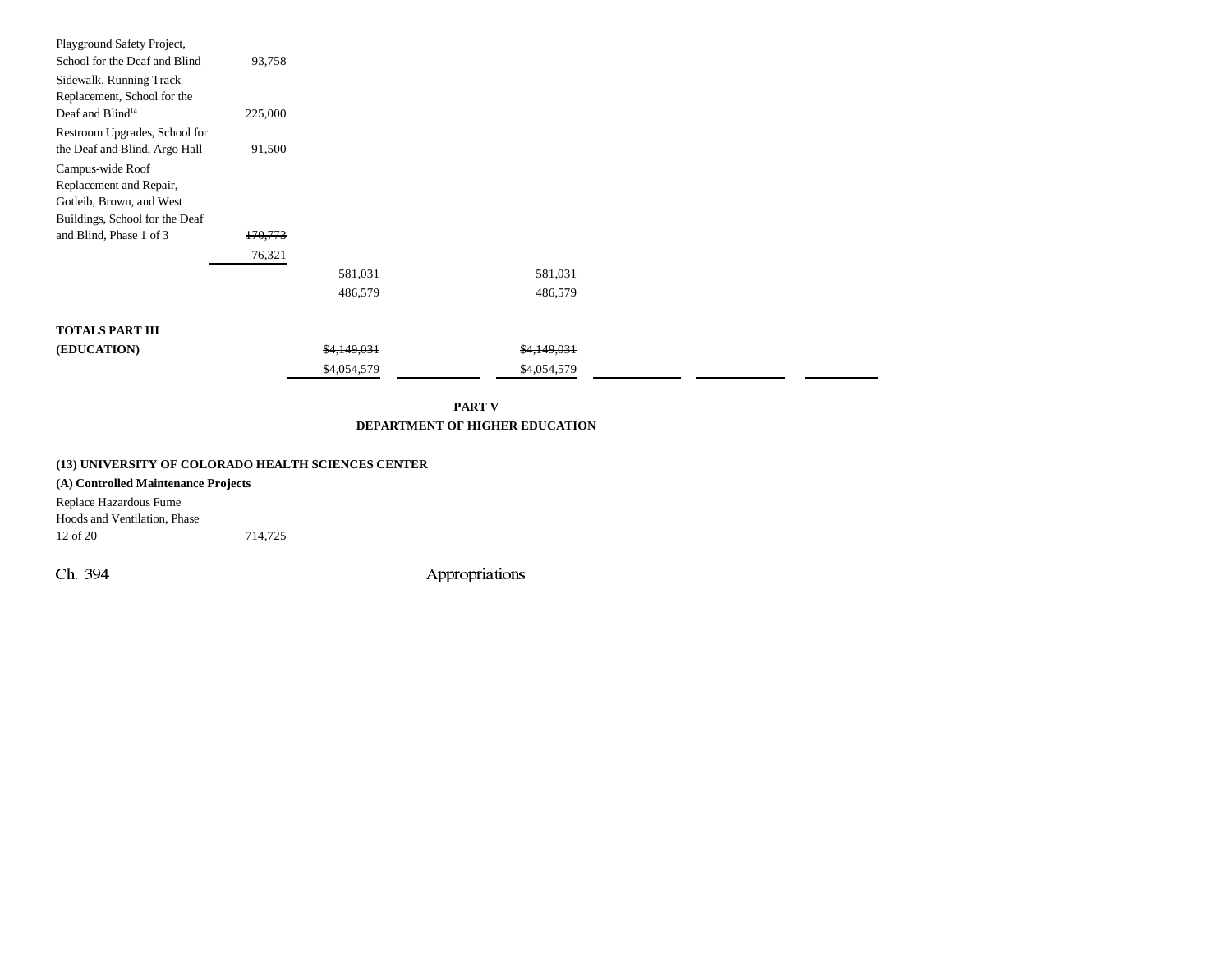|                                     |                                      |              | APPROPRIATION FROM                                                                                           |    |           |                      |                                              |                                |  |  |
|-------------------------------------|--------------------------------------|--------------|--------------------------------------------------------------------------------------------------------------|----|-----------|----------------------|----------------------------------------------|--------------------------------|--|--|
|                                     | <b>ITEM &amp;</b><br><b>SUBTOTAL</b> | <b>TOTAL</b> | <b>CAPITAL</b><br><b>CAPITAL</b><br>CONSTRUCTION CONSTRUCTION<br><b>FUND</b><br><b>FUND</b><br><b>EXEMPT</b> |    |           | CASH<br><b>FUNDS</b> | <b>CASH</b><br><b>FUNDS</b><br><b>EXEMPT</b> | <b>FEDERAL</b><br><b>FUNDS</b> |  |  |
|                                     | \$<br>\$                             |              | \$                                                                                                           | \$ | \$        | \$                   |                                              | \$                             |  |  |
| Repair/Replace Deteriorated         |                                      |              |                                                                                                              |    |           |                      |                                              |                                |  |  |
| Infrastructure, Colorado            |                                      |              |                                                                                                              |    |           |                      |                                              |                                |  |  |
| Psychiatric Hospital,               |                                      |              |                                                                                                              |    |           |                      |                                              |                                |  |  |
| Phase 2 of 5                        | 800,000                              |              |                                                                                                              |    |           |                      |                                              |                                |  |  |
|                                     | 185,315                              |              |                                                                                                              |    |           |                      |                                              |                                |  |  |
| Power Plant Cooling System          |                                      |              |                                                                                                              |    |           |                      |                                              |                                |  |  |
| Improvements, Phase 4 of 10         | 424,000                              |              |                                                                                                              |    |           |                      |                                              |                                |  |  |
| Upgrade Elevators, Campus           |                                      |              |                                                                                                              |    |           |                      |                                              |                                |  |  |
| Buildings, Phase 3 of 8             | 257,500                              |              |                                                                                                              |    |           |                      |                                              |                                |  |  |
| Replace Roofs and Windows,          |                                      |              |                                                                                                              |    |           |                      |                                              |                                |  |  |
| Campus Buildings, Phase 2 of        |                                      |              |                                                                                                              |    |           |                      |                                              |                                |  |  |
| 5                                   | 258,214                              |              |                                                                                                              |    |           |                      |                                              |                                |  |  |
|                                     | 2,454,439                            |              |                                                                                                              |    | 1,728,436 | 726,003 <sup>a</sup> |                                              |                                |  |  |
|                                     | 1,839,754                            |              |                                                                                                              |    | 1,113,751 |                      |                                              |                                |  |  |
| (22) NORTHEASTERN JUNIOR            |                                      |              |                                                                                                              |    |           |                      |                                              |                                |  |  |
| <b>COLLEGE</b>                      |                                      |              |                                                                                                              |    |           |                      |                                              |                                |  |  |
| (A) Controlled Maintenance Projects |                                      |              |                                                                                                              |    |           |                      |                                              |                                |  |  |
| Campuswide Asphalt                  |                                      |              |                                                                                                              |    |           |                      |                                              |                                |  |  |

Replacement, Phase 1 of 2 255,571 Building Upgrades, Phillips/ Whyman, Phase 1 of 2  $\overline{551,584}$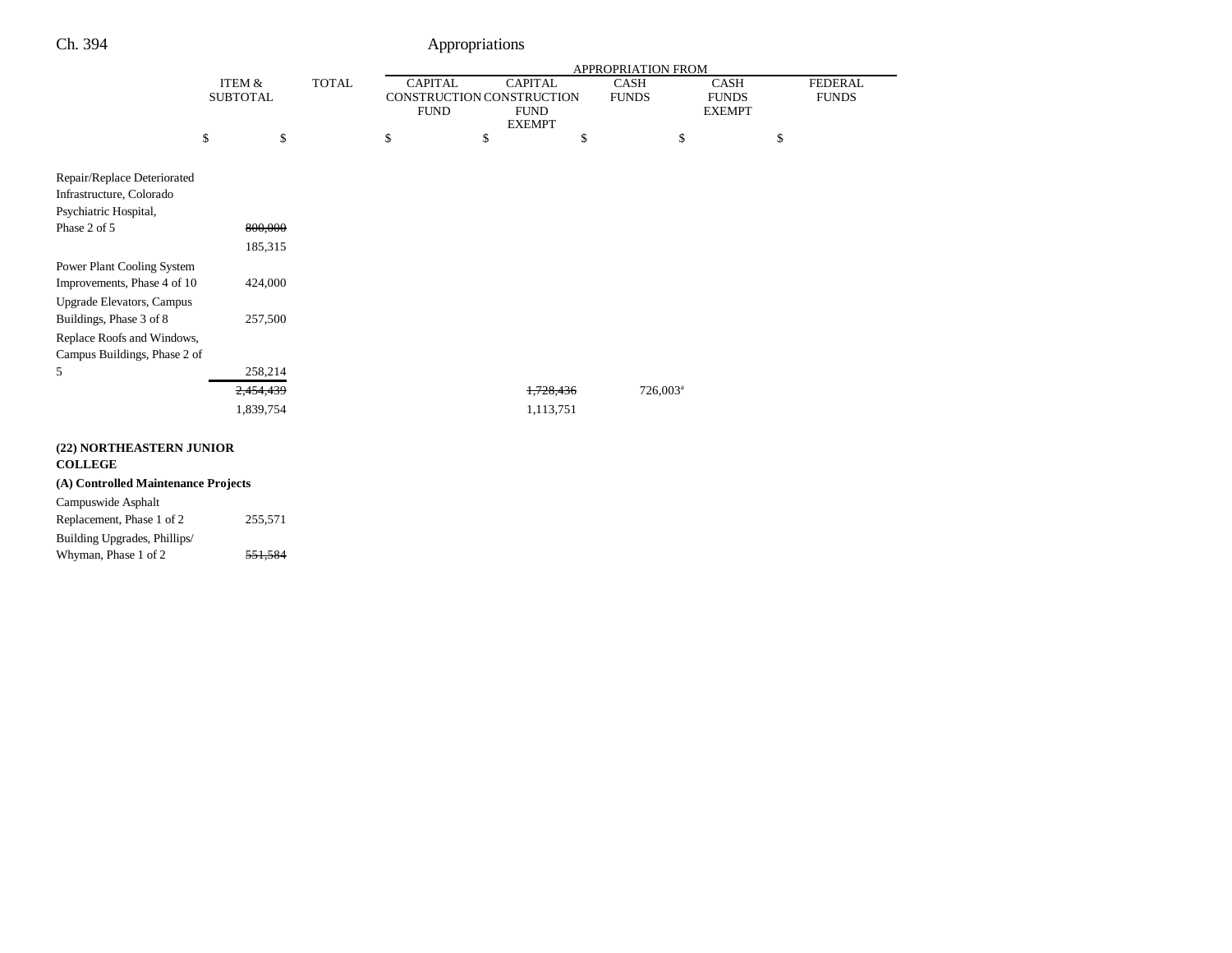|                               | 12,376        |               |              |                            |              |
|-------------------------------|---------------|---------------|--------------|----------------------------|--------------|
| Cross-Connection Control/     |               |               |              |                            |              |
| Backflow Prevention Project,  |               |               |              |                            |              |
| Various Buildings, Phase 1 of |               |               |              |                            |              |
| 3                             | 44,244        |               |              |                            |              |
|                               | 851,399       | 851,399       |              |                            |              |
|                               | 312,191       | 312,191       |              |                            |              |
| <b>TOTALS PART V</b>          |               |               |              |                            |              |
| (HIGHER EDUCATION)            | \$301,259,407 | \$167,279,493 | \$17,884,862 | \$113,095,052              | \$3,000,000  |
|                               | \$300,105,514 | \$166,125,600 |              |                            |              |
| <b>GRAND TOTALS</b>           |               |               |              |                            |              |
| (CAPITAL CONSTRUCTION)        | \$615,196,015 | \$397,335,507 | \$44,668,899 | \$161,690,357 <sup>a</sup> | \$11,501,252 |
|                               | \$613,751,785 | \$395,891,277 |              |                            |              |

a Of this amount, \$1,636,120 contains a (T) notation and \$2,135,148 is from the Highway Users Tax Fund pursuant to Section 43-4-201(3)(a), C.R.S.

**SECTION 2.** Part II (1) and (2), Part IV (1), Part V (9) (B), (15) (A), (17) (A), (25) (B), Part VI (1)(B), (3) (A) and (3) (B), and Part VII (1) and the affected totals and grand totals of section 3 of chapter 364, Session Laws of Colorado 1999, as Part II (2) and the said affected totals are further amended by section 6 of chapter 412 and as the said affected totals are further amended by section 17 of chapter 413, Session Laws of Colorado 2000,as Part V (9) (B) and Part VI (3) (B) and the said affected totals are further amended by section 14 of chapter 363, Session Laws of Colorado 2001, and as Part V (9) (B) and the said affected totals are further amended by section 3 of chapter 9, Session Laws of Colorado 2001, Second Extraordinary Session, are amended to read:

Section 3. **Capital construction appropriation.**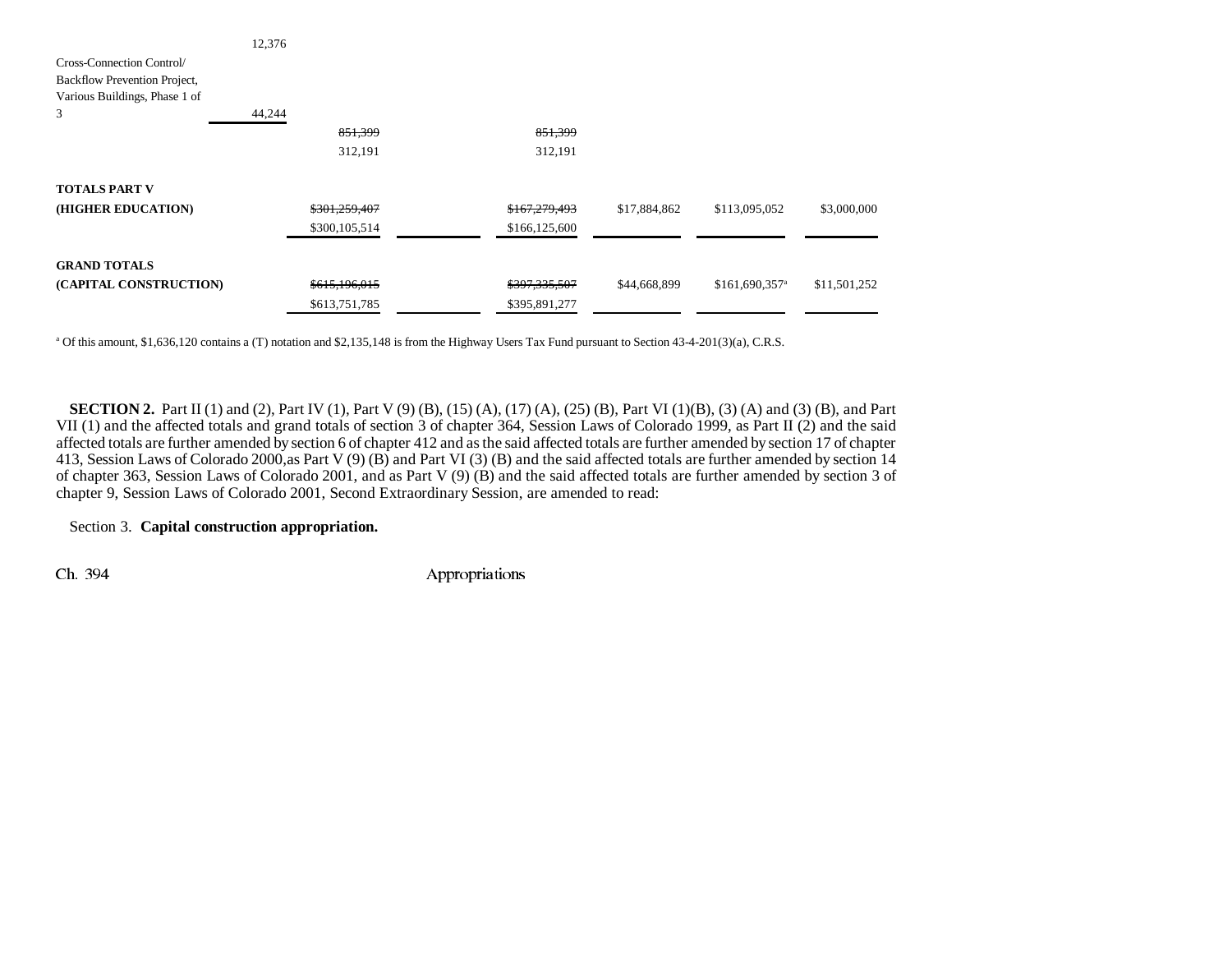|          |       | APPROPRIATION FROM |                           |              |               |              |  |  |  |  |
|----------|-------|--------------------|---------------------------|--------------|---------------|--------------|--|--|--|--|
| ITEM &   | TOTAL | <b>CAPITAL</b>     | CAPITAL                   | CASH         | CASH          | FEDERAL      |  |  |  |  |
| SUBTOTAL |       |                    | CONSTRUCTION CONSTRUCTION | <b>FUNDS</b> | <b>FUNDS</b>  | <b>FUNDS</b> |  |  |  |  |
|          |       | <b>FUND</b>        | <b>FUND</b>               |              | <b>EXEMPT</b> |              |  |  |  |  |
|          |       |                    | <b>EXEMPT</b>             |              |               |              |  |  |  |  |
|          |       |                    |                           |              |               |              |  |  |  |  |

**PART II DEPARTMENT OF CORRECTIONS**

### **(1) CONTROLLED MAINTENANCE PROJECTS**

| Denver Reception and           |         |
|--------------------------------|---------|
| Diagnostic Center, Buena       |         |
| Vista, Centennial, and Pueblo  |         |
| Minimum Correctional           |         |
| Facilities, Electrical         |         |
| Improvements, Phase 1 of 3     | 571,315 |
| Arkansas Valley, Colorado      |         |
| Territorial, and Limon         |         |
| Correctional Facilities.       |         |
| Repair/Replace Security        |         |
| Components, Phase 2 of 2       | 347.393 |
| Buena Vista Correctional       |         |
| Facility, Asbestos Abatement,  |         |
| Phase 2 of 2                   | 285,651 |
| Colorado Territorial and       |         |
| Buena Vista Correctional       |         |
| Facilities, Asbestos Abatement | 284,588 |
|                                |         |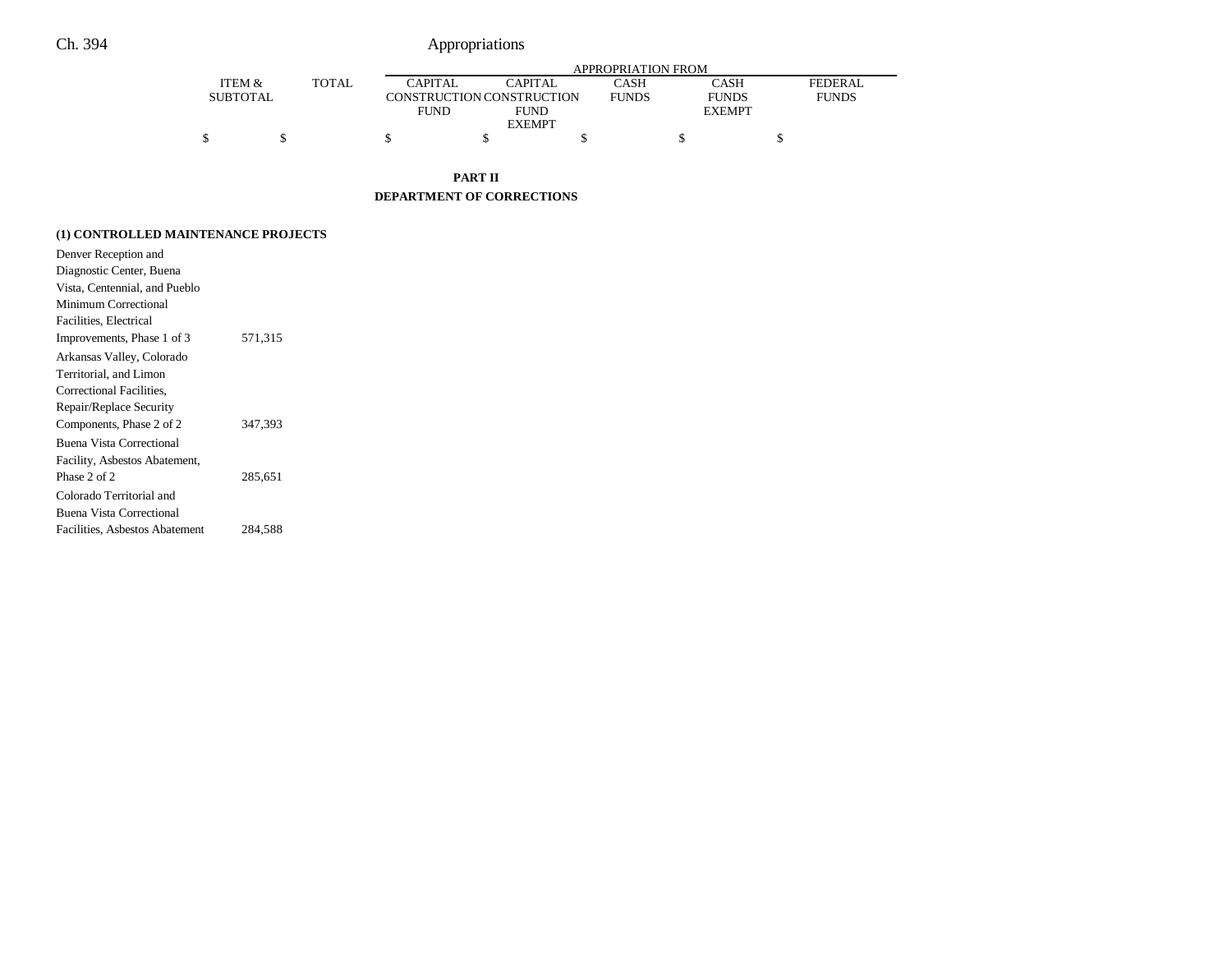| Colorado Correctional Center,   |         |  |
|---------------------------------|---------|--|
| Colorado Territorial, Buena     |         |  |
| Vista, Centennial, and          |         |  |
| <b>Fremont Correctional</b>     |         |  |
| Facilities, Upgrade Fire        |         |  |
| Detection/Alarm/                |         |  |
| Suppression Systems,            |         |  |
| Phase 1 of 4                    | 184,800 |  |
| East Canon City Prison          |         |  |
| Complex, North Pump Station     |         |  |
| Improvements                    | 82,263  |  |
| Colorado Territorial            |         |  |
| Correctional Facility, Sanitary |         |  |
| Sewer/Storm Sewer               |         |  |
| Distribution Improvements,      |         |  |
| Phase 1 of 4                    | 98,500  |  |
| Centennial Correctional         |         |  |
| Facility, Structural Repairs,   |         |  |
| Phase 1 of 3                    | 147,919 |  |
| Fremont Correctional Facility,  |         |  |
| Repair Utility Tunnel, Phase 1  |         |  |
| of 2                            | 169,526 |  |
|                                 | 133,862 |  |
| Centennial and Colorado         |         |  |
| <b>Territorial Correctional</b> |         |  |
| Facilities, Repair/Replace      |         |  |
| Paving and Walkways, Phase      |         |  |
| $1$ of $2$                      | 363,538 |  |
|                                 |         |  |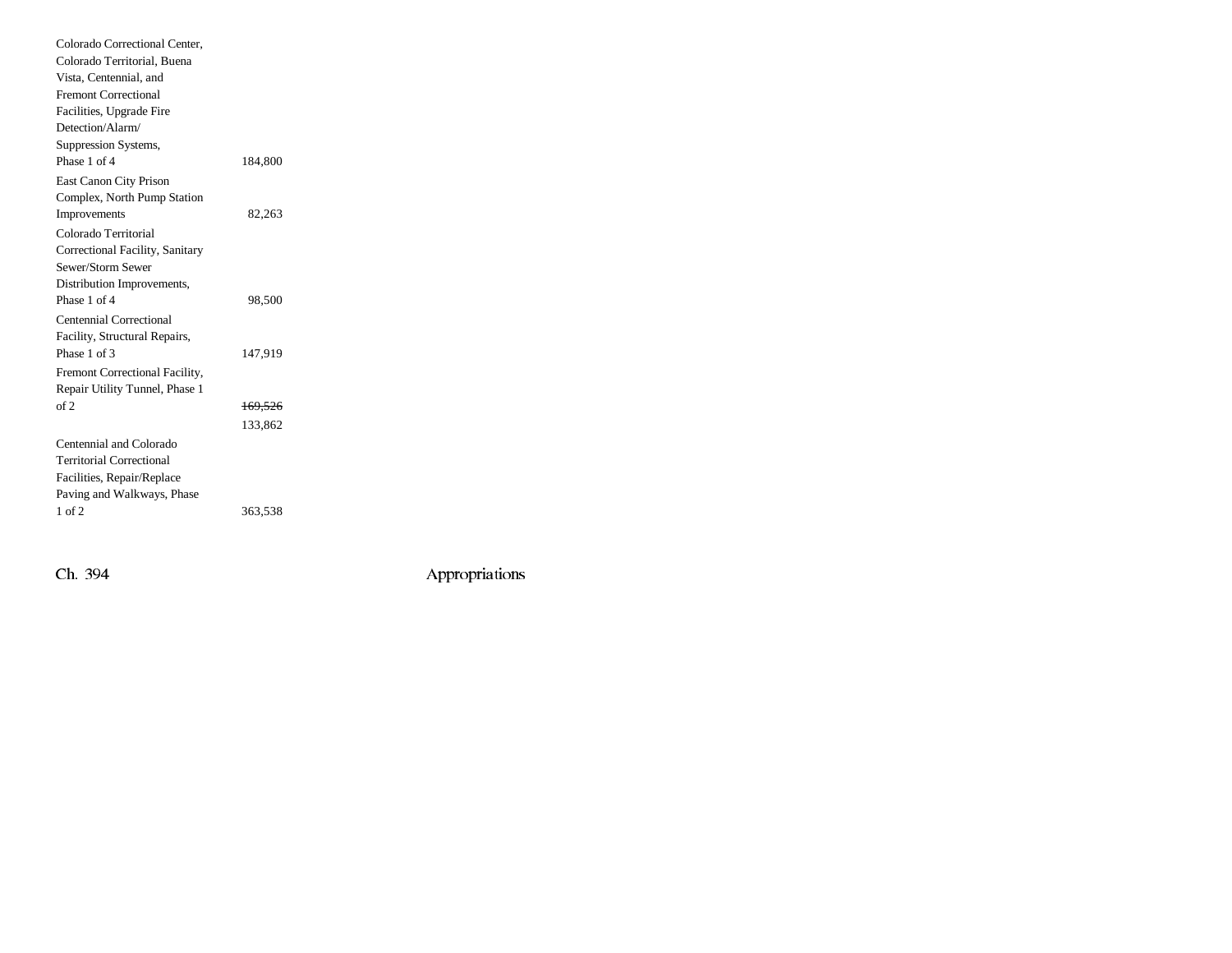|                                                                                                      |                                      |              | APPROPRIATION FROM                                                                                           |    |                             |                                       |                                |    |  |
|------------------------------------------------------------------------------------------------------|--------------------------------------|--------------|--------------------------------------------------------------------------------------------------------------|----|-----------------------------|---------------------------------------|--------------------------------|----|--|
|                                                                                                      | <b>ITEM &amp;</b><br><b>SUBTOTAL</b> | <b>TOTAL</b> | <b>CAPITAL</b><br><b>CAPITAL</b><br>CONSTRUCTION CONSTRUCTION<br><b>FUND</b><br><b>FUND</b><br><b>EXEMPT</b> |    | <b>CASH</b><br><b>FUNDS</b> | CASH<br><b>FUNDS</b><br><b>EXEMPT</b> | <b>FEDERAL</b><br><b>FUNDS</b> |    |  |
|                                                                                                      | \$<br>\$                             |              | \$                                                                                                           | \$ |                             | \$                                    | \$                             | \$ |  |
| Colorado Territorial<br>Correctional Facility,<br>Repair/Replace Mechanical<br>Systems, Phase 2 of 2 | 111,854                              |              |                                                                                                              |    |                             |                                       |                                |    |  |
| Arkansas Valley Correctional<br>Facility, Refrigeration Units,<br>Chlorofluorocarbon                 |                                      |              |                                                                                                              |    |                             |                                       |                                |    |  |
| Refrigeration Phase-out<br><b>Buena Vista Correctional</b><br>Facility, Cross-connection             | 779,447                              |              |                                                                                                              |    |                             |                                       |                                |    |  |
| Control/Backflow Prevention<br>Fremont Correctional Facility,<br>Cross-connection Control/           | 146,015                              |              |                                                                                                              |    |                             |                                       |                                |    |  |
| <b>Backflow Prevention</b>                                                                           | 19,885                               |              |                                                                                                              |    |                             |                                       |                                |    |  |
|                                                                                                      |                                      | 3.592.694    |                                                                                                              |    | 3.592.694                   |                                       |                                |    |  |
|                                                                                                      |                                      | 3,557,030    |                                                                                                              |    | 3,557,030                   |                                       |                                |    |  |
| (2) CAPITAL CONSTRUCTION PROJECTS<br>Skyline Correctional Facility,                                  |                                      |              |                                                                                                              |    |                             |                                       |                                |    |  |
| Kitchen Remodeling<br><b>Arrowhead Correctional</b><br>Facility, Repair Precast                      | 1,540,273                            |              |                                                                                                              |    | 1,540,273                   |                                       |                                |    |  |
| <b>Buildings</b>                                                                                     | 2,455,130                            |              |                                                                                                              |    | 2,127,292                   |                                       | 327,838 <sup>a</sup>           |    |  |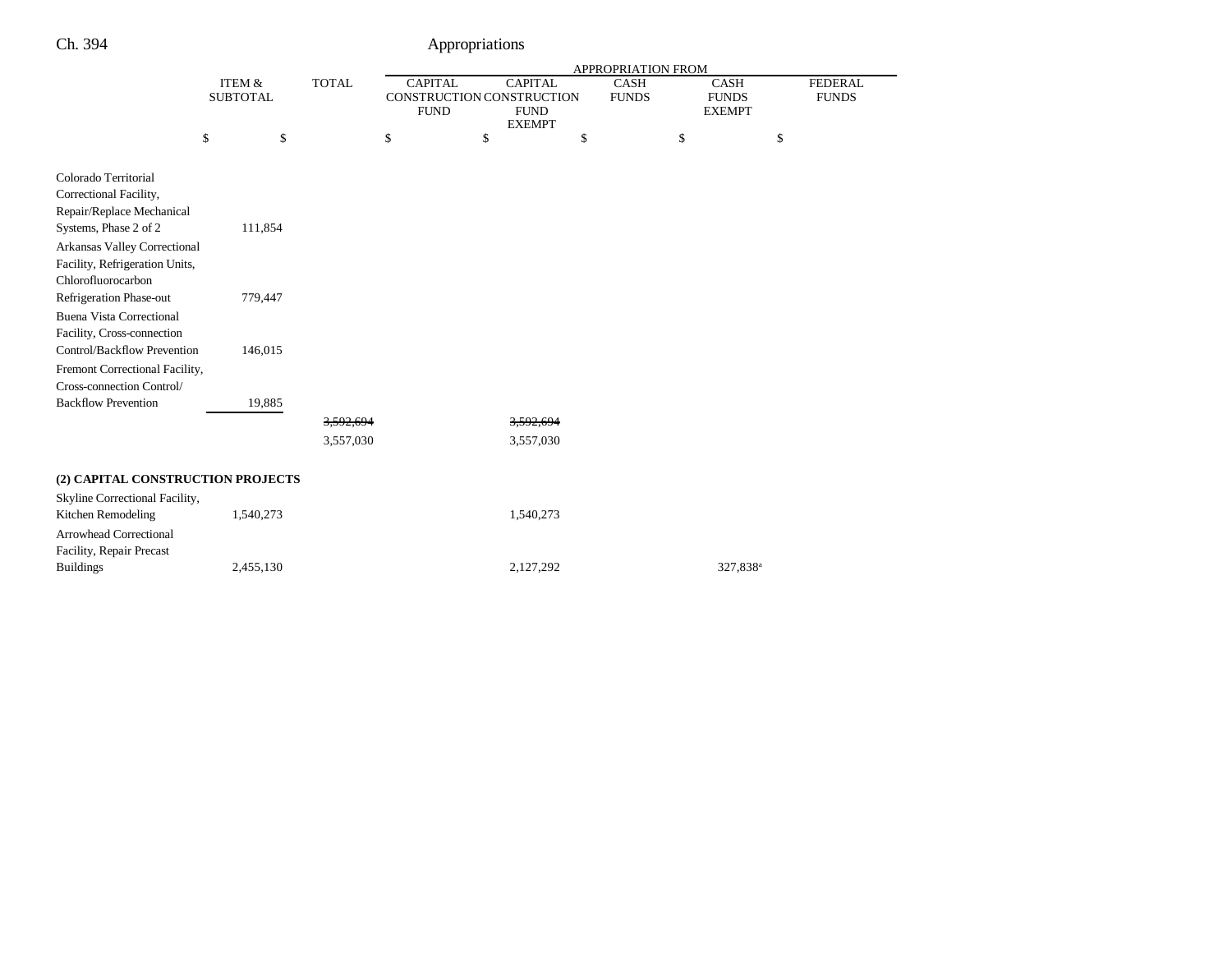| Correctional Industries, Minor<br>Construction Projects <sup>1</sup>           | 250,000<br>4,245,403                                                                     |                                                                  |                       | $250,000$ <sup>b</sup> |  |  |  |
|--------------------------------------------------------------------------------|------------------------------------------------------------------------------------------|------------------------------------------------------------------|-----------------------|------------------------|--|--|--|
| <sup>a</sup> This amount shall be from the Corrections Expansion Reserve Fund. |                                                                                          |                                                                  |                       |                        |  |  |  |
|                                                                                | <sup>b</sup> This amount shall be from sales revenues earned by Correctional Industries. |                                                                  |                       |                        |  |  |  |
| <b>TOTALS PART II</b>                                                          |                                                                                          |                                                                  |                       |                        |  |  |  |
| (CORRECTIONS)                                                                  | \$7,901,574                                                                              | \$7,323,736                                                      |                       | \$577,838              |  |  |  |
|                                                                                | \$7,865,910                                                                              | \$7,288,072                                                      |                       |                        |  |  |  |
|                                                                                |                                                                                          |                                                                  |                       |                        |  |  |  |
|                                                                                |                                                                                          | <b>PART IV</b><br>DEPARTMENT OF HEALTH CARE POLICY AND FINANCING |                       |                        |  |  |  |
|                                                                                |                                                                                          |                                                                  |                       |                        |  |  |  |
| (1) CAPITAL CONSTRUCTION<br><b>PROJECT</b>                                     |                                                                                          |                                                                  |                       |                        |  |  |  |
| Colorado Benefits                                                              |                                                                                          |                                                                  |                       |                        |  |  |  |
| Management System, Phase 4                                                     | 13,798,394                                                                               | 6,838,267                                                        | $51,308$ <sup>a</sup> | 6,908,819              |  |  |  |
|                                                                                | 8,648,303                                                                                | 4,285,882                                                        | $32,253^a$            | 4,330,168              |  |  |  |
| <sup>a</sup> This amount shall be from the Old Age Pension Fund.               |                                                                                          |                                                                  |                       |                        |  |  |  |
| <b>TOTALS PART IV</b>                                                          |                                                                                          |                                                                  |                       |                        |  |  |  |
| (HEALTH CARE POLICY                                                            |                                                                                          |                                                                  |                       |                        |  |  |  |
| <b>AND FINANCING)</b>                                                          | \$13,798,394                                                                             | \$6,838,267                                                      | \$51,308              | \$6,908,819            |  |  |  |
|                                                                                | \$8,648,303                                                                              | \$4,285,882                                                      | \$32,253              | \$4,330,168            |  |  |  |
|                                                                                |                                                                                          |                                                                  |                       |                        |  |  |  |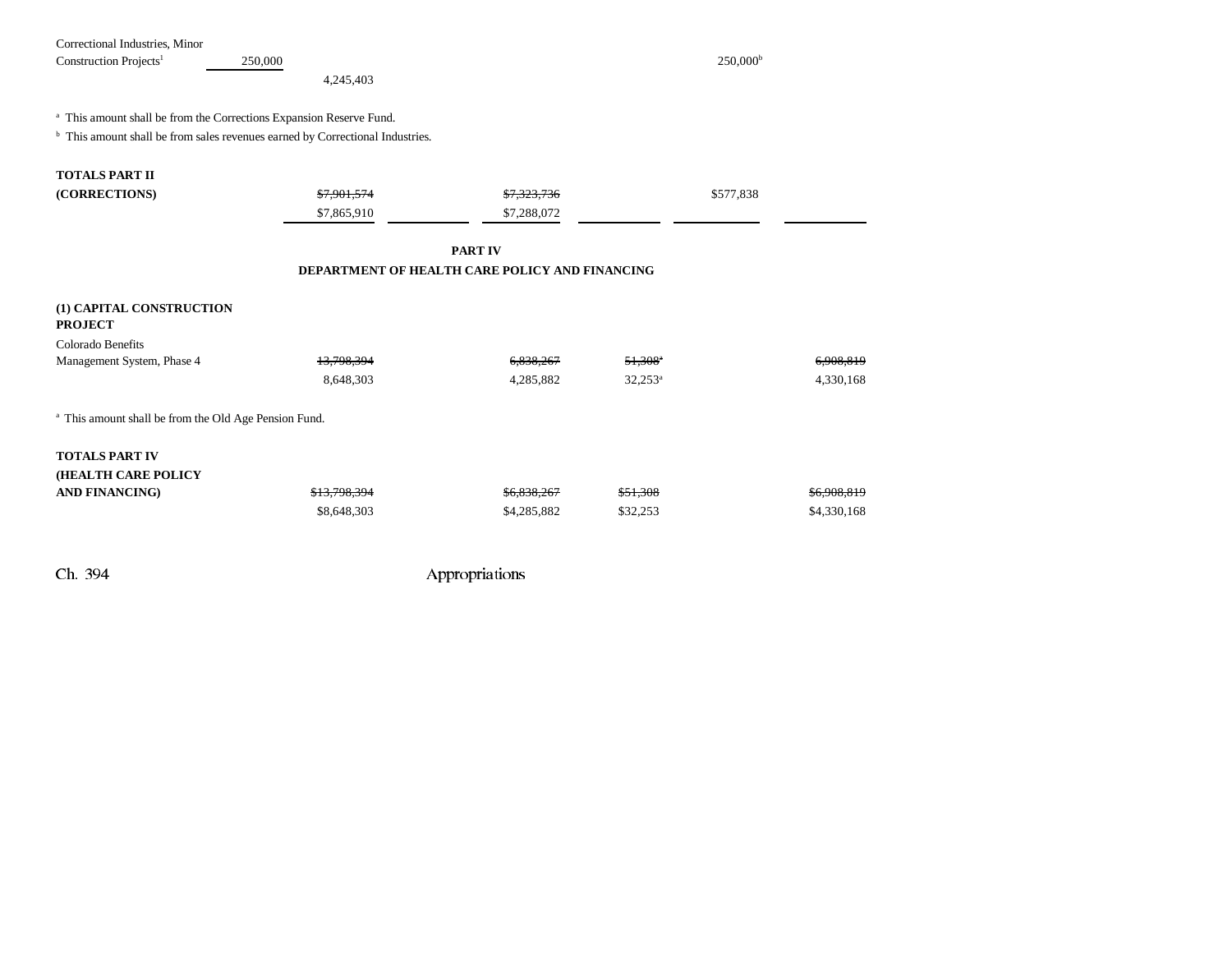|                                                   |                                      |              | <b>APPROPRIATION FROM</b> |                                             |                      |                             |                                |
|---------------------------------------------------|--------------------------------------|--------------|---------------------------|---------------------------------------------|----------------------|-----------------------------|--------------------------------|
|                                                   | <b>ITEM &amp;</b><br><b>SUBTOTAL</b> | <b>TOTAL</b> | <b>CAPITAL</b>            | <b>CAPITAL</b><br>CONSTRUCTION CONSTRUCTION | CASH<br><b>FUNDS</b> | <b>CASH</b><br><b>FUNDS</b> | <b>FEDERAL</b><br><b>FUNDS</b> |
|                                                   |                                      |              | <b>FUND</b>               | <b>FUND</b>                                 |                      | <b>EXEMPT</b>               |                                |
|                                                   |                                      |              |                           | <b>EXEMPT</b>                               |                      |                             |                                |
|                                                   | \$                                   | \$           | \$                        | \$                                          | \$                   | \$                          | \$                             |
|                                                   |                                      |              |                           | <b>PART V</b>                               |                      |                             |                                |
|                                                   |                                      |              |                           | <b>DEPARTMENT OF HIGHER EDUCATION</b>       |                      |                             |                                |
| (9) UNIVERSITY OF COLORADO HEALTH SCIENCES CENTER |                                      |              |                           |                                             |                      |                             |                                |
| (B) Capital Construction Projects                 |                                      |              |                           |                                             |                      |                             |                                |
| Fitzsimons, Infrastructure                        |                                      |              |                           |                                             |                      |                             |                                |
| Development                                       | 22,000,000                           |              |                           | 10,780,000                                  |                      | 11,220,000 <sup>a</sup>     |                                |
|                                                   | 19,368,246                           |              |                           | 8,148,246                                   |                      |                             |                                |
| Center on Studies for Clinical                    |                                      |              |                           |                                             |                      |                             |                                |
| Performance                                       | 50,592                               |              |                           | 50,592                                      |                      |                             |                                |
| <b>Fitzsimons Trust Fund</b>                      | 7,800,000                            |              |                           | 7,800,000                                   |                      |                             |                                |
| American Indian and Alaska                        |                                      |              |                           |                                             |                      |                             |                                |
| Native Programs, Programs                         |                                      |              |                           |                                             |                      |                             |                                |
| for Public Psychiatry, and                        |                                      |              |                           |                                             |                      |                             |                                |
| TeleHealth/TeleEducation                          |                                      |              |                           |                                             |                      |                             |                                |
| Facility                                          | 13,289,417                           |              |                           |                                             |                      | $10,656,576^b$              | 2,632,841                      |
|                                                   | 43,140,009                           |              |                           |                                             |                      |                             |                                |
|                                                   | 40,508,255                           |              |                           |                                             |                      |                             |                                |

45,653,871

43,022,117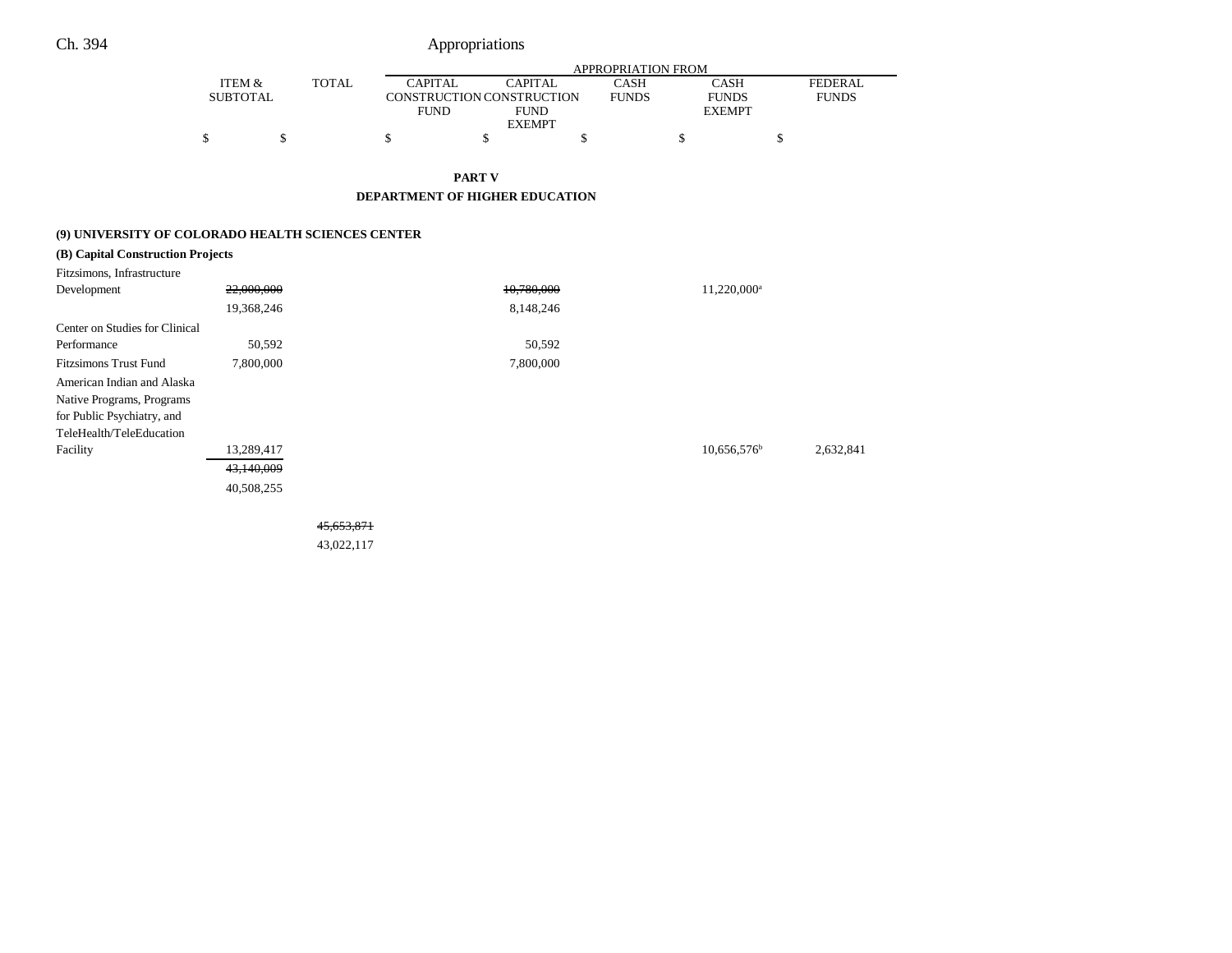a This amount shall be from exempt institutional sources.

**b** This amount shall be from exempt institutional sources and is shown here for informational purposes only. Therefore, it shall not be accounted for in the State's Capital Construction Fund and the limitations on encumbrance timeliness and use of internal workforce do not apply.

### **(15) LAMAR COMMUNITY COLLEGE**

| (A) Controlled Maintenance Projects |         |                    |
|-------------------------------------|---------|--------------------|
| Trustees Building,                  |         |                    |
| Cosmetology Laboratory              |         |                    |
| Ventilation/Bathroom                |         |                    |
| Upgrade                             | 21,550  |                    |
|                                     | 1,202   |                    |
| Trustees Building, Roof             |         |                    |
| Replacement                         | 193,062 |                    |
| Tennis and Basketball Court         |         |                    |
| Repair                              | 56,718  |                    |
| Cross-connection Control/           |         |                    |
| <b>Backflow Prevention</b>          | 4,826   |                    |
|                                     | 276,156 | <del>276,156</del> |
|                                     | 255,808 | 255,808            |
|                                     |         |                    |

7,878,771

### **(17) NORTHEASTERN JUNIOR COLLEGE**

**(A) Controlled Maintenance Projects** Fire Detection and Alarm Upgrades  $\frac{102,423}{2}$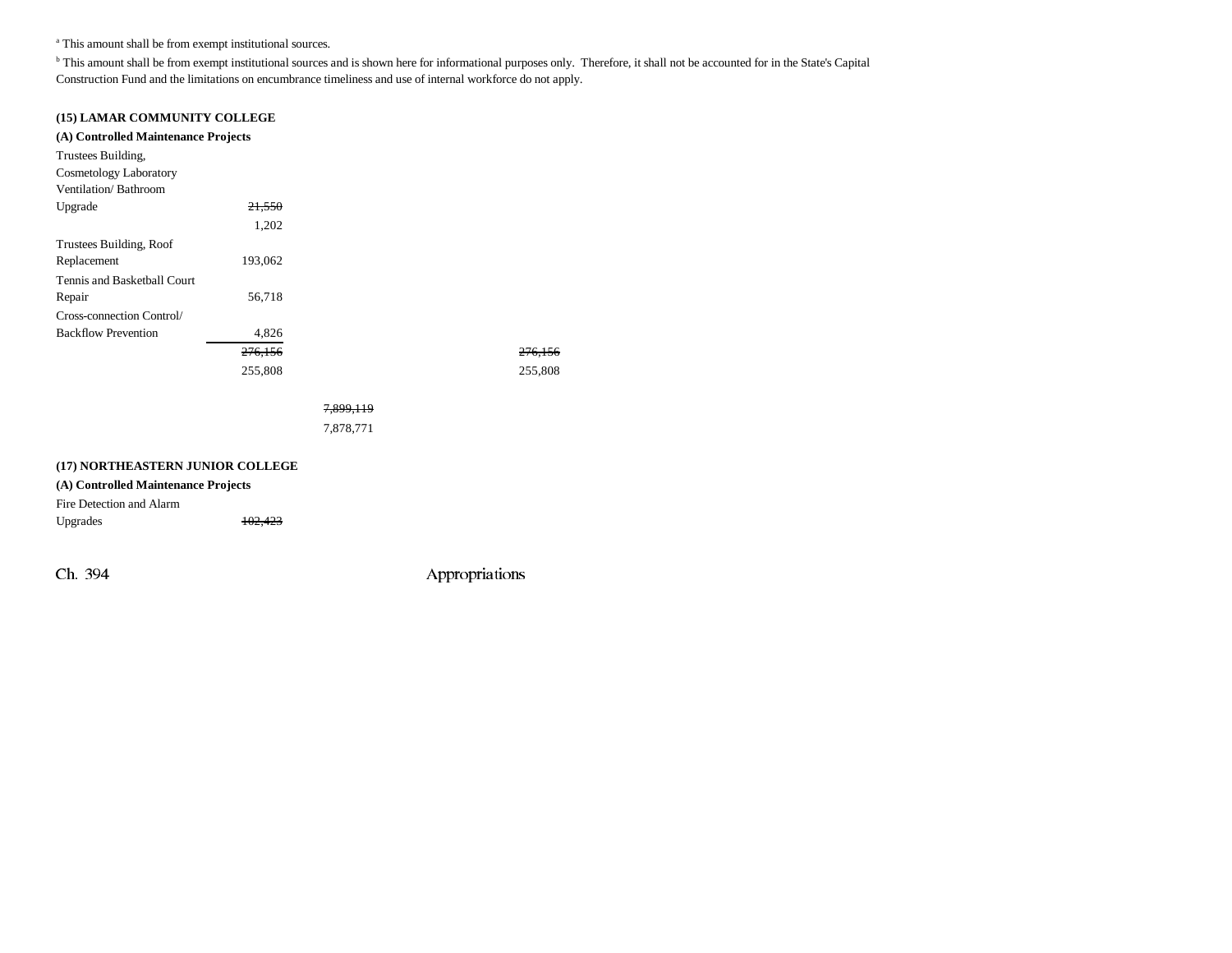|                                                           |                                           |         | APPROPRIATION FROM            |    |                                                                                                     |  |                             |               |  |
|-----------------------------------------------------------|-------------------------------------------|---------|-------------------------------|----|-----------------------------------------------------------------------------------------------------|--|-----------------------------|---------------|--|
|                                                           | <b>TOTAL</b><br>ITEM &<br><b>SUBTOTAL</b> |         | <b>CAPITAL</b><br><b>FUND</b> |    | <b>CAPITAL</b><br>CASH<br>CONSTRUCTION CONSTRUCTION<br><b>FUNDS</b><br><b>FUND</b><br><b>EXEMPT</b> |  | <b>CASH</b><br><b>FUNDS</b> | <b>EXEMPT</b> |  |
|                                                           | \$<br>\$                                  |         | \$                            | \$ | \$                                                                                                  |  | \$                          | \$            |  |
|                                                           | 15,455                                    |         |                               |    |                                                                                                     |  |                             |               |  |
| Phillips-Whyman Hall,<br>Building Upgrades,               |                                           |         |                               |    |                                                                                                     |  |                             |               |  |
| Phase 2 of 2                                              | 57,500                                    |         |                               |    |                                                                                                     |  |                             |               |  |
| Campus-wide Asphalt<br>Replacement, Phase 2 of 2          | 126,370                                   |         |                               |    |                                                                                                     |  |                             |               |  |
| Six Campus Buildings,<br>Pitched Roofs, Phase 1 of 5      | 272,643                                   |         |                               |    |                                                                                                     |  |                             |               |  |
|                                                           | 158,596                                   |         |                               |    |                                                                                                     |  |                             |               |  |
| Beede-Hamil Hall, Replace<br>Rooftop HVAC Units           | 142,000                                   |         |                               |    |                                                                                                     |  |                             |               |  |
| Cross-connection Control/<br>Backflow Prevention, Phase 2 |                                           |         |                               |    |                                                                                                     |  |                             |               |  |
| of 3                                                      | 2,881                                     |         |                               |    |                                                                                                     |  |                             |               |  |
|                                                           |                                           | 703,817 |                               |    | 703,817                                                                                             |  |                             |               |  |
|                                                           |                                           | 502,802 |                               |    | 502,802                                                                                             |  |                             |               |  |
|                                                           |                                           |         |                               |    |                                                                                                     |  |                             |               |  |

## **(25) COLORADO HISTORICAL**

**SOCIETY**

**(B) Capital Construction Projects**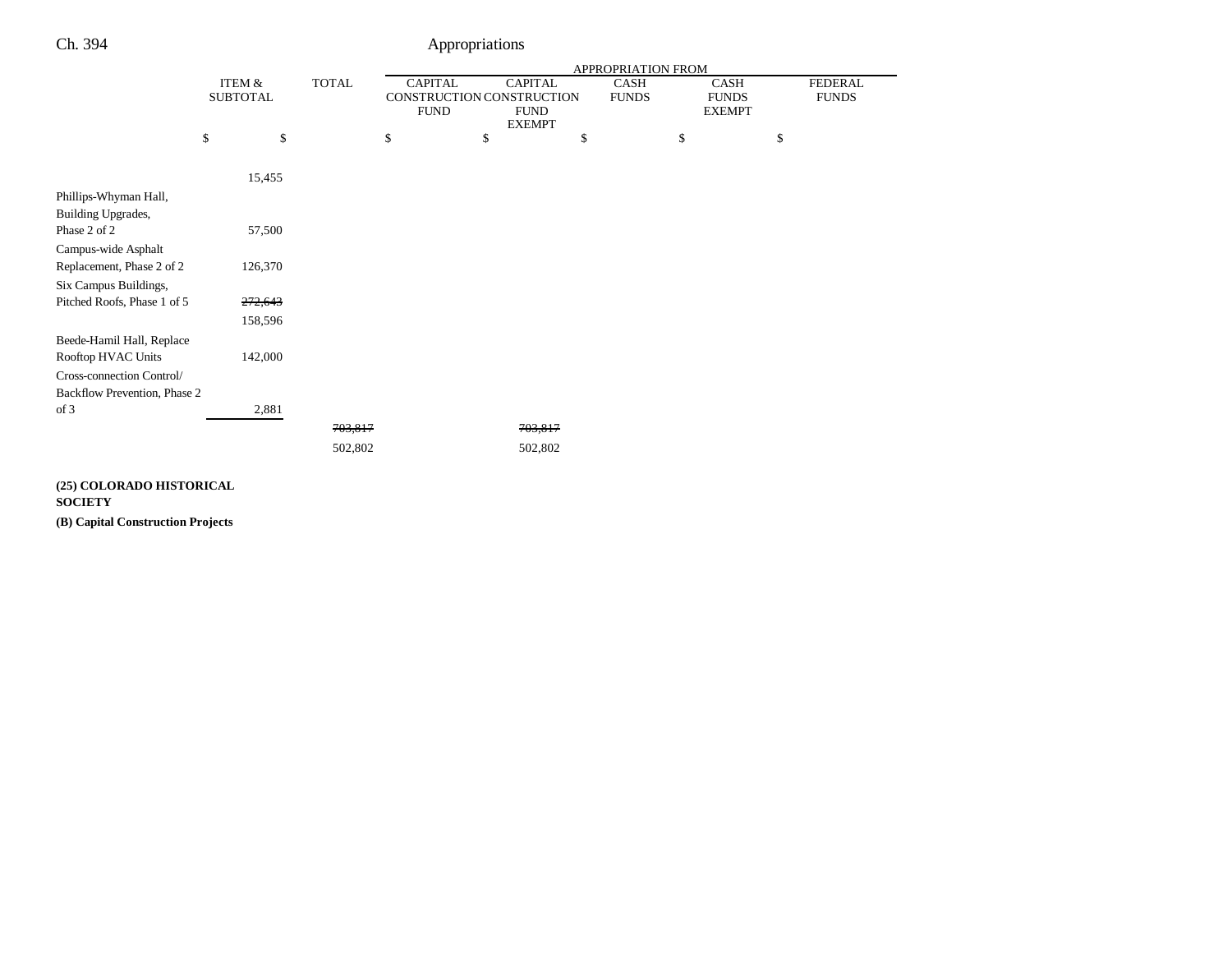| Colorado History Museum,     |           |           |           |                  |                     |
|------------------------------|-----------|-----------|-----------|------------------|---------------------|
| Second Floor Rehabilitation, |           |           |           |                  |                     |
| Phase 1 of $2^2$             | 3,000,000 |           | 3,000,000 |                  |                     |
| Cumbres and Toltec Railroad, |           |           |           |                  |                     |
| Replace Osier Water Tank     | 192,000   |           | 64,000    | $64,000^{\rm a}$ | 64,000 <sup>b</sup> |
| <b>Install Gantry Crane</b>  | 49,500    |           | 16,500    | $16,500^{\rm a}$ | 16,500 <sup>b</sup> |
| El Pueblo Museum, Education  |           |           |           |                  |                     |
| <b>Facility Renovation</b>   | 461,000   |           | 461,000   |                  |                     |
|                              | 375,881   |           | 375,881   |                  |                     |
|                              | 3,702,500 |           |           |                  |                     |
|                              | 3,617,381 |           |           |                  |                     |
|                              |           |           |           |                  |                     |
|                              |           | 4,534,921 |           |                  |                     |
|                              |           | 4,449,802 |           |                  |                     |

a These amounts shall be from the Cumbres and Toltec Scenic Railroad Commission.

b These amounts shall be from the State of New Mexico.

| <b>TOTALS PART V</b> |                          |               |              |               |             |
|----------------------|--------------------------|---------------|--------------|---------------|-------------|
| (HIGHER EDUCATION)   | <del>\$301,334,488</del> | \$165,795,816 | \$17,867,769 | \$114,538,328 | \$3,132,575 |
|                      | \$298,396,252            | \$162,857,580 |              |               |             |

**PART VI DEPARTMENT OF HUMAN SERVICES**

## **(1) EXECUTIVE DIRECTOR'S OFFICE**

**(B) Capital Construction Projects**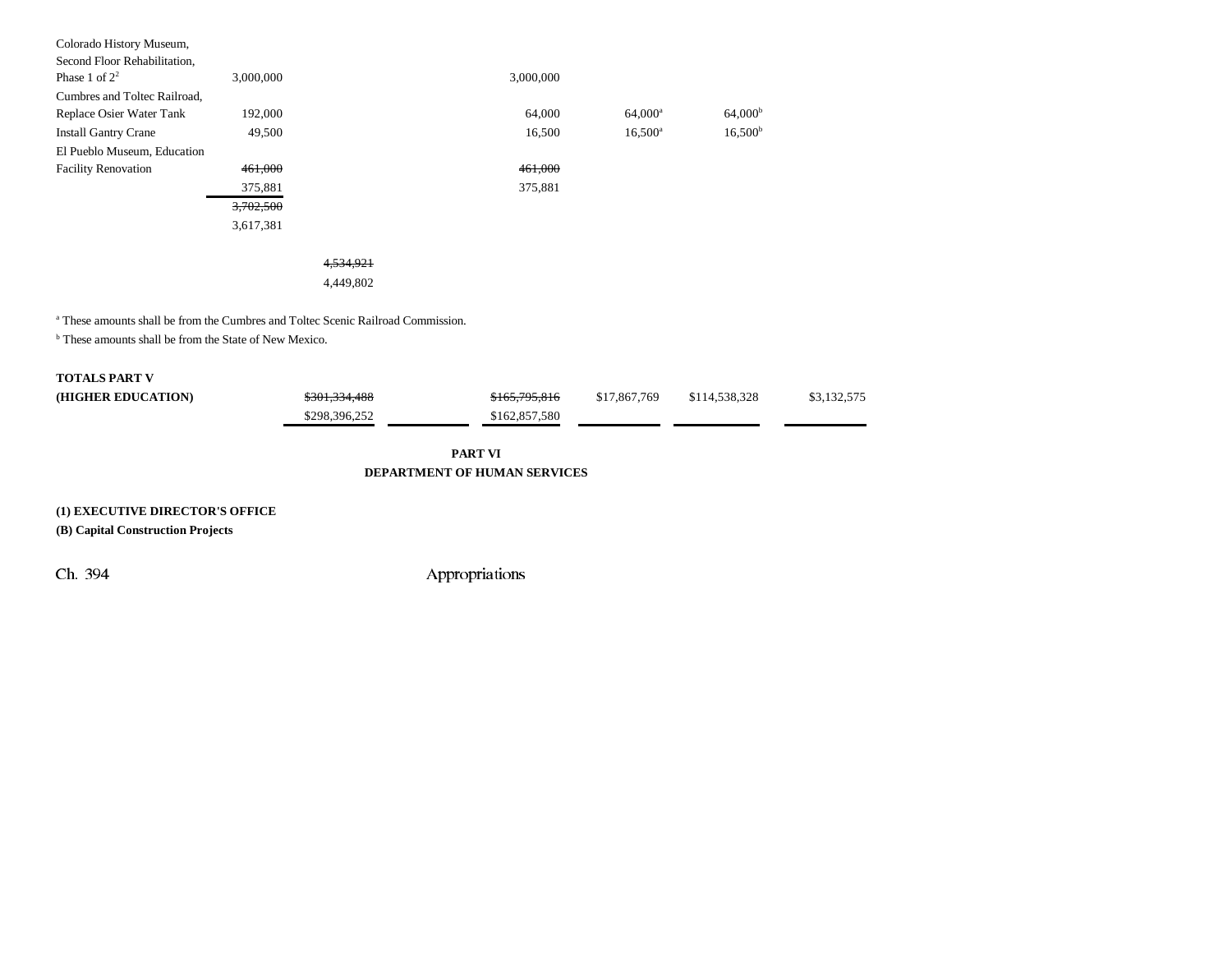| Ch. 394                                 |                    |                                           |              |                               | Appropriations |                                                                             |    |                             |    |                                              |                                |
|-----------------------------------------|--------------------|-------------------------------------------|--------------|-------------------------------|----------------|-----------------------------------------------------------------------------|----|-----------------------------|----|----------------------------------------------|--------------------------------|
|                                         | APPROPRIATION FROM |                                           |              |                               |                |                                                                             |    |                             |    |                                              |                                |
|                                         |                    | <b>TOTAL</b><br>ITEM &<br><b>SUBTOTAL</b> |              | <b>CAPITAL</b><br><b>FUND</b> |                | <b>CAPITAL</b><br>CONSTRUCTION CONSTRUCTION<br><b>FUND</b><br><b>EXEMPT</b> |    | <b>CASH</b><br><b>FUNDS</b> |    | <b>CASH</b><br><b>FUNDS</b><br><b>EXEMPT</b> | <b>FEDERAL</b><br><b>FUNDS</b> |
|                                         | \$                 | \$                                        |              | \$                            | \$             |                                                                             | \$ |                             | \$ | \$                                           |                                |
| Colorado Benefits                       |                    |                                           |              |                               |                |                                                                             |    |                             |    |                                              |                                |
| Management System, Phase 4 <sup>6</sup> | 39,753,370         |                                           |              |                               |                | 6,239,292                                                                   |    | $3,190,208$ <sup>a</sup>    |    | $13,798,394(T)^6$                            | 16,525,476                     |
|                                         | 24,915,884         |                                           |              |                               |                | 3,910,548                                                                   |    | 1,999,499 <sup>a</sup>      |    | $8,648,303(T)$ <sup>b</sup>                  | 10,357,533                     |
| Colorado Mental Health                  |                    |                                           |              |                               |                |                                                                             |    |                             |    |                                              |                                |
| Institute at Pueblo, Forensics          |                    |                                           |              |                               |                |                                                                             |    |                             |    |                                              |                                |
| Facility Program Plan <sup>3</sup>      | 287,700            |                                           |              |                               |                | 287,700                                                                     |    |                             |    |                                              |                                |
|                                         | 40,041,070         |                                           |              |                               |                |                                                                             |    |                             |    |                                              |                                |
|                                         | 25, 203, 583       |                                           |              |                               |                |                                                                             |    |                             |    |                                              |                                |
|                                         |                    |                                           | 41,044,895   |                               |                |                                                                             |    |                             |    |                                              |                                |
|                                         |                    |                                           |              |                               |                |                                                                             |    |                             |    |                                              |                                |
|                                         |                    |                                           | 26, 207, 408 |                               |                |                                                                             |    |                             |    |                                              |                                |
|                                         |                    |                                           |              |                               |                |                                                                             |    |                             |    |                                              |                                |

a This amount shall be from the Old Age Pension Fund.

b This amount shall be from Medicaid funds transferred from the Department of Health Care Policy and Financing.

### **(3) OFFICE OF HEALTH AND REHABILITATION**

**(A) Controlled Maintenance Projects**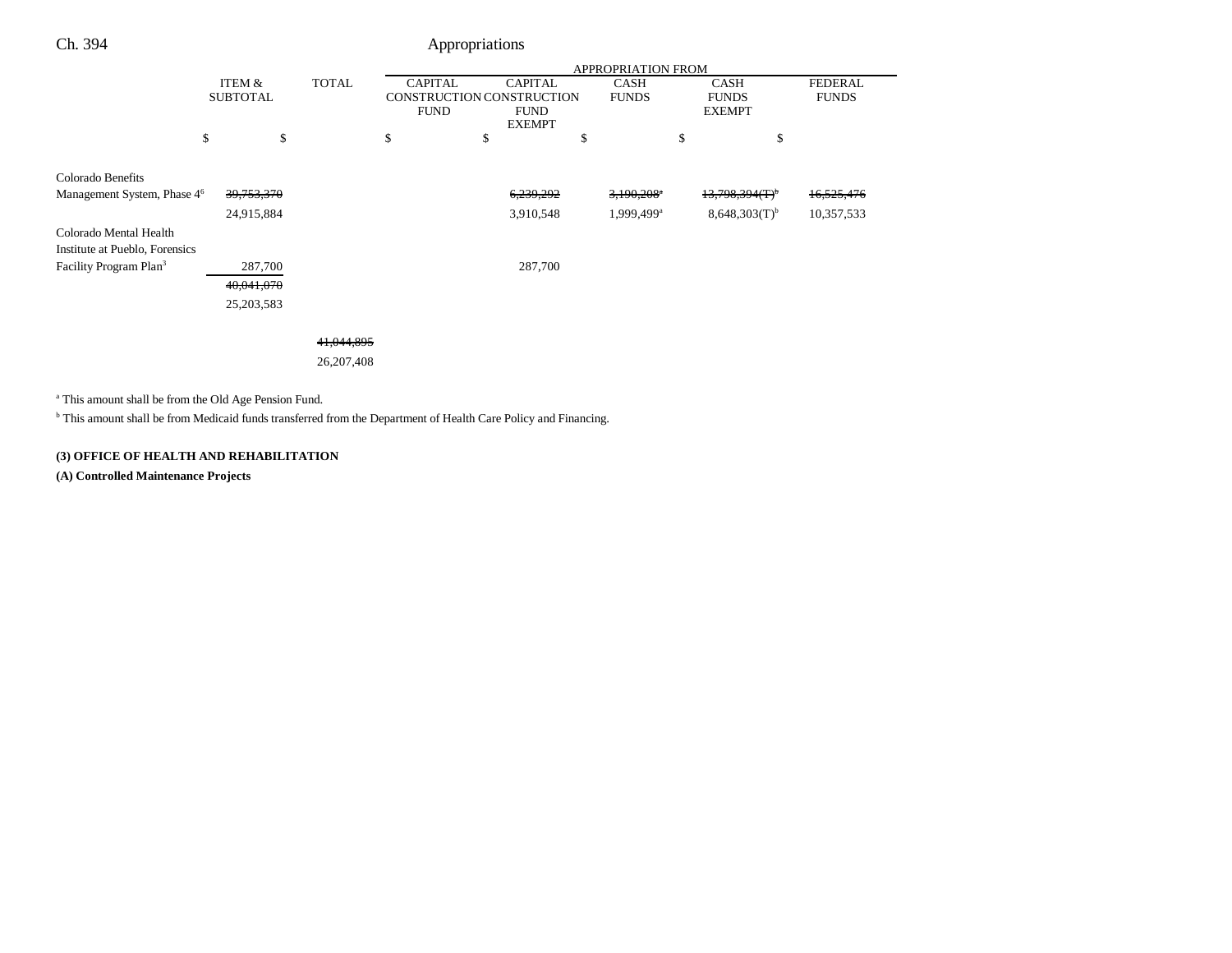| Colorado Mental Health         |         |
|--------------------------------|---------|
| Institutes at Fort Logan and   |         |
| Pueblo, and the Grand          |         |
| Junction Regional Center,      |         |
| Repair/Replace Secondary       |         |
| Electrical Systems, Phase 1 of |         |
| 5                              | 407,850 |
| Colorado Mental Health         |         |
| Institute at Fort Logan,       |         |
| Repair/Replace HVAC            |         |
| Systems, Phase 1 of 4          | 348,740 |
| <b>Grand Junction Regional</b> |         |
| Center, Repair/Replace Site    |         |
| Utilities Infrastructure,      |         |
| Phase 3 of 3                   | 545,421 |
| Colorado Mental Health         |         |
| Institutes at Fort Logan and   |         |
| Pueblo, Repair/Replace         |         |
| Infrastructure Utilities,      |         |
| Phase 1 of 5                   | 430,000 |
| Colorado Mental Health         |         |
| Institutes at Fort Logan and   |         |
| Pueblo and the Grand Junction  |         |
| Regional Center,               |         |
| Repair/Replace Primary         |         |
| Electrical Systems,            |         |
| Phase 1 of 5                   | 296,075 |
|                                |         |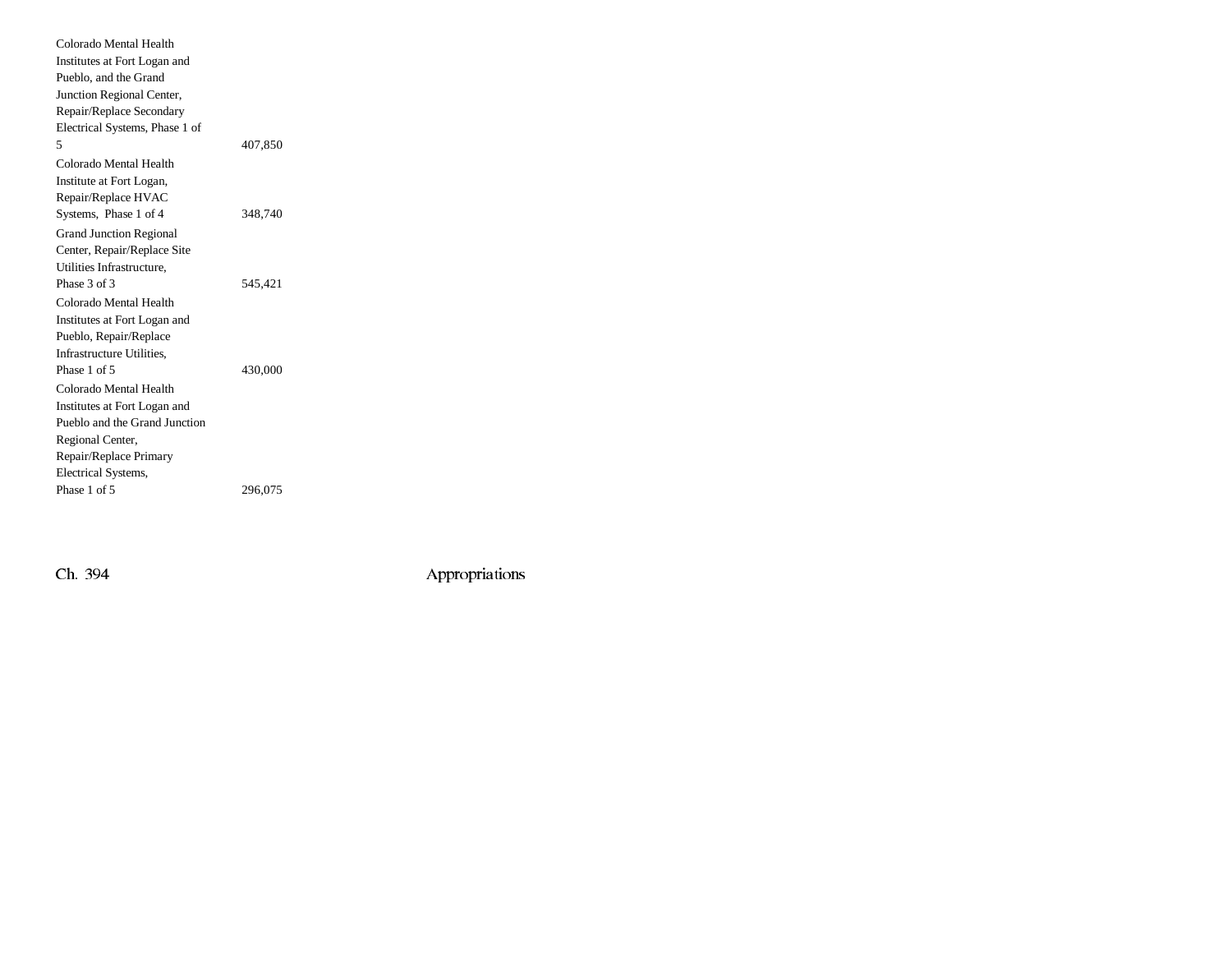|                                                                                                                       |                                      |              | APPROPRIATION FROM            |    |                                                                             |                      |                                              |                                |  |
|-----------------------------------------------------------------------------------------------------------------------|--------------------------------------|--------------|-------------------------------|----|-----------------------------------------------------------------------------|----------------------|----------------------------------------------|--------------------------------|--|
|                                                                                                                       | <b>ITEM &amp;</b><br><b>SUBTOTAL</b> | <b>TOTAL</b> | <b>CAPITAL</b><br><b>FUND</b> |    | <b>CAPITAL</b><br>CONSTRUCTION CONSTRUCTION<br><b>FUND</b><br><b>EXEMPT</b> | CASH<br><b>FUNDS</b> | <b>CASH</b><br><b>FUNDS</b><br><b>EXEMPT</b> | <b>FEDERAL</b><br><b>FUNDS</b> |  |
|                                                                                                                       | \$<br>\$                             |              | \$                            | \$ | \$                                                                          |                      | \$                                           | \$                             |  |
| Colorado Mental Health<br>Institute at Fort Logan,<br>Repair/Replace Roadways,                                        |                                      |              |                               |    |                                                                             |                      |                                              |                                |  |
| Phase 1 of 5                                                                                                          | 159,000                              |              |                               |    |                                                                             |                      |                                              |                                |  |
|                                                                                                                       | 152,145                              |              |                               |    |                                                                             |                      |                                              |                                |  |
| Colorado Mental Health<br>Institute at Pueblo,<br>Repair/Replace Roofing                                              |                                      |              |                               |    |                                                                             |                      |                                              |                                |  |
| Systems, Phase 1 of 3                                                                                                 | 493,273                              |              |                               |    |                                                                             |                      |                                              |                                |  |
| Pueblo, Grand Junction,<br>Wheat Ridge Regional<br>Centers, Repair/Replace<br>Miscellaneous Building<br>Deficiencies, |                                      |              |                               |    |                                                                             |                      |                                              |                                |  |
| Phase 1 of 5                                                                                                          | 361,096                              |              |                               |    |                                                                             |                      |                                              |                                |  |
|                                                                                                                       | 3,041,455                            |              |                               |    | 3,041,455                                                                   |                      |                                              |                                |  |
|                                                                                                                       | 3,034,600                            |              |                               |    | 3,034,600                                                                   |                      |                                              |                                |  |
| (B) Capital Construction Project                                                                                      |                                      |              |                               |    |                                                                             |                      |                                              |                                |  |
| Colorado Mental Health                                                                                                |                                      |              |                               |    |                                                                             |                      |                                              |                                |  |
| Institute at Fort Logan, Patient                                                                                      |                                      |              |                               |    |                                                                             |                      |                                              |                                |  |
| Unit Air Conditioning and                                                                                             |                                      |              |                               |    |                                                                             |                      |                                              |                                |  |
| Security Improvements                                                                                                 | 1.286.500                            |              |                               |    | 1.286.500                                                                   |                      |                                              |                                |  |
|                                                                                                                       |                                      |              |                               |    |                                                                             |                      |                                              |                                |  |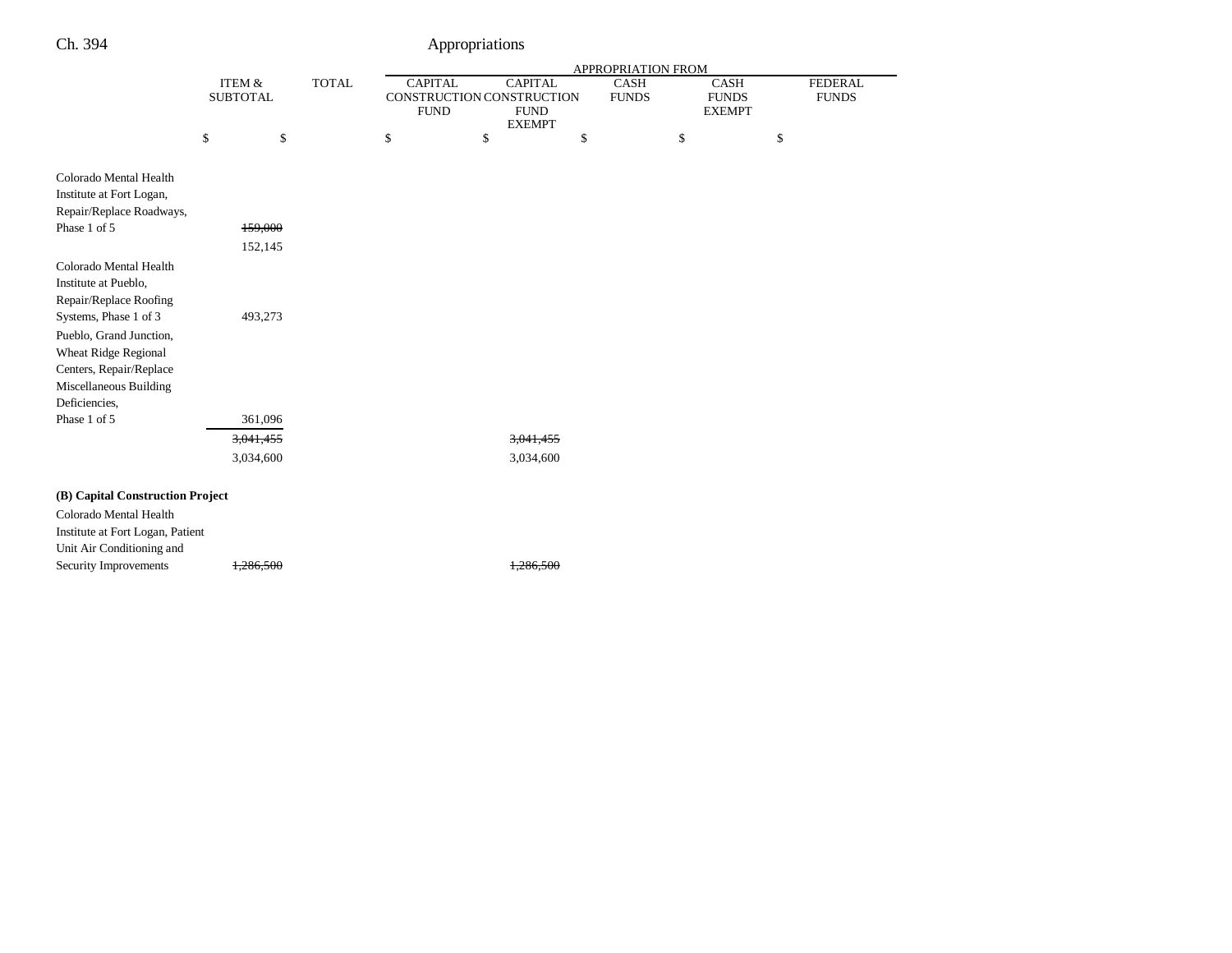|                       | 104,821      | 104,821      |             |                          |              |
|-----------------------|--------------|--------------|-------------|--------------------------|--------------|
|                       | 4,327,955    |              |             |                          |              |
|                       | 3,139,421    |              |             |                          |              |
| <b>TOTALS PART VI</b> |              |              |             |                          |              |
| (HUMAN SERVICES)      | \$50,067,166 | \$15,743,088 | \$3,190,208 | \$13,798,394*            | \$17,335,476 |
|                       | \$34,041,145 | \$12,225,810 | \$1,999,499 | \$8,648,303 <sup>a</sup> | \$11,167,533 |
|                       |              |              |             |                          |              |

s Of this amount, \$13,798,394 \$8,648,303 contains a (T) notation.

|                                     |         |         | <b>PART VII</b>            |         |
|-------------------------------------|---------|---------|----------------------------|---------|
|                                     |         |         | <b>JUDICIAL DEPARTMENT</b> |         |
| (1) CONTROLLED MAINTENANCE PROJECTS |         |         |                            |         |
| Judicial Heritage Building,         |         |         |                            |         |
| Fire Alarm Upgrade, Phase 1         |         |         |                            |         |
| of 2                                | 193,710 |         |                            |         |
|                                     | 20,438  |         |                            |         |
| Judicial Heritage Building,         |         |         |                            |         |
| Elevator Repair/Retrofit            | 328,500 |         |                            |         |
|                                     | 10,578  |         |                            |         |
| Judicial Heritage Building,         |         |         |                            |         |
| Cross-connection Control/           |         |         |                            |         |
| <b>Backflow Prevention</b>          | 35,208  |         |                            |         |
|                                     | 7,661   |         |                            |         |
|                                     |         | 557.418 |                            | 557.418 |
|                                     |         | 38,677  |                            | 38,677  |
|                                     |         |         |                            |         |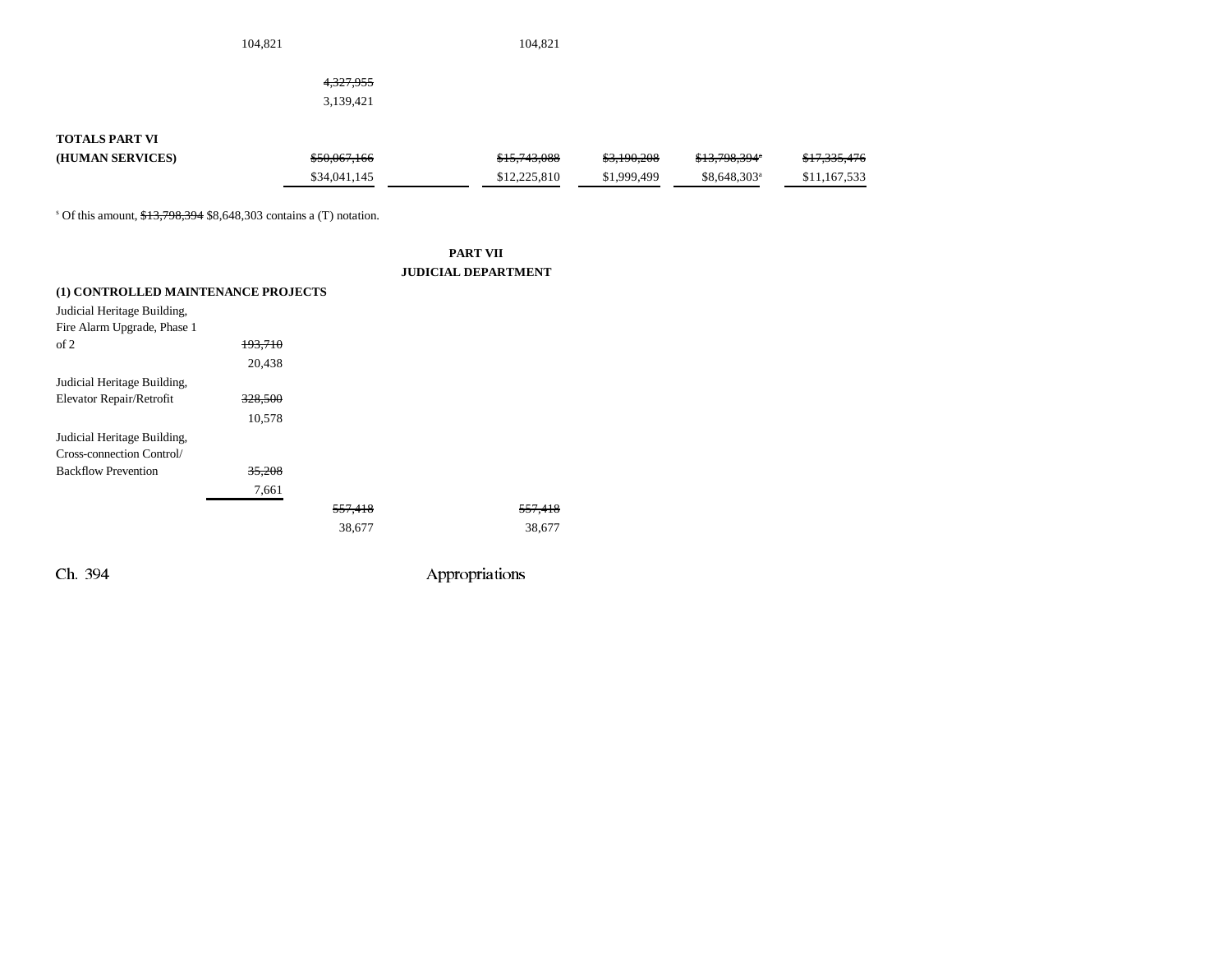| Ch. 394                              |                           |                                | Appropriations                                                                             |                      |                                              |                                |  |  |
|--------------------------------------|---------------------------|--------------------------------|--------------------------------------------------------------------------------------------|----------------------|----------------------------------------------|--------------------------------|--|--|
|                                      |                           |                                | <b>APPROPRIATION FROM</b>                                                                  |                      |                                              |                                |  |  |
|                                      | ITEM &<br><b>SUBTOTAL</b> | <b>CAPITAL</b><br><b>TOTAL</b> | <b>CAPITAL</b><br>CONSTRUCTION CONSTRUCTION<br><b>FUND</b><br><b>FUND</b><br><b>EXEMPT</b> | CASH<br><b>FUNDS</b> | <b>CASH</b><br><b>FUNDS</b><br><b>EXEMPT</b> | <b>FEDERAL</b><br><b>FUNDS</b> |  |  |
|                                      | \$                        | \$<br>S                        | \$                                                                                         | P                    | \$                                           | \$                             |  |  |
| <b>TOTALS PART VII</b>               |                           |                                |                                                                                            |                      |                                              |                                |  |  |
| (JUDICIAL)                           |                           | \$557,418                      | \$557,418                                                                                  |                      |                                              |                                |  |  |
|                                      |                           | \$38,677                       | \$38,677                                                                                   |                      |                                              |                                |  |  |
| <b>GRAND TOTALS</b>                  |                           |                                |                                                                                            |                      |                                              |                                |  |  |
| (CAPITAL CONSTRUCTION) <sup>5a</sup> |                           | \$504,537,100                  | \$255,433,973                                                                              | \$42,736,930         | \$170,450,677                                | <del>\$35,915,520</del>        |  |  |
|                                      |                           | \$479,868,347                  | \$245,871,669                                                                              | \$41,527,166         | $$165,300,586^a$                             | \$27,168,926                   |  |  |

<sup>a</sup> Of this amount,  $\frac{417,629,141}{1}$  \$12,479,050 contains a (T) notation and \$2,215,761 is from the Highway Users Tax Fund pursuant to Section 43-4-201 (3) (a), C.R.S.

**SECTION 3.** Part I (1) and (2), Part II (1) and (2), Part III (1), Part IV (4) (B), (8) (B), (9) (A), (11) (A), (12) (A), (14) (A), (15) (B), (16) (A), (17) (A), (21) (A), (22) (A), (23) (B), (24) (A), (24) (B), and (26) (A), Part V (2) (A), (3) (A), and (3) (B), Part VI (1), Part IX (1), Part XI (2) and (3) and the affected totals and grand totals of section 3 of chapter 413, Session Laws of Colorado 2000, as Part II (2), Part IV (4) (B) and (24), and Part XI (3) are amended by section 15 of chapter 363 and as Part IV (24) (B) is further amended by section 3 of chapter 294, Session Laws of Colorado 2001, as Part IV (4) (B), (8) (B), and (23) (B), Part V (3) (B) and the affected totals are further amended by section 4 of chapter 9, Session Laws of Colorado 2001, Second Extraordinary Session, and as Part IV (24) (B) and affected totals and grand totals are further amended by section 3 of House Bill 02-1388, enacted at the Second Regular Session of the Sixty-third General Assembly, are amended to read:

Section 3. **Capital construction appropriation.**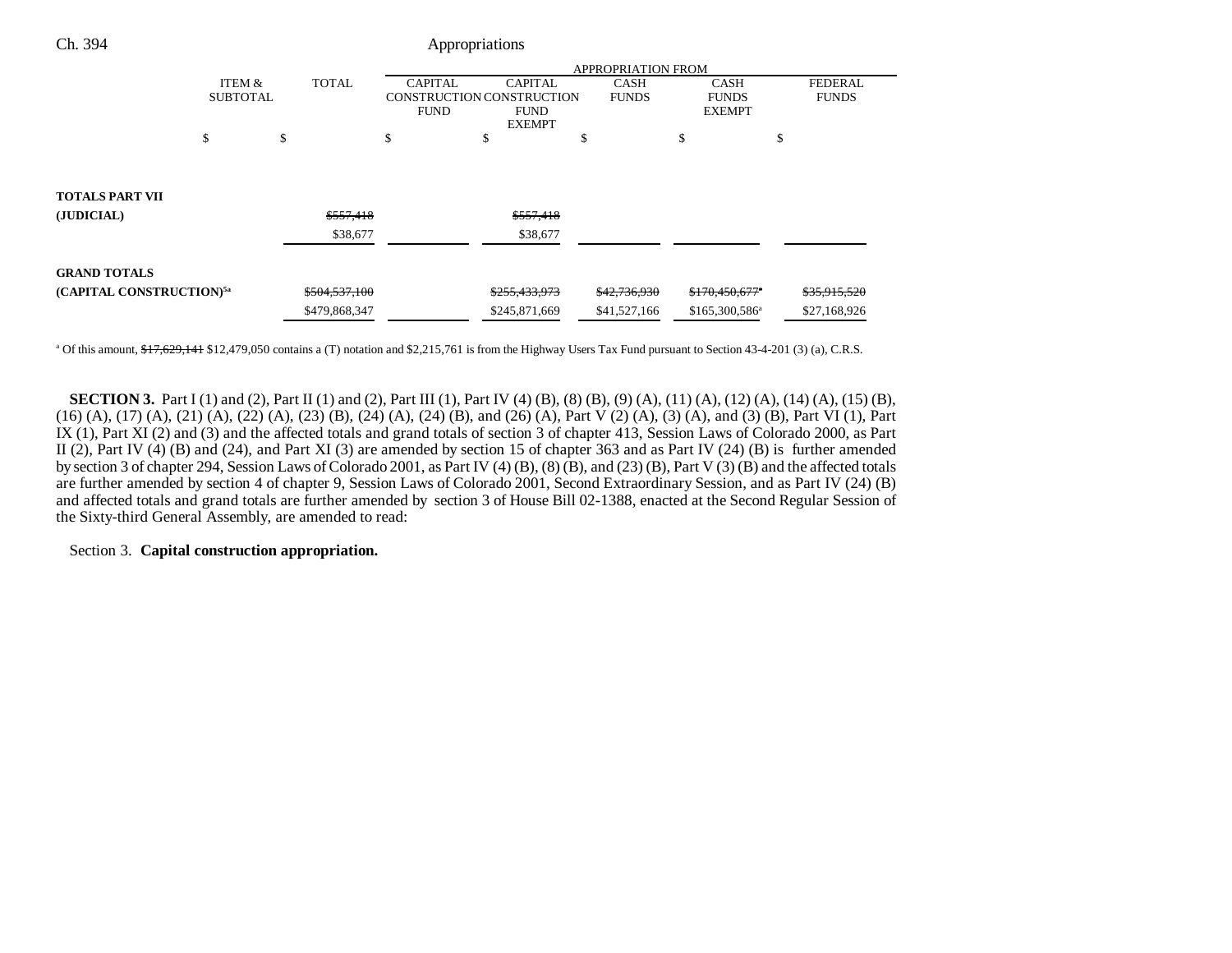### **PART I DEPARTMENT OF AGRICULTURE**

### **(1) CONTROLLED MAINTENANCE PROJECTS**

| Biochemistry Lab Bldg System  |           |                      |           |
|-------------------------------|-----------|----------------------|-----------|
| Replacement, Phase 1 of 2     | 399,852   |                      |           |
|                               | 43,111    |                      |           |
| Metrology Lab Building        |           |                      |           |
| System Replacement, Phase 1   |           |                      |           |
| of 2                          | 326.728   |                      |           |
|                               | 24,000    |                      |           |
| State Fair, Infrastructure    |           |                      |           |
| Repair and Replacement, State |           |                      |           |
| Fair, Phase 2 of 4            | 1,552,210 |                      |           |
| State Fair, Repair/Replace    |           |                      |           |
| Electrical, Phase 1 of 3      | 110,000   |                      |           |
| Zuni Building and Insectary,  |           |                      |           |
| Cross-Connection Control /    |           |                      |           |
| <b>Backflow Prevention</b>    | 25,448    |                      |           |
|                               |           | <del>2.414.238</del> |           |
|                               |           | 1,754,769            | 1,754,769 |
|                               |           |                      |           |

### **(2) CAPITAL CONSTRUCTION PROJECTS**

| Animal Health Laboratory,       |         |                |
|---------------------------------|---------|----------------|
| Power Supply Upgrade            | 261,138 |                |
|                                 | 21,054  |                |
| Biochemistry Laboratory,        |         |                |
| <b>Workstations Replacement</b> | 179,788 |                |
|                                 |         |                |
| Ch. 394                         |         | Appropriations |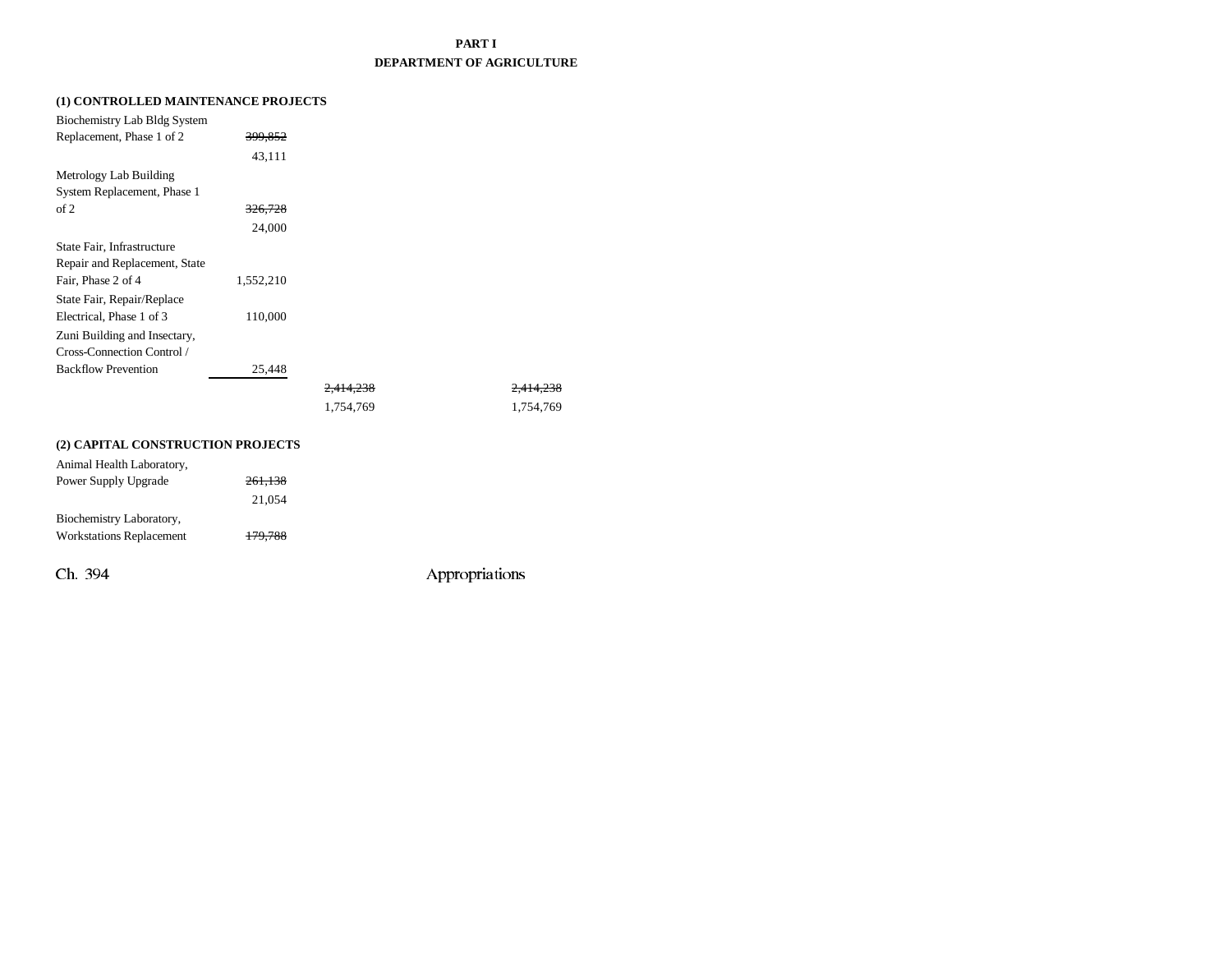|                            |                 |              |                |                                                           | <b>APPROPRIATION FROM</b> |                               |                |
|----------------------------|-----------------|--------------|----------------|-----------------------------------------------------------|---------------------------|-------------------------------|----------------|
|                            | ITEM &          | <b>TOTAL</b> | <b>CAPITAL</b> | <b>CAPITAL</b>                                            | <b>CASH</b>               | <b>CASH</b>                   | <b>FEDERAL</b> |
|                            | <b>SUBTOTAL</b> |              | <b>FUND</b>    | CONSTRUCTION CONSTRUCTION<br><b>FUND</b><br><b>EXEMPT</b> | <b>FUNDS</b>              | <b>FUNDS</b><br><b>EXEMPT</b> | <b>FUNDS</b>   |
|                            | \$              | \$           | \$             | \$                                                        | \$                        | \$                            | \$             |
|                            |                 |              |                |                                                           |                           |                               |                |
|                            | 23,931          |              |                |                                                           |                           |                               |                |
| Colorado State Fair, Three |                 |              |                |                                                           |                           |                               |                |
| <b>Restroom Buildings</b>  | 494,759         |              |                |                                                           |                           |                               |                |
| Colorado State Fair, Cover |                 |              |                |                                                           |                           |                               |                |
| Horse Arena                | 475,000         |              |                |                                                           |                           |                               |                |
|                            |                 | 1,410,685    |                | 1,410,685                                                 |                           |                               |                |
|                            |                 | 1,014,744    |                | 1,014,744                                                 |                           |                               |                |
| <b>TOTALS PART I</b>       |                 |              |                |                                                           |                           |                               |                |
| (AGRICULTURE)              |                 | \$3,824,923  |                | \$3,824,923                                               |                           |                               |                |
|                            |                 | \$2,769,513  |                | \$2,769,513                                               |                           |                               |                |

**PART II DEPARTMENT OF CORRECTIONS**

### **(1) CONTROLLED MAINTENANCE PROJECTS**

| Delta Correctional Center, Life |         |
|---------------------------------|---------|
| Safety Upgrades                 | 920,914 |
| Fremont and Limon               |         |
| Correctional Facilities,        |         |
| Repair/Replace Security         |         |
| Components                      | 665,202 |
|                                 |         |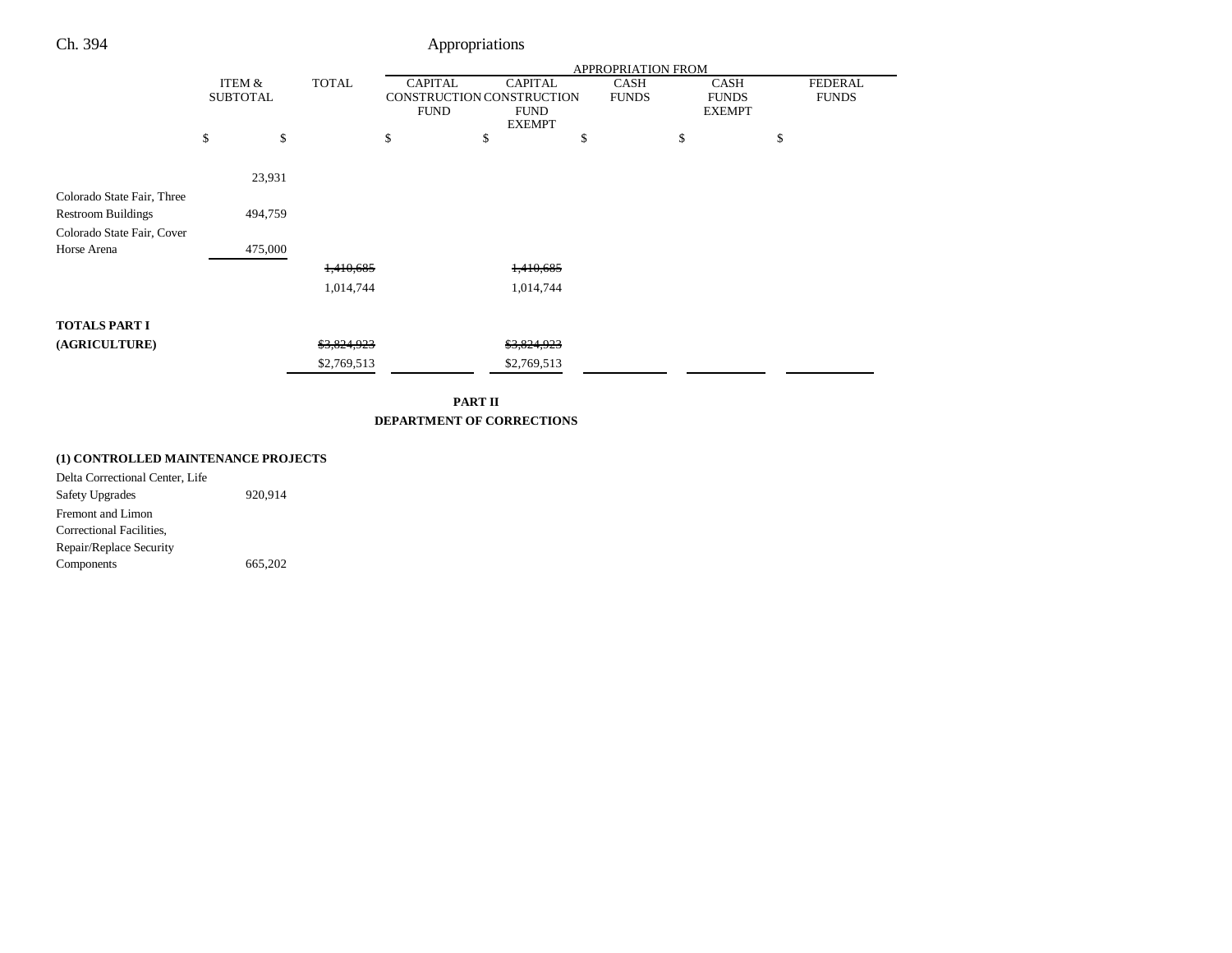| <del>384,617</del> |
|--------------------|
| 322,112            |
|                    |
|                    |
| 810,710            |
| 73,436             |
|                    |
|                    |
|                    |
|                    |
|                    |
|                    |
| <del>262,499</del> |
| 216,157            |
|                    |
|                    |
|                    |
|                    |
| 123,556            |
|                    |
|                    |
| <del>441,682</del> |
| 34,207             |
|                    |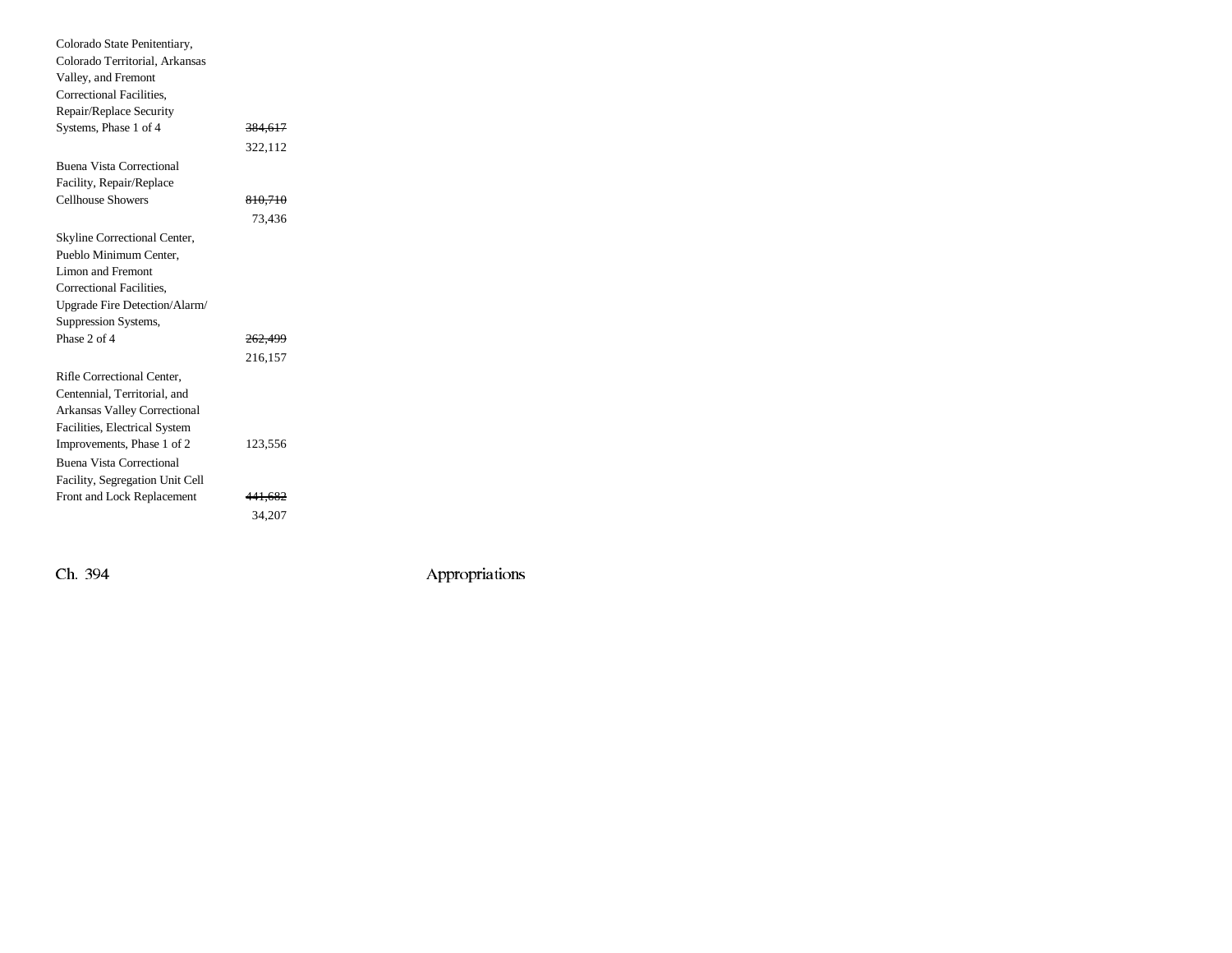|                                                                                                                                                                                                                                                                                       |                                      |              |                               |                                                                             | APPROPRIATION FROM          |                                              |                                |
|---------------------------------------------------------------------------------------------------------------------------------------------------------------------------------------------------------------------------------------------------------------------------------------|--------------------------------------|--------------|-------------------------------|-----------------------------------------------------------------------------|-----------------------------|----------------------------------------------|--------------------------------|
|                                                                                                                                                                                                                                                                                       | <b>ITEM &amp;</b><br><b>SUBTOTAL</b> | <b>TOTAL</b> | <b>CAPITAL</b><br><b>FUND</b> | <b>CAPITAL</b><br>CONSTRUCTION CONSTRUCTION<br><b>FUND</b><br><b>EXEMPT</b> | <b>CASH</b><br><b>FUNDS</b> | <b>CASH</b><br><b>FUNDS</b><br><b>EXEMPT</b> | <b>FEDERAL</b><br><b>FUNDS</b> |
|                                                                                                                                                                                                                                                                                       | \$<br>\$                             |              | \$                            | \$                                                                          | \$                          | \$                                           | \$                             |
| East Canon City Prison<br>Complex and Colorado<br><b>Territorial Correctional</b><br>Facility, Sewer Metering<br><b>Station Replacement</b><br>Buena Vista and Colorado<br><b>Territorial Correctional</b><br>Facilities, Repair/Replace<br>Asphalt, Phase 3 of 3                     | 243,909<br>456,221                   |              |                               |                                                                             |                             |                                              |                                |
| Denver Reception and<br>Diagnostic Center, Centennial,<br>Buena Vista, and Colorado<br><b>Territorial Correctional</b><br>Facilities, Repair/Replace<br>Mechanical Systems,<br>Phase 1 of 3<br>East Canon City Prison<br>Complex, Phased Power<br>System Replacement, Phase 1<br>of 3 | 438,600<br>419,011                   |              |                               |                                                                             |                             |                                              |                                |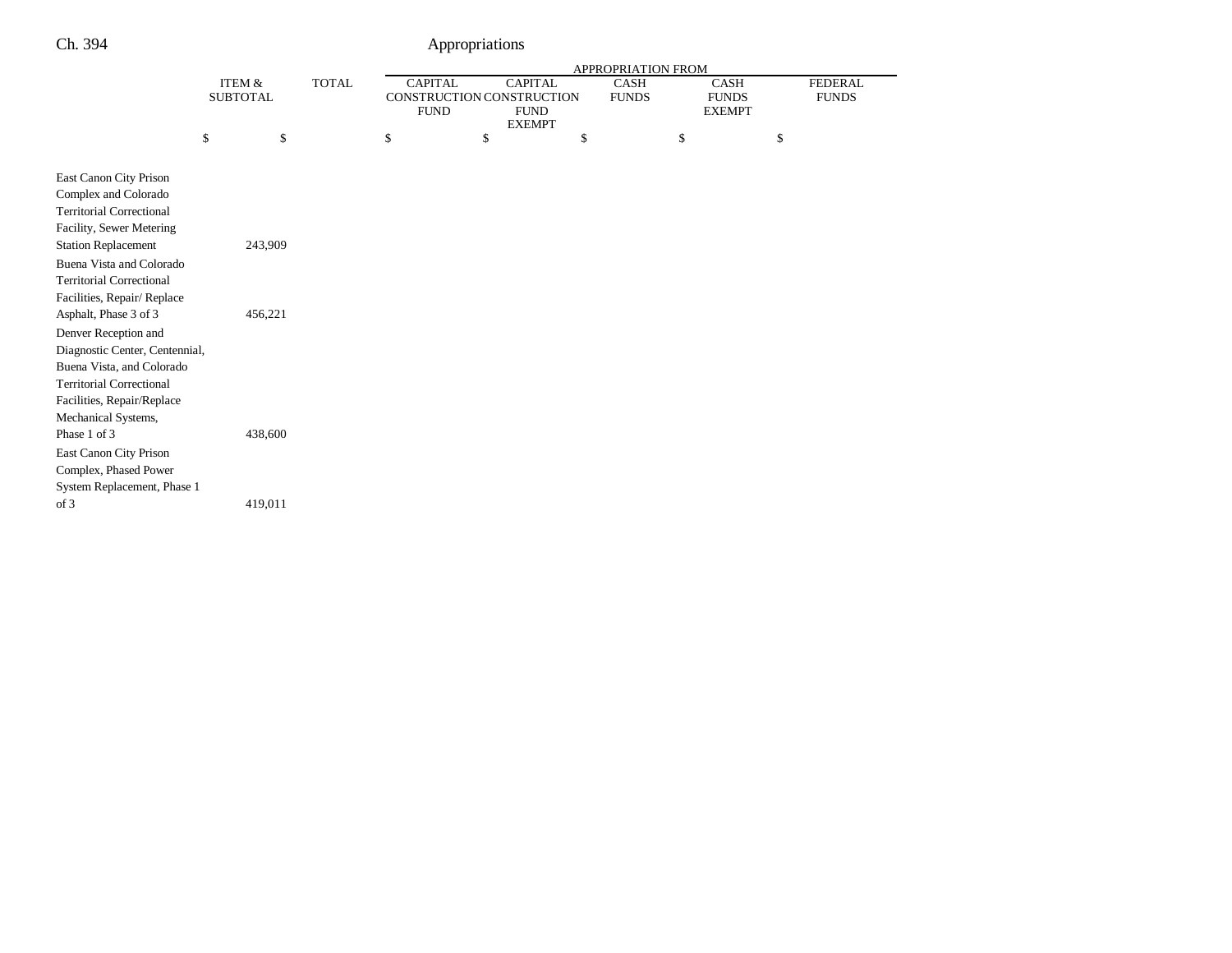| Centennial, Fremont, and            |         |  |
|-------------------------------------|---------|--|
| Colorado Territorial                |         |  |
| Correctional Facilities,            |         |  |
| Repair/Replace Roofs,               |         |  |
| Phase 2 of 4                        | 476,786 |  |
| Limon Correctional Facility,        |         |  |
| Hot Water Generator Coil            |         |  |
| Replacement                         | 198,268 |  |
| Department of Corrections           |         |  |
| Administration.                     |         |  |
| Chlorofluorocarbon                  |         |  |
| <b>Refrigeration Phase-Out</b>      | 172,555 |  |
| <b>Arkansas Valley Correctional</b> |         |  |
| Facility, Chlorofluorocarbon        |         |  |
| Refrigeration Phase-Out             | 329,976 |  |
| Arrowhead Correctional              |         |  |
| Center, Chlorofluorocarbon          |         |  |
| <b>Refrigeration Phase-Out</b>      | 84,010  |  |
| Buena Vista Correctional            |         |  |
| Facility, Chlorofluorocarbon        |         |  |
| <b>Refrigeration Phase-Out</b>      | 5,833   |  |
| Colorado Territorial                |         |  |
| Correctional Facility,              |         |  |
| Chlorofluorocarbon                  |         |  |
| Refrigeration Phase-Out             | 196,537 |  |
| Colorado Women's                    |         |  |
| Correctional Facility,              |         |  |
| Chlorofluorocarbon                  |         |  |
| Refrigeration Phase-Out             | 32,444  |  |
|                                     |         |  |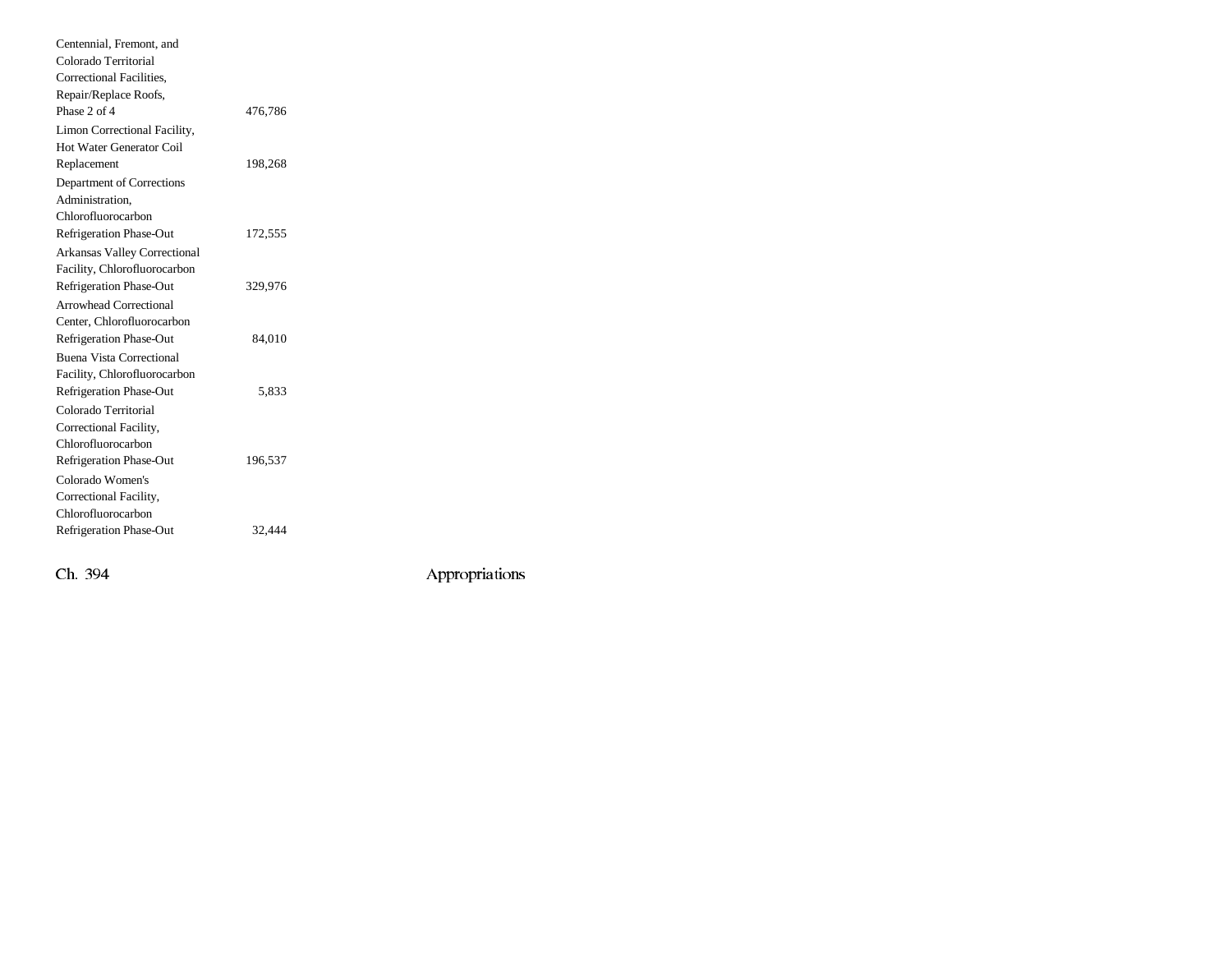|                                                          |                           |              | APPROPRIATION FROM            |                                                                             |    |                             |                                              |    |                                |
|----------------------------------------------------------|---------------------------|--------------|-------------------------------|-----------------------------------------------------------------------------|----|-----------------------------|----------------------------------------------|----|--------------------------------|
|                                                          | ITEM &<br><b>SUBTOTAL</b> | <b>TOTAL</b> | <b>CAPITAL</b><br><b>FUND</b> | <b>CAPITAL</b><br>CONSTRUCTION CONSTRUCTION<br><b>FUND</b><br><b>EXEMPT</b> |    | <b>CASH</b><br><b>FUNDS</b> | <b>CASH</b><br><b>FUNDS</b><br><b>EXEMPT</b> |    | <b>FEDERAL</b><br><b>FUNDS</b> |
|                                                          | \$<br>\$                  |              | \$                            | \$                                                                          | \$ |                             | \$                                           | \$ |                                |
| Correctional Industries,                                 |                           |              |                               |                                                                             |    |                             |                                              |    |                                |
| Chlorofluorocarbon                                       |                           |              |                               |                                                                             |    |                             |                                              |    |                                |
| Refrigeration Phase-Out                                  | 24,589                    |              |                               |                                                                             |    |                             |                                              |    |                                |
| Delta Correctional Facility,                             |                           |              |                               |                                                                             |    |                             |                                              |    |                                |
| Chlorofluorocarbon                                       |                           |              |                               |                                                                             |    |                             |                                              |    |                                |
| Refrigeration Phase-Out                                  | 124,738                   |              |                               |                                                                             |    |                             |                                              |    |                                |
| Denver Reception and                                     |                           |              |                               |                                                                             |    |                             |                                              |    |                                |
| Diagnostic Center,                                       |                           |              |                               |                                                                             |    |                             |                                              |    |                                |
| Chlorofluorocarbon                                       |                           |              |                               |                                                                             |    |                             |                                              |    |                                |
| Refrigeration Phase-Out                                  | 250,924                   |              |                               |                                                                             |    |                             |                                              |    |                                |
| Limon Correctional Facility,                             |                           |              |                               |                                                                             |    |                             |                                              |    |                                |
| Chlorofluorocarbon                                       |                           |              |                               |                                                                             |    |                             |                                              |    |                                |
| Refrigeration Phase-Out                                  | 336,898                   |              |                               |                                                                             |    |                             |                                              |    |                                |
| Skyline Correctional Facility,                           |                           |              |                               |                                                                             |    |                             |                                              |    |                                |
| Chlorofluorocarbon                                       |                           |              |                               |                                                                             |    |                             |                                              |    |                                |
| Refrigeration Phase-Out                                  | 69,742                    |              |                               |                                                                             |    |                             |                                              |    |                                |
|                                                          |                           | 7,470,221    |                               | 7,470,221                                                                   |    |                             |                                              |    |                                |
|                                                          |                           | 6,216,625    |                               | 6,216,625                                                                   |    |                             |                                              |    |                                |
| (2) CAPITAL CONSTRUCTION PROJECTS                        |                           |              |                               |                                                                             |    |                             |                                              |    |                                |
|                                                          |                           |              |                               |                                                                             |    |                             |                                              |    |                                |
| Arkansas Valley Correctional<br>Facility, HVAC Retrofit, |                           |              |                               |                                                                             |    |                             |                                              |    |                                |
|                                                          |                           |              |                               |                                                                             |    |                             |                                              |    |                                |

Phase 2 of 2 2,270,030 2,270,030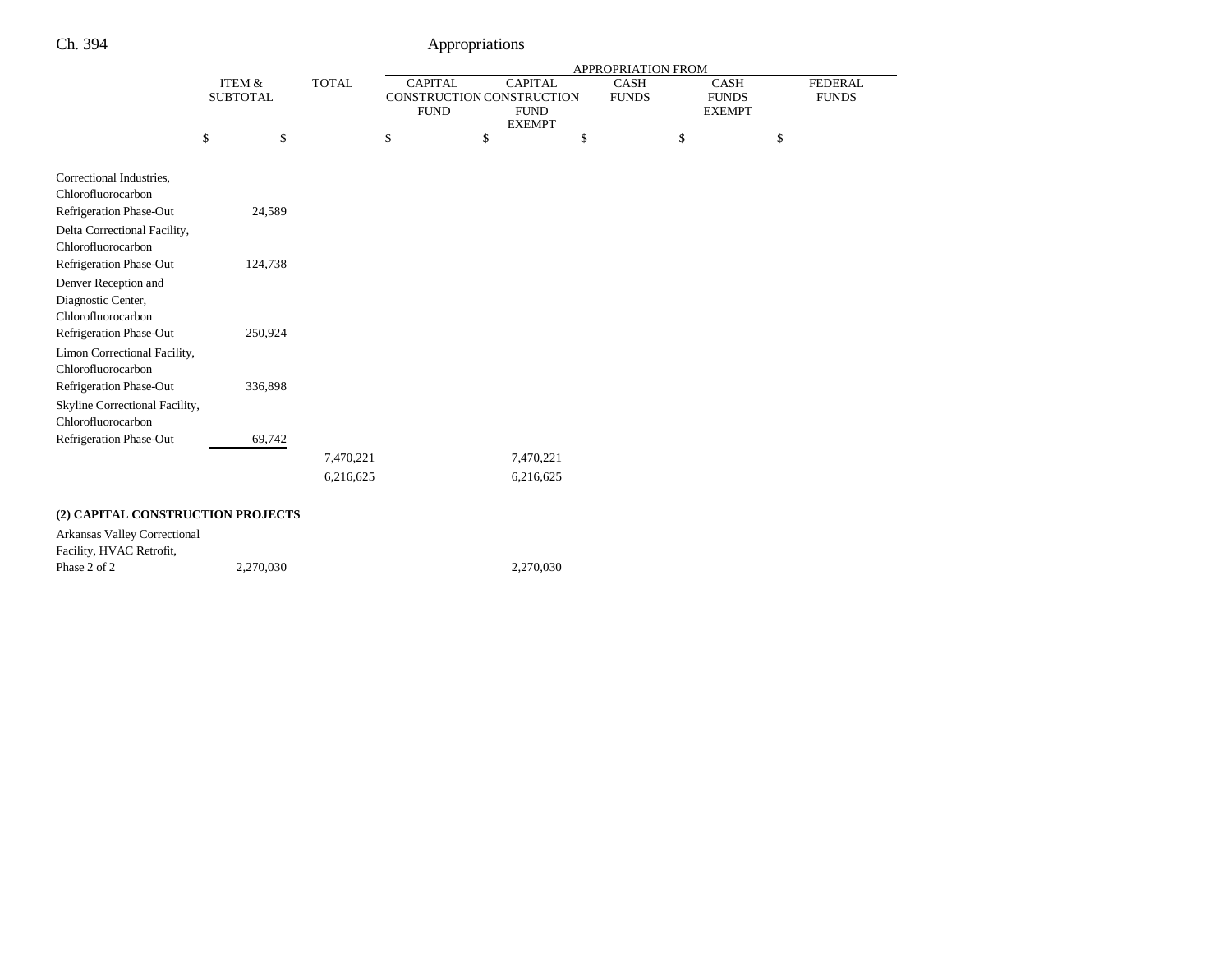| San Carlos Correctional            |           |           |           |                        |
|------------------------------------|-----------|-----------|-----------|------------------------|
| Facility Expansion,                |           |           |           |                        |
| <b>Professional Services</b>       | 2,088,700 |           | 1,342,552 | 746,148 <sup>a</sup>   |
|                                    | 1,827,993 |           | 1,081,845 |                        |
| Denver Regional Diagnostic         |           |           |           |                        |
| Center, Expansion/Renovation       | 1,092,594 |           | 1,092,594 |                        |
| Fremont Correctional Facility,     |           |           |           |                        |
| <b>Inmate Hobby Shop</b>           | 225,913   |           |           | 225,913 <sup>b</sup>   |
|                                    | 271,959   |           |           | 271.959 <sup>b</sup>   |
| Arkansas Valley Correctional       |           |           |           |                        |
| <b>Facility Chapel</b>             | 485,000   |           |           | 485,000°               |
| Correctional Industries, Minor     |           |           |           |                        |
| Construction Projects <sup>1</sup> | 250,000   |           |           | $250,000$ <sup>d</sup> |
|                                    |           | 6,412,237 |           |                        |
|                                    |           | 6,197,576 |           |                        |

a This amount shall be from the Corrections Expansion Reserve Fund.

<sup>b</sup> This amount shall be from reserves in the Canteen Reserve Fund.

c This amount shall be from donations.

d This amount shall be from sales revenues earned by Correctional Industries.

### **TOTALS PART II**

| (CORRECTIONS) | 012002150<br>013,002,700 | 012.175.207<br>J12.113.371 | \$1,707,061 |
|---------------|--------------------------|----------------------------|-------------|
|               | \$12,414,201             | \$10,661,094               | \$1,753,107 |

**PART III DEPARTMENT OF EDUCATION**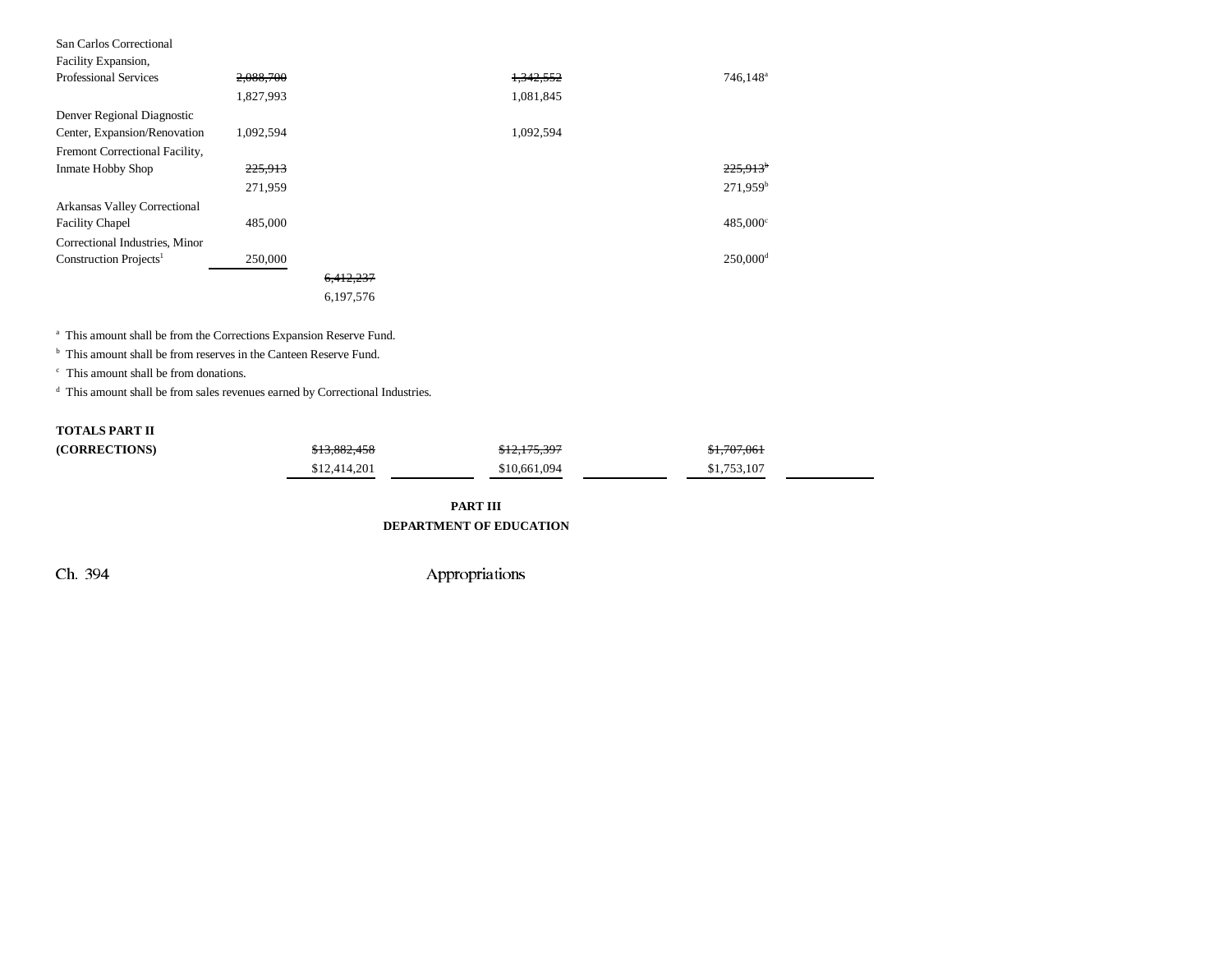|                 |              |             |                           | APPROPRIATION FROM |               |                |
|-----------------|--------------|-------------|---------------------------|--------------------|---------------|----------------|
| ITEM &          | <b>TOTAL</b> | CAPITAL     | CAPITAL                   | CASH               | CASH          | <b>FEDERAL</b> |
| <b>SUBTOTAL</b> |              |             | CONSTRUCTION CONSTRUCTION | <b>FUNDS</b>       | FUNDS         | FUNDS          |
|                 |              | <b>FUND</b> | FUND                      |                    | <b>EXEMPT</b> |                |
|                 |              |             | <b>EXEMPT</b>             |                    |               |                |
|                 |              |             |                           |                    |               |                |

### **(1) CONTROLLED MAINTENANCE PROJECTS**

| School for the Deaf and the    |         |                    |                    |
|--------------------------------|---------|--------------------|--------------------|
| Blind, Remove and Replace      |         |                    |                    |
| Thermal Insulation             | 70,700  |                    |                    |
|                                | 943     |                    |                    |
| School for the Deaf and the    |         |                    |                    |
| Blind, Electrical Distribution |         |                    |                    |
| Upgrade, Phase 1 of 3          | 332,823 |                    |                    |
|                                | 24,524  |                    |                    |
| School for the Deaf and the    |         |                    |                    |
| Blind, Roof                    |         |                    |                    |
| Repair/Replacement             |         |                    |                    |
| Campus-wide, Phase 2 of 3      | 204.138 |                    |                    |
| School for the Deaf and the    |         |                    |                    |
| Blind, Cross-Connection        |         |                    |                    |
| Control / Backflow Prevention  | 58.150  |                    |                    |
|                                | 3,663   |                    |                    |
|                                |         | <del>665,811</del> | <del>665.811</del> |
|                                |         | 29,130             | 29,130             |
|                                |         |                    |                    |

**TOTALS PART III**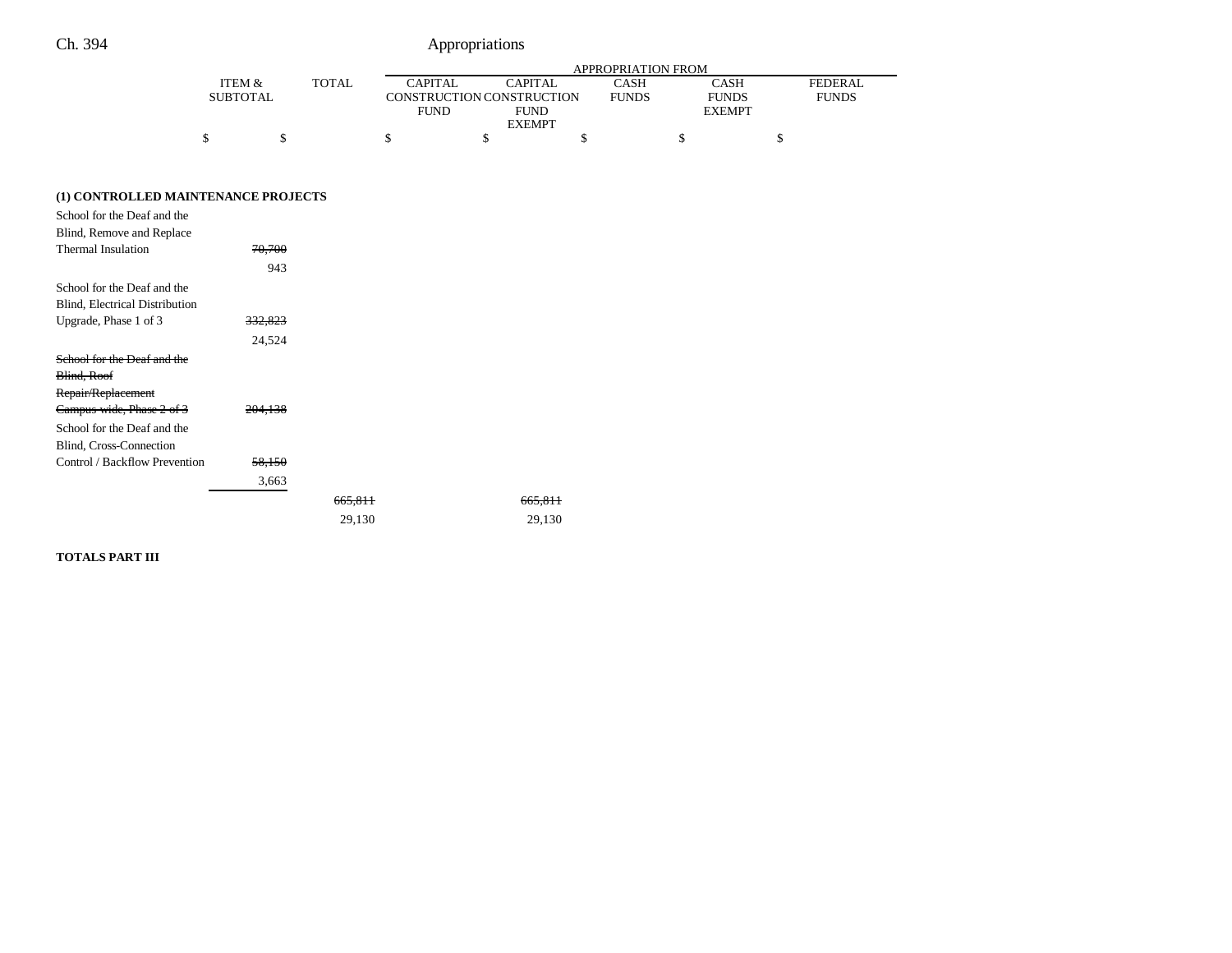| (EDUCATION) |  |
|-------------|--|
|-------------|--|

### **PART IV DEPARTMENT OF HIGHER EDUCATION**

| (4) COLORADO STATE UNIVERSITY               |           |           |                        |
|---------------------------------------------|-----------|-----------|------------------------|
| (B) Capital Construction Projects           |           |           |                        |
| Chemistry/Biological Sciences               |           |           |                        |
| <b>Instructional Laboratories</b>           |           |           |                        |
| Upgrades, Phase 2 of 3                      | 7,051,475 | 7,051,475 |                        |
| University Center for the Arts <sup>3</sup> | 6,396,388 | 6,315,935 | $80,453^b$             |
|                                             | 780,297   | 699,844   |                        |
| Information and Instructional               |           |           |                        |
| Technology in Education for                 |           |           |                        |
| the Year 2000, Project 1                    | 2,593,806 | 2,593,806 |                        |
| Auditorium/Gymnasium                        |           |           |                        |
| Complex, Second Floor                       |           |           |                        |
| Renovation                                  | 1,019,795 | 1,019,795 |                        |
| San Luis Valley Research                    |           |           |                        |
| Center Improvements, Phase 1                |           |           |                        |
| of 3                                        | 247,106   | 247,106   |                        |
| <b>Plant Sciences Building</b>              |           |           |                        |
| Renovation, Phase 1 of 3                    | 869,774   | 869,774   |                        |
| Microbiology Building                       |           |           |                        |
| Addition                                    | 5,800,000 |           | 5,800,000 <sup>a</sup> |
| <b>Chemistry Building Addition</b>          | 481,000   |           | 481,000 <sup>a</sup>   |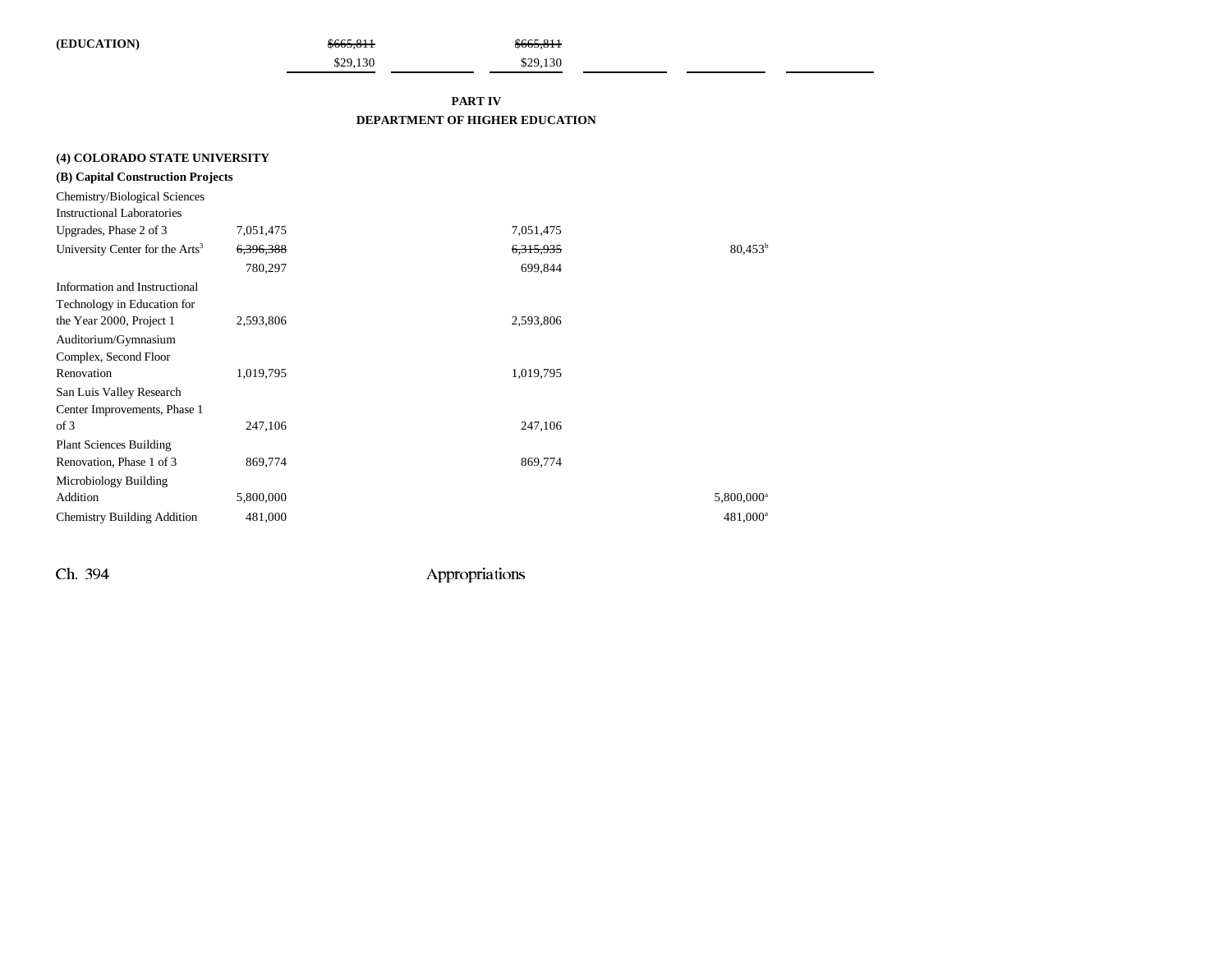|                                      |                 |              | APPROPRIATION FROM |                                          |              |                             |                                |
|--------------------------------------|-----------------|--------------|--------------------|------------------------------------------|--------------|-----------------------------|--------------------------------|
|                                      | ITEM &          | <b>TOTAL</b> | <b>CAPITAL</b>     | <b>CAPITAL</b>                           | <b>CASH</b>  | <b>CASH</b><br><b>FUNDS</b> | <b>FEDERAL</b><br><b>FUNDS</b> |
|                                      | <b>SUBTOTAL</b> |              | <b>FUND</b>        | CONSTRUCTION CONSTRUCTION<br><b>FUND</b> | <b>FUNDS</b> | <b>EXEMPT</b>               |                                |
|                                      |                 |              |                    | <b>EXEMPT</b>                            |              |                             |                                |
|                                      | \$<br>\$        |              | \$                 | \$                                       | \$           | \$                          | \$                             |
|                                      |                 |              |                    |                                          |              |                             |                                |
| Land Acquisition Plan - Main         |                 |              |                    |                                          |              |                             |                                |
| Campus Addition                      | 480,000         |              |                    |                                          |              | $480,000^{\rm a}$           |                                |
| Land Acquisition Plan -              |                 |              |                    |                                          |              |                             |                                |
| Foothills Campus Addition            | 326,000         |              |                    |                                          |              | $326,000^a$                 |                                |
| Moby Arena, Air Conditioning         | 750,000         |              |                    |                                          |              | $750,000$ <sup>a</sup>      |                                |
| Engineering Building,                |                 |              |                    |                                          |              |                             |                                |
| <b>Entrance Enhancements and</b>     |                 |              |                    |                                          |              |                             |                                |
| <b>Install Outdoor Student Plaza</b> | 400,000         |              |                    |                                          |              | $400,000$ <sup>a</sup>      |                                |
| Corbett-Parmelee Dishroom            |                 |              |                    |                                          |              |                             |                                |
| Expansion                            | 625,000         |              |                    |                                          |              | $625,000^{\rm a}$           |                                |
| Hughes Stadium, Athletic Field       |                 |              |                    |                                          |              |                             |                                |
| <b>Lighting Improvements</b>         | 825,000         |              |                    |                                          |              | 825,000 <sup>a</sup>        |                                |
|                                      | 27,865,344      |              |                    |                                          |              |                             |                                |
|                                      | 22,249,253      |              |                    |                                          |              |                             |                                |
|                                      |                 |              |                    |                                          |              |                             |                                |

34,470,045 28,853,954

a These amounts shall be from exempt institutional sources and are shown here for informational purposes only. Therefore, they shall not be accounted for in the State's Capital Construction Fund and the limitations on encumbrance timeliness and use of internal workforce do not apply.

 $^{\rm b}$  This amount shall be from exempt institutional sources.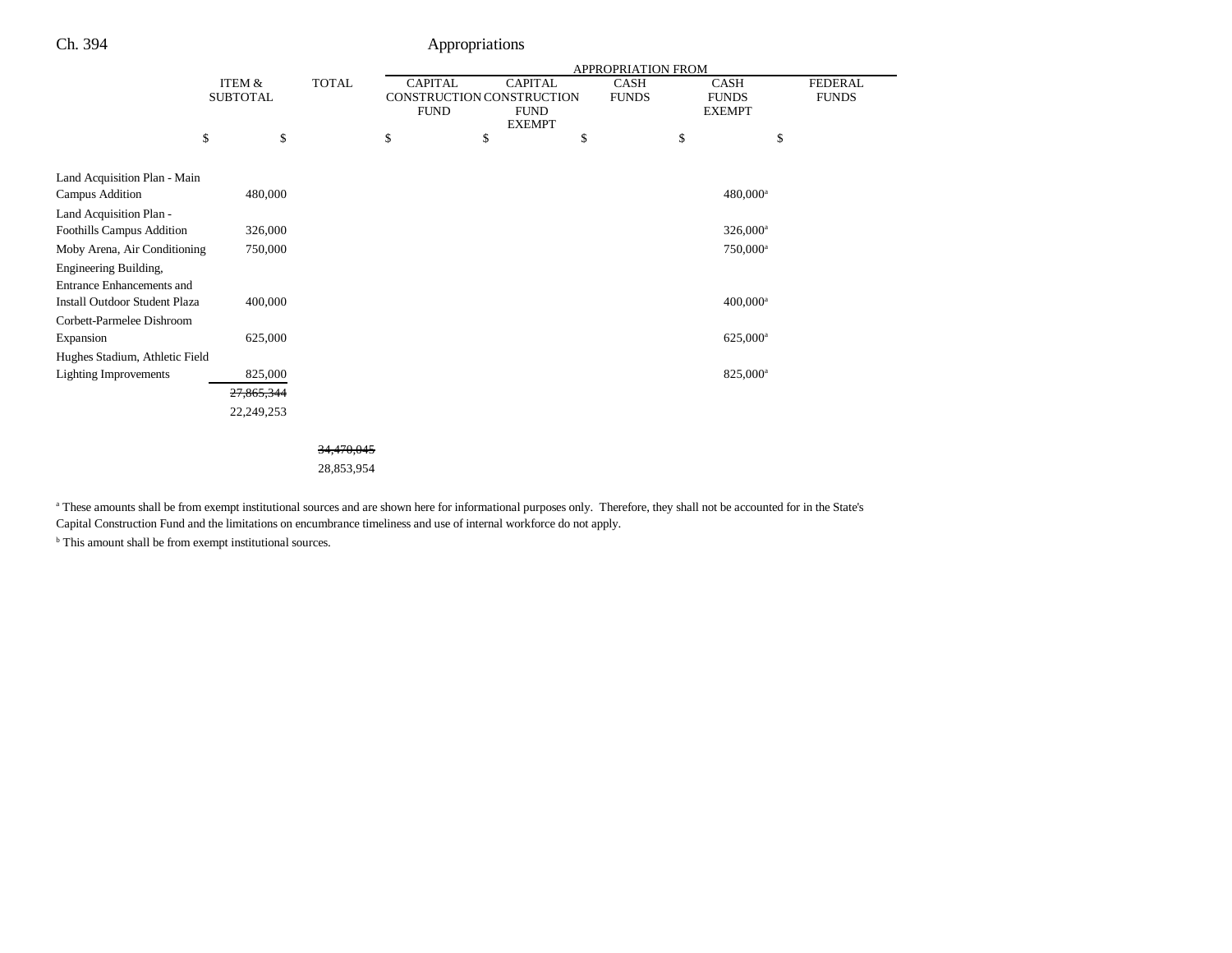### **(8) UNIVERSITY OF COLORADO AT COLORADO SPRINGS**

| (B) Capital Construction Projects |            |                       |                       |
|-----------------------------------|------------|-----------------------|-----------------------|
| Library Remodeling and            |            |                       |                       |
| Information Technology and        |            |                       |                       |
| <b>Communication Center</b>       |            |                       |                       |
| Expansion, Phase 4 of 4           | 2,221,814  |                       |                       |
| Main and Cragmor Halls,           |            |                       |                       |
| Renovation and Technology         |            |                       |                       |
| Upgrade, Phase 2 of 3             | 7,567,278  |                       |                       |
| Engineering Building,             |            |                       |                       |
| Expansion, Renovation and         |            |                       |                       |
| Technology Upgrade,               |            |                       |                       |
| Phase 1 of 3                      | 1.331.895  |                       |                       |
|                                   | 969,912    |                       |                       |
| Dwire Hall, Renovation and        |            |                       |                       |
| Technology Upgrade,               |            |                       |                       |
| Phase 1 of 3                      | 672.727    |                       |                       |
|                                   | 84,932     |                       |                       |
|                                   | 11.793.714 |                       | <del>11.793.714</del> |
|                                   | 10,843,936 |                       | 10,843,936            |
|                                   |            | <del>12,826,834</del> |                       |
|                                   |            |                       |                       |
|                                   |            | 11,877,056            |                       |

### **(9) UNIVERSITY OF COLORADO HEALTH SCIENCES CENTER**

## **(A) Controlled Maintenance Projects**

Replace Underground Storage

Tanks, Phase 1 of 3 245,000 245,000 245,000 245,000 245,000 245,000 245,000 245,000 245,000 245,000 245,000 245,000 245,000 245,000 245,000 245,000 245,000 245,000 245,000 245,000 245,000 245,000 245,000 25,000 25,000 25,0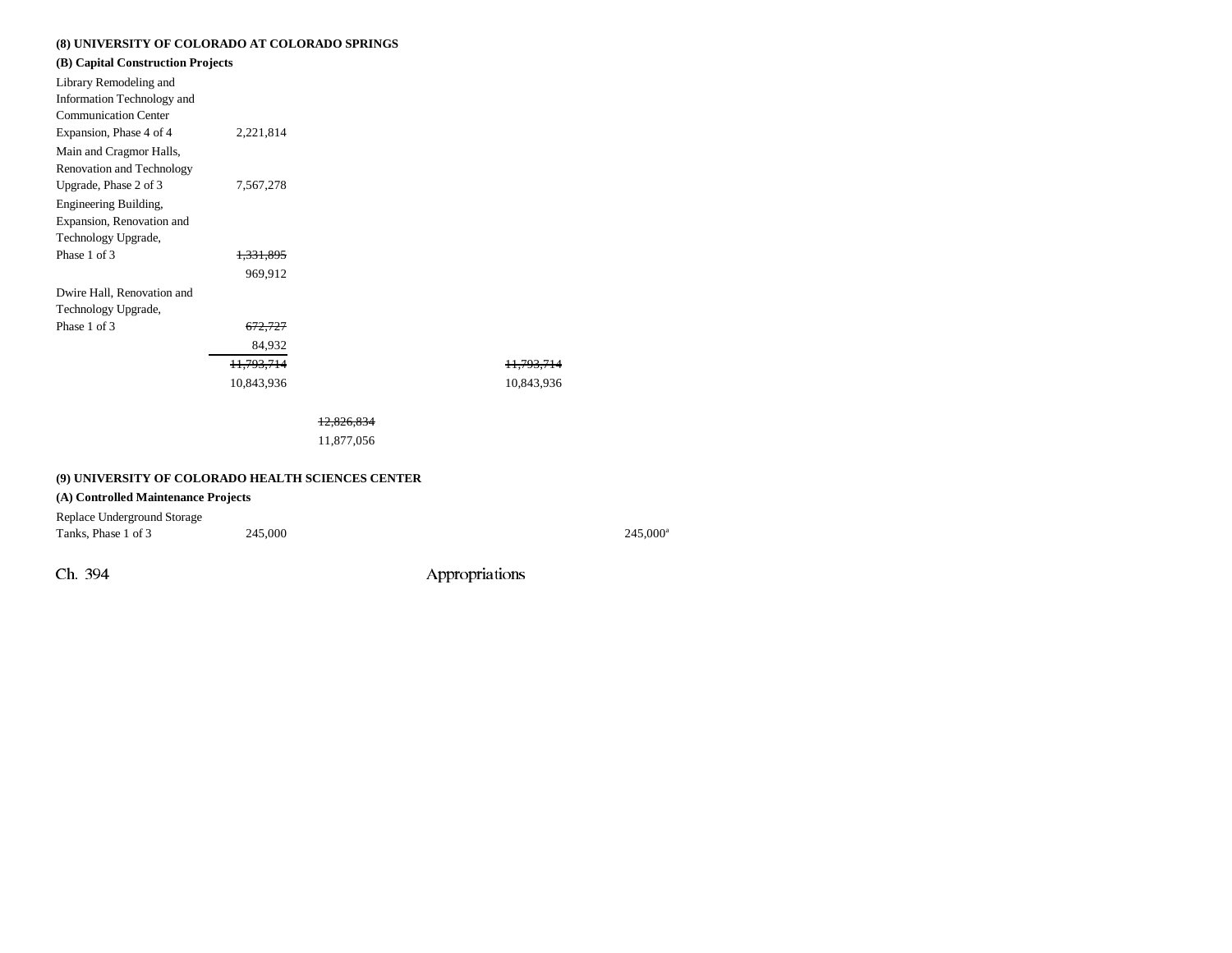|                               |                 |           |              | APPROPRIATION FROM |    |                              |    |                      |               |                |
|-------------------------------|-----------------|-----------|--------------|--------------------|----|------------------------------|----|----------------------|---------------|----------------|
|                               | ITEM &          |           | <b>TOTAL</b> | <b>CAPITAL</b>     |    | <b>CAPITAL</b>               |    | <b>CASH</b>          | <b>CASH</b>   | <b>FEDERAL</b> |
|                               | <b>SUBTOTAL</b> |           |              |                    |    | CONSTRUCTION CONSTRUCTION    |    | <b>FUNDS</b>         | <b>FUNDS</b>  | <b>FUNDS</b>   |
|                               |                 |           |              | <b>FUND</b>        |    | <b>FUND</b><br><b>EXEMPT</b> |    |                      | <b>EXEMPT</b> |                |
|                               | \$              | \$        |              | \$                 | \$ |                              | \$ |                      | \$            | \$             |
|                               |                 |           |              |                    |    |                              |    |                      |               |                |
| Power Plant, Heating and      |                 |           |              |                    |    |                              |    |                      |               |                |
| <b>Electrical System</b>      |                 |           |              |                    |    |                              |    |                      |               |                |
| Improvements, Phase 2 of 3    |                 | 911,550   |              |                    |    |                              |    | 911,550 <sup>a</sup> |               |                |
| School of Medicine, Exhaust   |                 |           |              |                    |    |                              |    |                      |               |                |
| System Replacement,           |                 |           |              |                    |    |                              |    |                      |               |                |
| Phase 1 of 4                  |                 | 611,320   |              |                    |    | 216,305                      |    | 395,015 <sup>a</sup> |               |                |
|                               |                 |           |              |                    |    |                              |    |                      |               |                |
|                               |                 | 431,045   |              |                    |    | 36,030                       |    |                      |               |                |
| Campus Roof and Window        |                 |           |              |                    |    |                              |    |                      |               |                |
| Replacement, Phase 3 of 5     |                 | 308,376   |              |                    |    | 308,376                      |    |                      |               |                |
| Colorado Psychiatric Hospital |                 |           |              |                    |    |                              |    |                      |               |                |
| Infrastructure, Phase 3 of 5  |                 | 593,692   |              |                    |    | 593,692                      |    |                      |               |                |
|                               |                 | 2,669,938 |              |                    |    |                              |    |                      |               |                |
|                               |                 | 1,895,971 |              |                    |    |                              |    |                      |               |                |

a These amounts shall be from interest earnings in the Controlled Maintenance Trust Fund.

# 25,301,611

24,527,644

### **(11) UNIVERSITY OF NORTHERN COLORADO**

**(A) Controlled Maintenance Projects**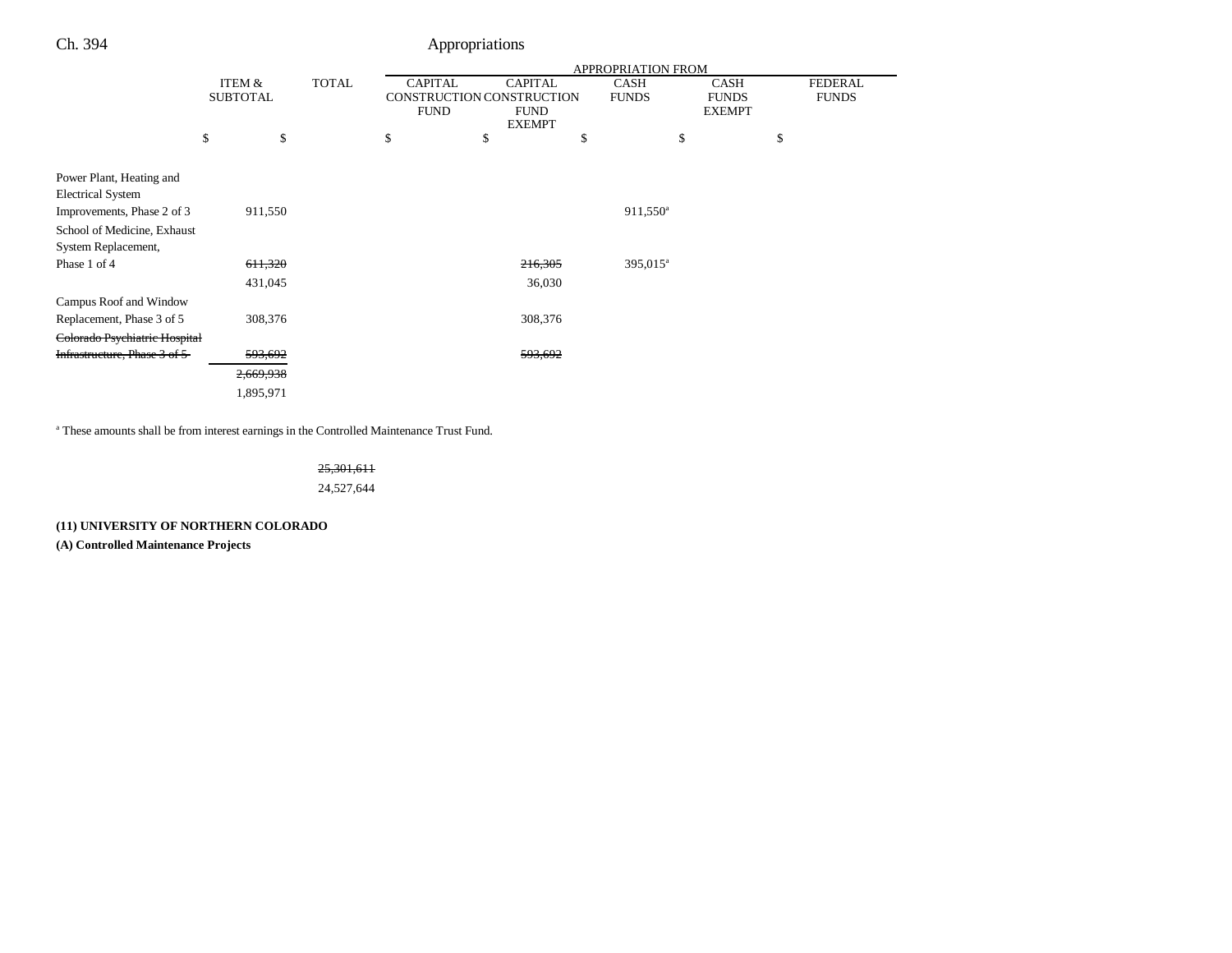| Butler Hancock Gymnasium,                               |                    |            |           |
|---------------------------------------------------------|--------------------|------------|-----------|
| Replace Deteriorated Systems,                           |                    |            |           |
| Phase 1 of 2                                            | 671,158            |            |           |
| Carter Hall, Campus-wide                                |                    |            |           |
| Roof Replacement, Phase 4 of                            |                    |            |           |
| 4                                                       | 292,108            |            |           |
| Various Campus Buildings,                               |                    |            |           |
| <b>Exterior Building Systems</b>                        |                    |            |           |
| Repair, Phase 2 of 3                                    | 363,771            |            |           |
| Campus wide, Replace                                    |                    |            |           |
| Deteriorated Stairs and                                 |                    |            |           |
| Walkways, Phase 1 of 2                                  | 214,721            |            |           |
|                                                         | 51,199             |            |           |
|                                                         | 1,541,758          |            |           |
|                                                         | 1,378,236          |            | 1,378,236 |
|                                                         |                    | 20,110,371 |           |
|                                                         |                    | 19,946,849 |           |
|                                                         |                    |            |           |
| (12) ARAPAHOE COMMUNITY COLLEGE                         |                    |            |           |
| (A) Controlled Maintenance Projects                     |                    |            |           |
| Main Annex, Repair Structural<br>and Exterior Concrete, |                    |            |           |
| Phase 1 of 2                                            | <del>331,950</del> |            |           |
|                                                         | 171,822            |            |           |
| Alamo Center, Roof                                      |                    |            |           |
| Replacement                                             | 391,145            |            |           |
|                                                         | 723.095            |            |           |
|                                                         |                    |            |           |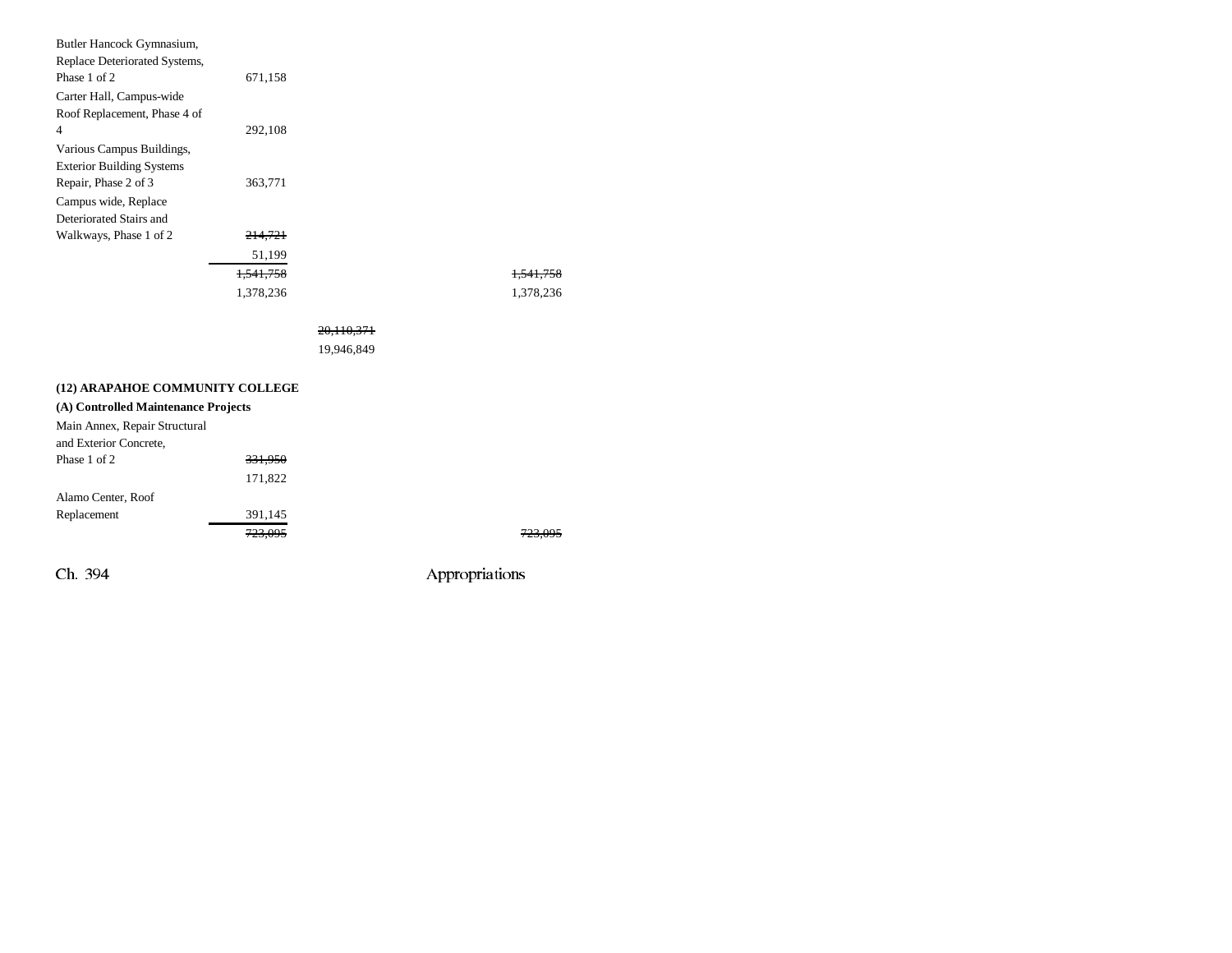|                                                                    | ITEM &<br><b>SUBTOTAL</b> |         | <b>TOTAL</b> | <b>CAPITAL</b> |                           |                                                |                             |                                       |                                |
|--------------------------------------------------------------------|---------------------------|---------|--------------|----------------|---------------------------|------------------------------------------------|-----------------------------|---------------------------------------|--------------------------------|
|                                                                    |                           |         |              | <b>FUND</b>    | CONSTRUCTION CONSTRUCTION | <b>CAPITAL</b><br><b>FUND</b><br><b>EXEMPT</b> | <b>CASH</b><br><b>FUNDS</b> | CASH<br><b>FUNDS</b><br><b>EXEMPT</b> | <b>FEDERAL</b><br><b>FUNDS</b> |
|                                                                    | \$                        | \$      |              | \$             | \$                        | \$                                             |                             | \$<br>\$                              |                                |
|                                                                    |                           | 562,967 |              |                |                           | 562,967                                        |                             |                                       |                                |
|                                                                    |                           |         | 2,671,912    |                |                           |                                                |                             |                                       |                                |
|                                                                    |                           |         | 2,511,784    |                |                           |                                                |                             |                                       |                                |
| (14) LAMAR COMMUNITY COLLEGE                                       |                           |         |              |                |                           |                                                |                             |                                       |                                |
| (A) Controlled Maintenance Projects                                |                           |         |              |                |                           |                                                |                             |                                       |                                |
| <b>Bowman and Trustees</b><br>Buildings, Window Upgrades,          |                           |         |              |                |                           |                                                |                             |                                       |                                |
| Phase 1 of 2                                                       |                           | 363,098 |              |                |                           |                                                |                             |                                       |                                |
|                                                                    |                           | 25,859  |              |                |                           |                                                |                             |                                       |                                |
| Trustees Building, Sanitary<br>Sewer Replacement                   |                           | 16,620  |              |                |                           |                                                |                             |                                       |                                |
| Various Campus Buildings,<br><b>Exterior Caulking and Painting</b> |                           | 31,450  |              |                |                           |                                                |                             |                                       |                                |
|                                                                    |                           | 3,878   |              |                |                           |                                                |                             |                                       |                                |
|                                                                    |                           | 411,168 |              |                |                           | 411,168                                        |                             |                                       |                                |
|                                                                    |                           | 46,357  |              |                |                           | 46,357                                         |                             |                                       |                                |

1,827,832 1,463,021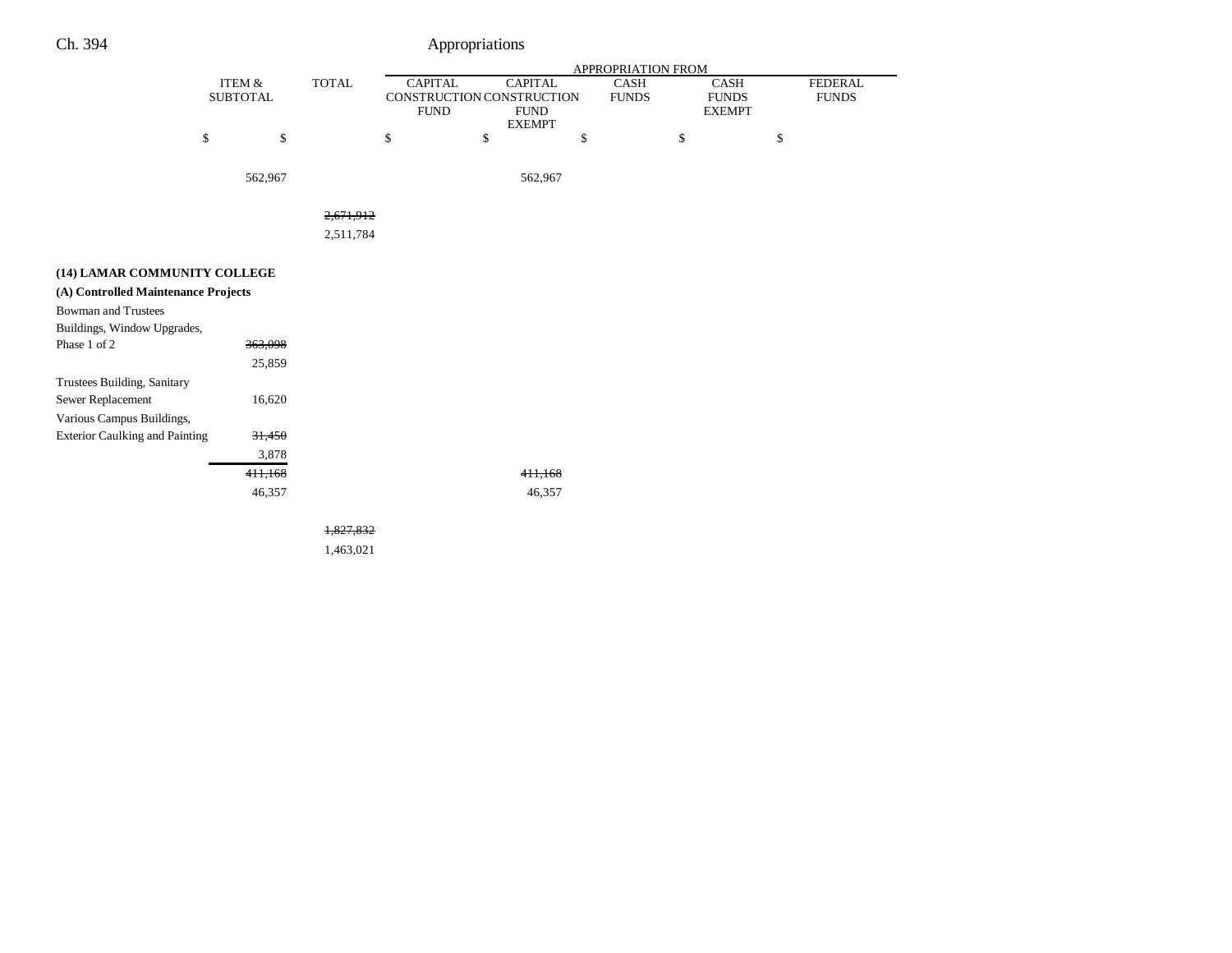| (15) MORGAN COMMUNITY COLLEGE        |           |           |                      |
|--------------------------------------|-----------|-----------|----------------------|
| (B) Capital Construction Projects    |           |           |                      |
| Information Technology and           |           |           |                      |
| Connectivity                         | 1,290,300 | 1,290,300 |                      |
|                                      | 244,045   | 244,045   |                      |
| <b>Bloedorn Building Restoration</b> | 540,795   |           | 540,795 <sup>a</sup> |
| <b>Automotive Programs</b>           |           |           |                      |
| Relocation                           | 2,938,857 | 2,938,857 |                      |
|                                      | 4,769,952 |           |                      |
|                                      | 3.723.697 |           |                      |

<sup>a</sup> This amount shall be from exempt institutional sources and is shown here for informational purposes only. Therefore, it shall not be accounted for in the State's Capital Construction Fund and the limitations on encumbrance timeliness and use of internal workforce do not apply.

|                                     |                    | <del>5.319.252</del> |
|-------------------------------------|--------------------|----------------------|
|                                     |                    | 4,272,997            |
|                                     |                    |                      |
| (16) NORTHEASTERN JUNIOR            |                    |                      |
| <b>COLLEGE</b>                      |                    |                      |
| (A) Controlled Maintenance Projects |                    |                      |
| Phillips-Whyman Hall,               |                    |                      |
| Replace Boiler                      | <del>113.062</del> |                      |
| <b>Six Campus Buildings,</b>        |                    |                      |
| Replace Roofs, Phase 2 of 5         | 189.596            |                      |
| Various Campus Buildings,           |                    |                      |
| Replace Overhead Garage             |                    |                      |
| Doors                               | 54.852             |                      |
|                                     |                    |                      |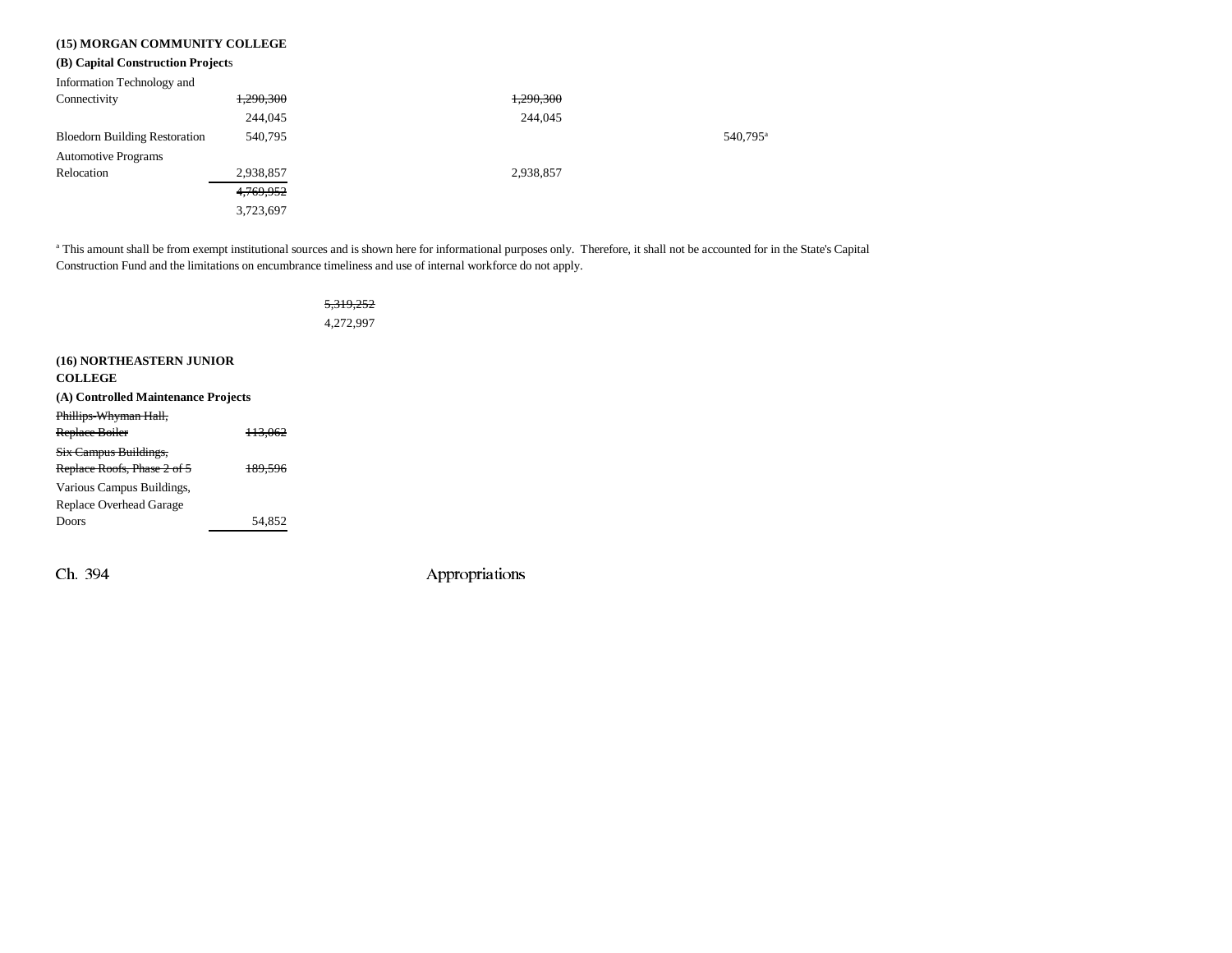| Ch. 394                             |                           |              |                               | Appropriations                                                              |                      |                                              |                                |
|-------------------------------------|---------------------------|--------------|-------------------------------|-----------------------------------------------------------------------------|----------------------|----------------------------------------------|--------------------------------|
|                                     |                           |              |                               |                                                                             | APPROPRIATION FROM   |                                              |                                |
|                                     | ITEM &<br><b>SUBTOTAL</b> | <b>TOTAL</b> | <b>CAPITAL</b><br><b>FUND</b> | <b>CAPITAL</b><br>CONSTRUCTION CONSTRUCTION<br><b>FUND</b><br><b>EXEMPT</b> | CASH<br><b>FUNDS</b> | <b>CASH</b><br><b>FUNDS</b><br><b>EXEMPT</b> | <b>FEDERAL</b><br><b>FUNDS</b> |
|                                     | \$<br>\$                  |              | \$                            | \$                                                                          | \$<br>\$             | \$                                           |                                |
|                                     | 357,510                   |              |                               | 357,510                                                                     |                      |                                              |                                |
|                                     | 54,852                    |              |                               | 54,852                                                                      |                      |                                              |                                |
|                                     |                           | 855,024      |                               |                                                                             |                      |                                              |                                |
|                                     |                           | 552,366      |                               |                                                                             |                      |                                              |                                |
| (17) NORTHWESTERN COMMUNITY COLLEGE |                           |              |                               |                                                                             |                      |                                              |                                |
| (A) Controlled Maintenance Projects |                           |              |                               |                                                                             |                      |                                              |                                |
| Rangley Campus, Outdoor             |                           |              |                               |                                                                             |                      |                                              |                                |
| Lighting Upgrade, Phase 1 of 2      | 35,000                    |              |                               |                                                                             |                      |                                              |                                |
| Craig Campus, Replace               |                           |              |                               |                                                                             |                      |                                              |                                |
| Parking Lot, Phase 2 of 2           | 64,732                    |              |                               |                                                                             |                      |                                              |                                |
| Rangley Campus, Air                 |                           |              |                               |                                                                             |                      |                                              |                                |
| Conditioning Upgrades,              |                           |              |                               |                                                                             |                      |                                              |                                |
| Phase 1 of 2                        | 73,286                    |              |                               |                                                                             |                      |                                              |                                |
|                                     | 10,077                    |              |                               |                                                                             |                      |                                              |                                |
|                                     |                           | 173.018      |                               | 173,018                                                                     |                      |                                              |                                |

109,809 109,809

**(21) RED ROCKS COMMUNITY COLLEGE**

**(A) Controlled Maintenance Projects**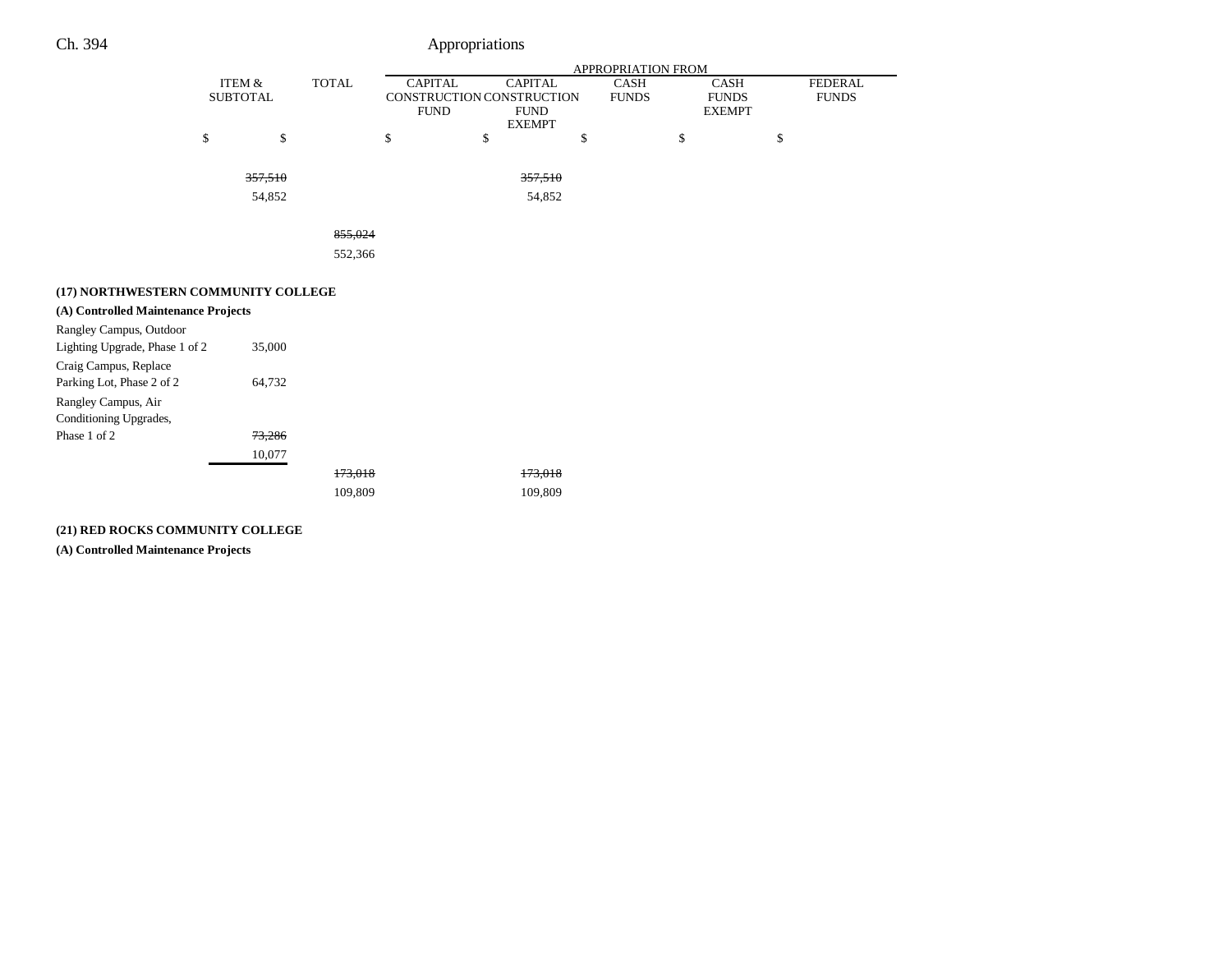| <b>Construction Technology</b>      |                   |         |                    |
|-------------------------------------|-------------------|---------|--------------------|
| Building, Fire Alarm Upgrade        | 145.822           |         |                    |
|                                     | 2,000             |         |                    |
| West Wing of Main Building,         |                   |         |                    |
| Air Handling Unit Upgrade           | 40,286            |         |                    |
| West Wing of Main Building,         |                   |         |                    |
| <b>Handicapped Access</b>           | 58,636            |         |                    |
|                                     | 7,082             |         |                    |
| West Building and East Wing         |                   |         |                    |
| of Main Building, Electrical        |                   |         |                    |
| Power Upgrade                       | 52,293            |         |                    |
| Campus Buildings, Install           |                   |         |                    |
| Keyless Entry System                | 51,092            |         |                    |
|                                     |                   | 348,129 | <del>348,129</del> |
|                                     |                   | 152,753 | 152,753            |
| (22) TRINIDAD STATE JUNIOR COLLEGE  |                   |         |                    |
| (A) Controlled Maintenance Projects |                   |         |                    |
|                                     |                   |         |                    |
| Library Building, Install Fire      |                   |         |                    |
| Sprinkler System for Third<br>Floor | 153,200           |         |                    |
|                                     |                   |         |                    |
| Library and Davis Buildings,        |                   |         |                    |
| Clean and Sanitize Heating and      |                   |         |                    |
| Air Conditioning Duct Systems       | <del>64,310</del> |         |                    |
|                                     | 776               |         |                    |
| Campus Buildings, Electric          |                   |         |                    |
| Power Upgrades, Phase 1 of 2        | 259,500           |         |                    |
|                                     |                   | 477.010 |                    |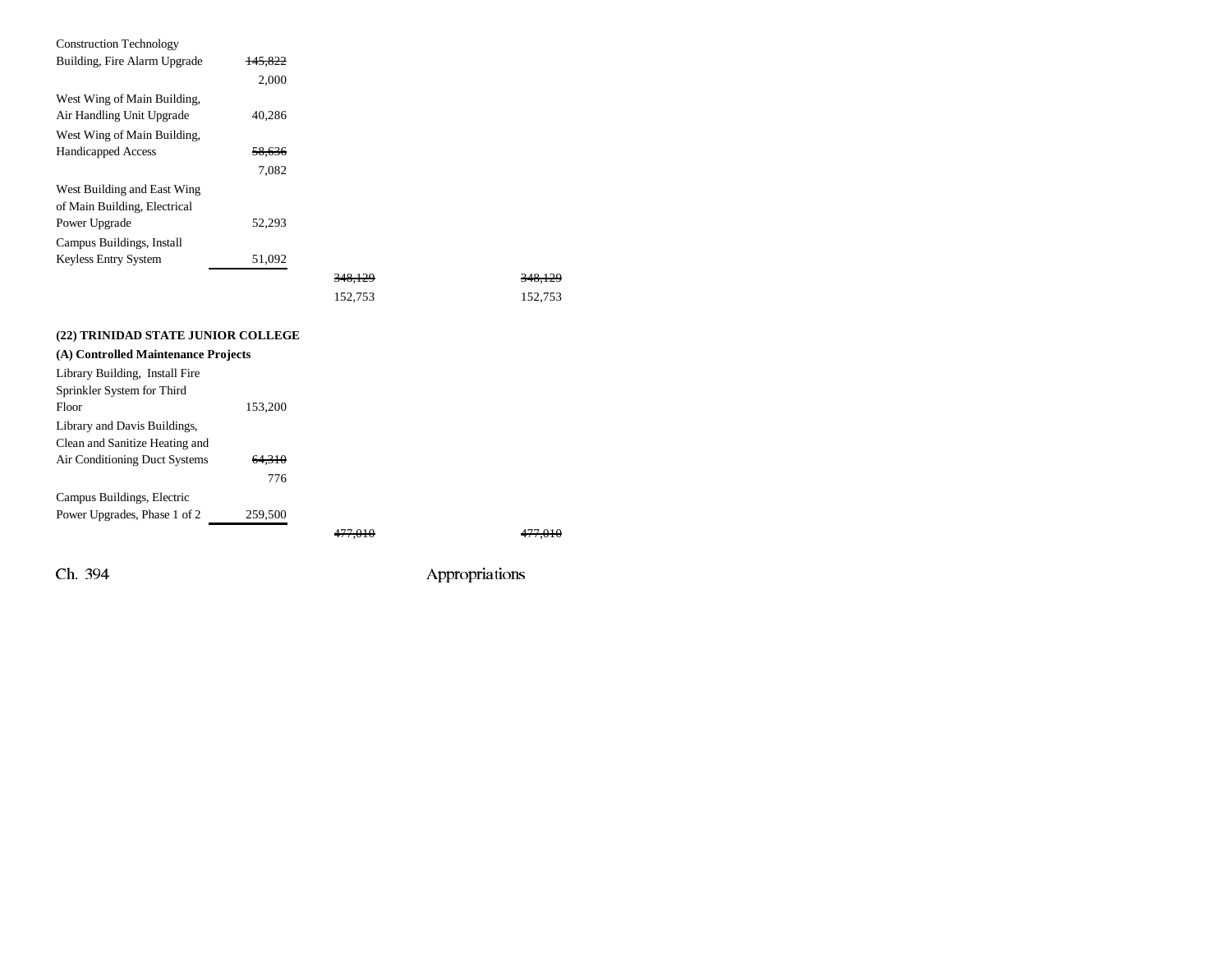|                                                       |                                      |              |                               |                                                            | <b>APPROPRIATION FROM</b> |                                       |                                |
|-------------------------------------------------------|--------------------------------------|--------------|-------------------------------|------------------------------------------------------------|---------------------------|---------------------------------------|--------------------------------|
|                                                       | <b>ITEM &amp;</b><br><b>SUBTOTAL</b> | <b>TOTAL</b> | <b>CAPITAL</b><br><b>FUND</b> | <b>CAPITAL</b><br>CONSTRUCTION CONSTRUCTION<br><b>FUND</b> | CASH<br><b>FUNDS</b>      | CASH<br><b>FUNDS</b><br><b>EXEMPT</b> | <b>FEDERAL</b><br><b>FUNDS</b> |
|                                                       |                                      |              |                               | <b>EXEMPT</b>                                              |                           |                                       |                                |
|                                                       | \$<br>\$                             |              | \$                            | \$                                                         | \$                        | \$                                    | \$                             |
|                                                       |                                      | 413,476      |                               | 413,476                                                    |                           |                                       |                                |
| (23) AURARIA HIGHER EDUCATION CENTER                  |                                      |              |                               |                                                            |                           |                                       |                                |
| (B) Capital Construction Projects                     |                                      |              |                               |                                                            |                           |                                       |                                |
| Classroom Improvements,                               |                                      |              |                               |                                                            |                           |                                       |                                |
| Phase 2 of 2                                          | 2,706,523                            |              |                               |                                                            |                           |                                       |                                |
| Arts Building Renovation,                             |                                      |              |                               |                                                            |                           |                                       |                                |
| Phase 1 of 3                                          | 586,307                              |              |                               |                                                            |                           |                                       |                                |
|                                                       | 334,384                              |              |                               |                                                            |                           |                                       |                                |
|                                                       | 3,292,830                            |              |                               | 3,292,830                                                  |                           |                                       |                                |
|                                                       | 3,040,907                            |              |                               | 3,040,907                                                  |                           |                                       |                                |
|                                                       |                                      | 5,443,518    |                               |                                                            |                           |                                       |                                |
|                                                       |                                      | 5,191,595    |                               |                                                            |                           |                                       |                                |
| (24) COLORADO HISTORICAL<br><b>SOCIETY</b>            |                                      |              |                               |                                                            |                           |                                       |                                |
| (A) Controlled Maintenance Projects                   |                                      |              |                               |                                                            |                           |                                       |                                |
| Grant Humphry's Mansion,<br>Facility Improvements and |                                      |              |                               |                                                            |                           |                                       |                                |
| Repair                                                | 325,285                              |              |                               | 325,285                                                    |                           |                                       |                                |
|                                                       | 23,491                               |              |                               | 23,491                                                     |                           |                                       |                                |
|                                                       |                                      |              |                               |                                                            |                           |                                       |                                |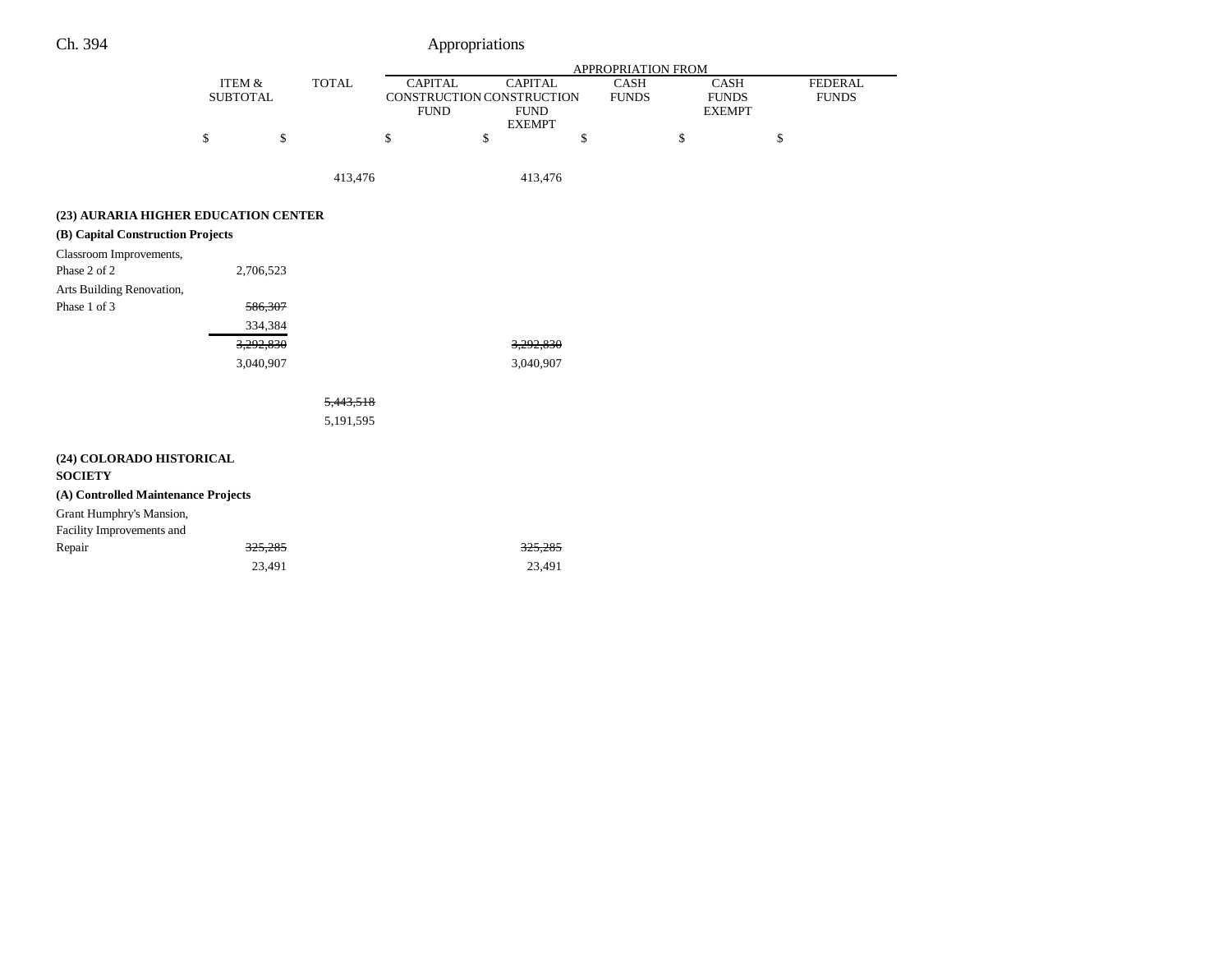| Georgetown Historic Railroad |           |         |             |
|------------------------------|-----------|---------|-------------|
| Loop, Retaining Wall         |           |         |             |
| Repair/Replacement           | 258,067   | 258,067 |             |
| Cumbres & Toltec Scenic      |           |         |             |
| Railroad Commission, Chama   |           |         |             |
| Shop Electrical              |           |         |             |
| Upgrades/Rewire              | 220,000   | 110,000 | $110,000^a$ |
| Ft. Garland, Code/Safety     |           |         |             |
| Upgrade, Phase 1 of 2        | 250,840   | 250,840 |             |
|                              | 47,349    | 47,349  |             |
| Cross-Connection Control /   |           |         |             |
| <b>Backflow Prevention</b>   | 46,608    | 46,608  |             |
|                              | 1,100,800 |         |             |
|                              | 595,515   |         |             |
|                              |           |         |             |

a This amount shall be from the State of New Mexico.

### **(B) Capital Construction Projects**

| El Pueblo Museum              |                      |           |                          |
|-------------------------------|----------------------|-----------|--------------------------|
| Development, New              |                      |           |                          |
| Construction, Phase 3 of 3    | <del>3,654,125</del> | 1,775,000 | $1,617,125^a$<br>262,000 |
|                               | 1,879,125            |           |                          |
| Stephen Hart Research Library |                      |           |                          |
| Renovation and Expansion      | 4,194,000            | 4,144,000 | $50,000^{\rm a}$         |
|                               | 395,819              | 345,819   |                          |
| Discovery Hall Education      |                      |           |                          |
| Pavilion                      | 442,500              | 442,500   |                          |
|                               |                      |           |                          |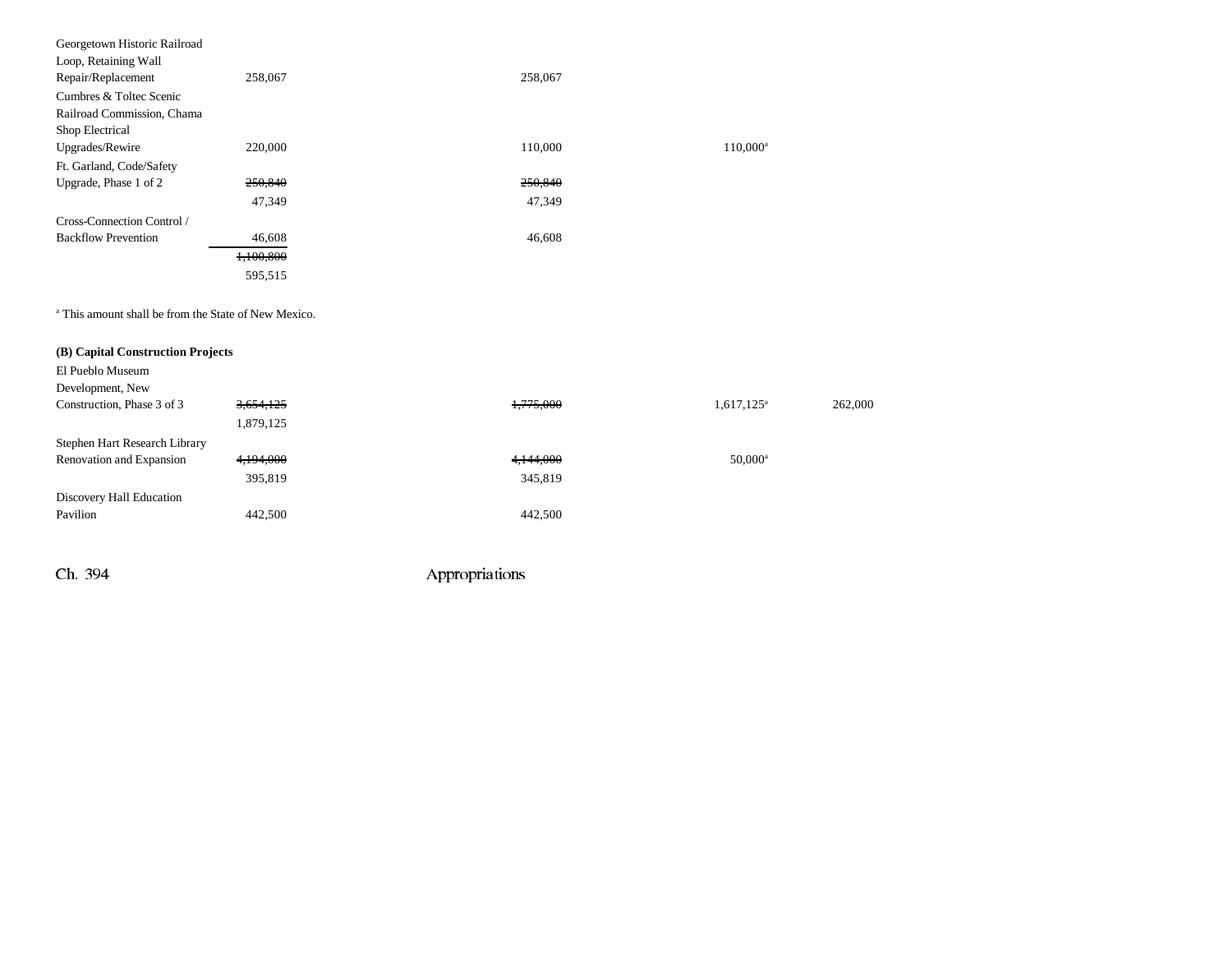| Ch. 394                                                                                                                            | Appropriations                       |              |                               |                                                                             |                      |                             |                                              |                                |  |  |
|------------------------------------------------------------------------------------------------------------------------------------|--------------------------------------|--------------|-------------------------------|-----------------------------------------------------------------------------|----------------------|-----------------------------|----------------------------------------------|--------------------------------|--|--|
|                                                                                                                                    |                                      |              |                               |                                                                             |                      | APPROPRIATION FROM          |                                              |                                |  |  |
|                                                                                                                                    | <b>ITEM &amp;</b><br><b>SUBTOTAL</b> | <b>TOTAL</b> | <b>CAPITAL</b><br><b>FUND</b> | <b>CAPITAL</b><br>CONSTRUCTION CONSTRUCTION<br><b>FUND</b><br><b>EXEMPT</b> |                      | <b>CASH</b><br><b>FUNDS</b> | <b>CASH</b><br><b>FUNDS</b><br><b>EXEMPT</b> | <b>FEDERAL</b><br><b>FUNDS</b> |  |  |
|                                                                                                                                    | \$                                   | \$           | \$                            | \$                                                                          | \$                   | \$                          | \$                                           |                                |  |  |
| Cumbres & Toltec Scenic<br>Railroad Commission -<br>Locomotive Running Gear<br>Renovation                                          | 400,000<br>8,690,625<br>3,117,444    |              | 9,791,425                     |                                                                             | 200,000              |                             | $200,000^{\rm b}$                            |                                |  |  |
|                                                                                                                                    |                                      |              | 3,712,959                     |                                                                             |                      |                             |                                              |                                |  |  |
| <sup>a</sup> These amounts shall be from private contributions.<br><sup>b</sup> This amount shall be from the state of New Mexico. |                                      |              |                               |                                                                             |                      |                             |                                              |                                |  |  |
| (26) LOWRY HIGHER EDUCATION CENTER<br>(A) Capital Construction Project<br>Site and Utility Plan,                                   |                                      |              |                               |                                                                             |                      |                             |                                              |                                |  |  |
| Phase 1 of 5                                                                                                                       |                                      |              | 8,010,381<br>3,058,824        |                                                                             | 5,828,861<br>877,304 | 875,520 <sup>a</sup>        |                                              | 1,306,000                      |  |  |

<sup>a</sup> This amount shall be from municipal funds.

**TOTALS PART IV**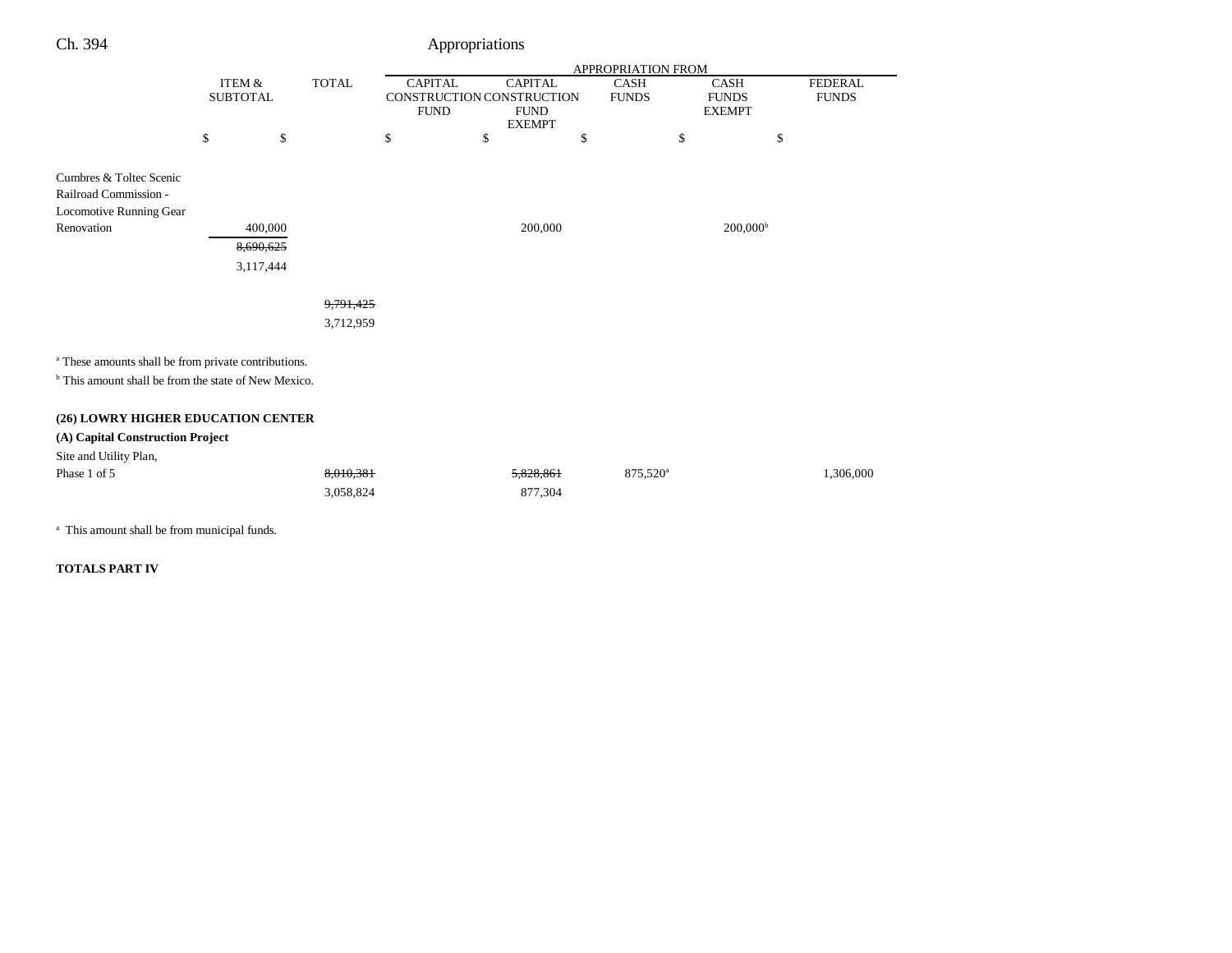| (HIGHER EDUCATION)                             |           | <del>\$273,673,048</del><br>\$252,691,773 |                                               | \$158,025,365<br>\$137,044,090 | \$18,712,643 | \$94,367,040 | \$2,568,000 |  |  |  |
|------------------------------------------------|-----------|-------------------------------------------|-----------------------------------------------|--------------------------------|--------------|--------------|-------------|--|--|--|
|                                                |           |                                           | <b>PART V</b><br>DEPARTMENT OF HUMAN SERVICES |                                |              |              |             |  |  |  |
|                                                |           |                                           |                                               |                                |              |              |             |  |  |  |
| (2) DIVISION OF YOUTH<br><b>CORRECTIONS</b>    |           |                                           |                                               |                                |              |              |             |  |  |  |
| (A) Capital Construction Projects              |           |                                           |                                               |                                |              |              |             |  |  |  |
| Division of Youth Corrections,                 |           |                                           |                                               |                                |              |              |             |  |  |  |
| Girls Treatment Unit                           | 5,962,964 |                                           |                                               | 1,466,564                      |              |              | 4,496,400   |  |  |  |
| Division of Youth Corrections,                 |           |                                           |                                               |                                |              |              |             |  |  |  |
| Colorado Mental Health                         |           |                                           |                                               |                                |              |              |             |  |  |  |
| Institute, Secure 20-Bed<br>Mental Health Unit | 561,700   |                                           |                                               | 561,700                        |              |              |             |  |  |  |
|                                                | 429,822   |                                           |                                               | 429,822                        |              |              |             |  |  |  |
|                                                |           | 6.524.664                                 |                                               |                                |              |              |             |  |  |  |
|                                                |           | 6,392,786                                 |                                               |                                |              |              |             |  |  |  |
|                                                |           |                                           |                                               |                                |              |              |             |  |  |  |
| (3) DIRECT SERVICES                            |           |                                           |                                               |                                |              |              |             |  |  |  |
| (A) Controlled Maintenance Projects            |           |                                           |                                               |                                |              |              |             |  |  |  |
| Colorado Mental Health                         |           |                                           |                                               |                                |              |              |             |  |  |  |

Institute at Pueblo,

Repair/Replace Medical Gas System 264,700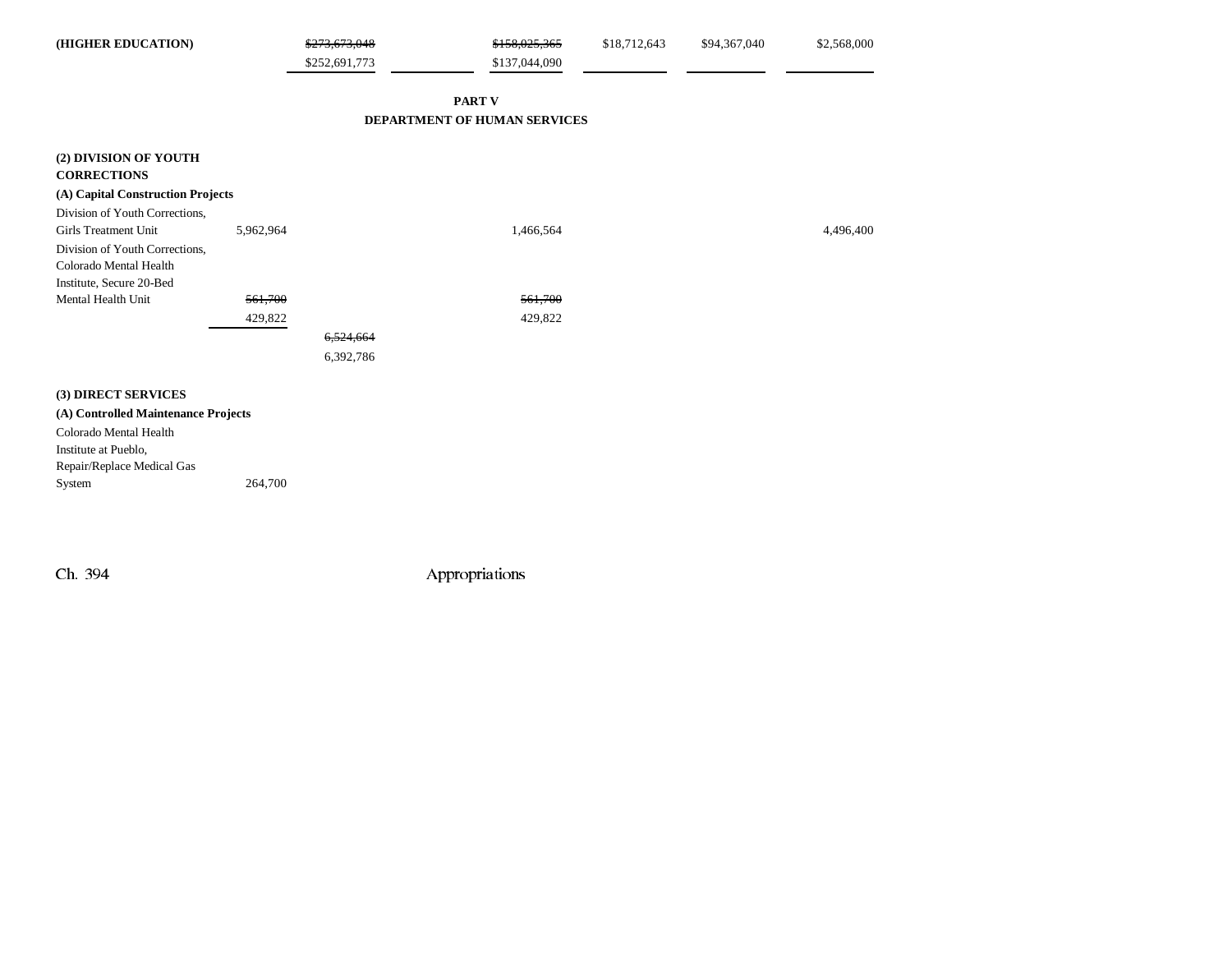|                                                                                                                                                       |                           |              | APPROPRIATION FROM |                                                                                                              |    |  |                                                                             |    |                                |  |
|-------------------------------------------------------------------------------------------------------------------------------------------------------|---------------------------|--------------|--------------------|--------------------------------------------------------------------------------------------------------------|----|--|-----------------------------------------------------------------------------|----|--------------------------------|--|
|                                                                                                                                                       | ITEM &<br><b>SUBTOTAL</b> | <b>TOTAL</b> |                    | <b>CAPITAL</b><br><b>CAPITAL</b><br>CONSTRUCTION CONSTRUCTION<br><b>FUND</b><br><b>FUND</b><br><b>EXEMPT</b> |    |  | <b>CASH</b><br><b>CASH</b><br><b>FUNDS</b><br><b>FUNDS</b><br><b>EXEMPT</b> |    | <b>FEDERAL</b><br><b>FUNDS</b> |  |
|                                                                                                                                                       | \$<br>\$                  |              | \$                 | \$                                                                                                           | \$ |  | \$                                                                          | \$ |                                |  |
| Colorado Mental Health<br>Institute at Fort Logan,<br>Repair/Replace HVAC                                                                             |                           |              |                    |                                                                                                              |    |  |                                                                             |    |                                |  |
| Systems, Phase 2 of 4<br>Homelake State Veterans                                                                                                      | 567,338                   |              |                    |                                                                                                              |    |  |                                                                             |    |                                |  |
| Nursing Home, Boiler<br>Replacement                                                                                                                   | 401,300                   |              |                    |                                                                                                              |    |  |                                                                             |    |                                |  |
| Colorado Mental Health<br>Institute at Pueblo, Lathrop<br>Park Youth Services Center,<br>and Pueblo Regional Center,<br>Repair/Replace Roofing, Phase |                           |              |                    |                                                                                                              |    |  |                                                                             |    |                                |  |
| 1 of 3<br>Colorado Mental Health                                                                                                                      | 310,650                   |              |                    |                                                                                                              |    |  |                                                                             |    |                                |  |
| Institute at Fort Logan,<br>Repair/Replace Roadways,                                                                                                  |                           |              |                    |                                                                                                              |    |  |                                                                             |    |                                |  |
| Phase $2$ of $2$                                                                                                                                      | 722,921                   |              |                    |                                                                                                              |    |  |                                                                             |    |                                |  |
| Pueblo, Grand Junction, and<br>Wheatridge Regional Centers,<br>Repair/Replace Miscellaneous<br>Building Deficiencies, Phase 2                         |                           |              |                    |                                                                                                              |    |  |                                                                             |    |                                |  |
| of 5                                                                                                                                                  | 239,487                   |              |                    |                                                                                                              |    |  |                                                                             |    |                                |  |
|                                                                                                                                                       | 2,506,396                 |              |                    | <del>2.506.396</del>                                                                                         |    |  |                                                                             |    |                                |  |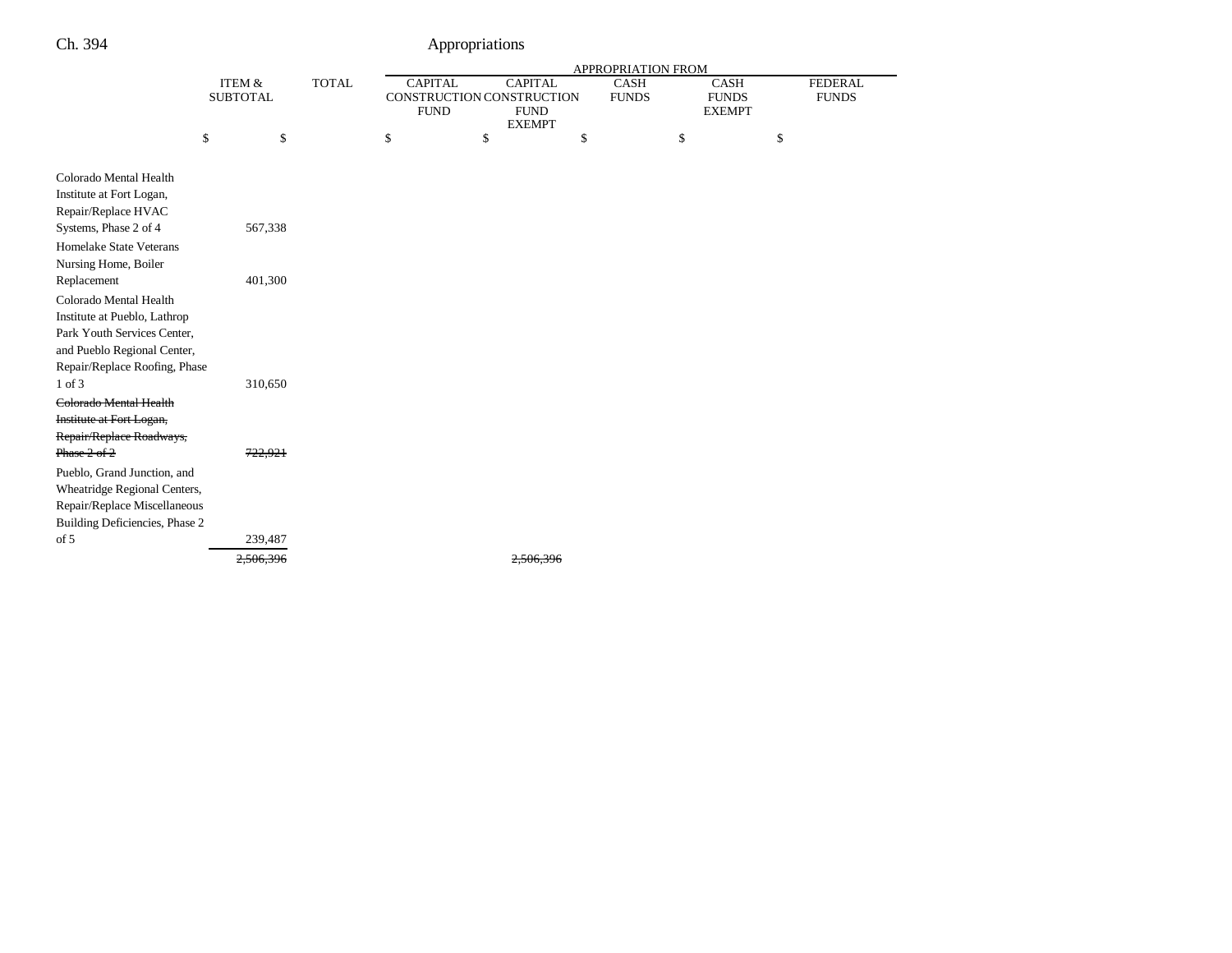|                                    | 1,783,475    | 1,783,475    |              |  |  |  |  |  |
|------------------------------------|--------------|--------------|--------------|--|--|--|--|--|
| (B) Capital Construction Projects  |              |              |              |  |  |  |  |  |
| Colorado Mental Health             |              |              |              |  |  |  |  |  |
| Institute at Pueblo, Forensics     |              |              |              |  |  |  |  |  |
| Replacement and Master Plan        | 4,094,604    | 4,094,604    |              |  |  |  |  |  |
|                                    | 2,258,810    | 2,258,810    |              |  |  |  |  |  |
| Wheatridge Regional Center,        |              |              |              |  |  |  |  |  |
| Kipling Village Improvements       | 3,921,857    | 3,921,857    |              |  |  |  |  |  |
| <b>State Veterans Nursing Home</b> |              |              |              |  |  |  |  |  |
| at Fitzsimons                      | 20,930,671   | 5,006,617    | 15,924,054   |  |  |  |  |  |
| Colorado Mental Health             |              |              |              |  |  |  |  |  |
| Institute at Pueblo, Kitchen,      |              |              |              |  |  |  |  |  |
| Warehouse, Heating Plant           | 1,000,523    | 1,000,523    |              |  |  |  |  |  |
| Expansion                          |              | 644,964      |              |  |  |  |  |  |
|                                    | 644,964      |              |              |  |  |  |  |  |
|                                    | 29,947,655   |              |              |  |  |  |  |  |
|                                    | 27,756,302   |              |              |  |  |  |  |  |
|                                    | 32,454,051   |              |              |  |  |  |  |  |
|                                    | 29,539,777   |              |              |  |  |  |  |  |
| <b>TOTALS PART V</b>               |              |              |              |  |  |  |  |  |
| (HUMAN SERVICES)                   | \$40,498,677 | \$20,078,223 | \$20,420,454 |  |  |  |  |  |
|                                    |              |              |              |  |  |  |  |  |
|                                    | \$37,452,525 | \$17,032,071 |              |  |  |  |  |  |
| <b>PART VI</b>                     |              |              |              |  |  |  |  |  |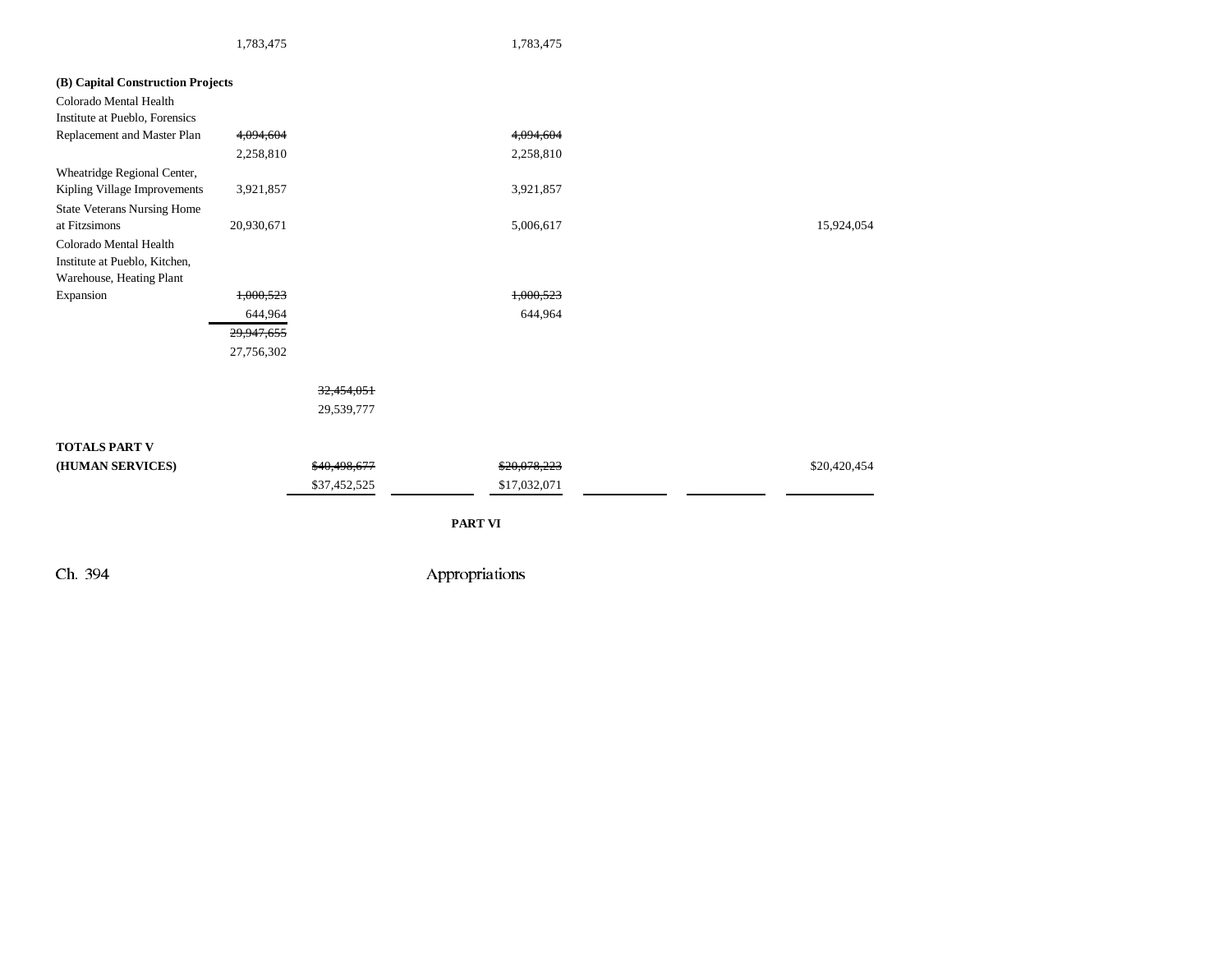|                                     |                                      |              | APPROPRIATION FROM            |                                                                             |                             |                                              |                                |  |
|-------------------------------------|--------------------------------------|--------------|-------------------------------|-----------------------------------------------------------------------------|-----------------------------|----------------------------------------------|--------------------------------|--|
|                                     | <b>ITEM &amp;</b><br><b>SUBTOTAL</b> | <b>TOTAL</b> | <b>CAPITAL</b><br><b>FUND</b> | <b>CAPITAL</b><br>CONSTRUCTION CONSTRUCTION<br><b>FUND</b><br><b>EXEMPT</b> | <b>CASH</b><br><b>FUNDS</b> | <b>CASH</b><br><b>FUNDS</b><br><b>EXEMPT</b> | <b>FEDERAL</b><br><b>FUNDS</b> |  |
|                                     | \$<br>\$                             |              | \$                            | \$                                                                          | \$                          | \$                                           | \$                             |  |
|                                     |                                      |              |                               | <b>JUDICIAL DEPARTMENT</b>                                                  |                             |                                              |                                |  |
| (1) CONTROLLED MAINTENANCE PROJECTS |                                      |              |                               |                                                                             |                             |                                              |                                |  |
| Judicial Heritage Building,         |                                      |              |                               |                                                                             |                             |                                              |                                |  |
| Fire Alarm Upgrade, Phase 2         |                                      |              |                               |                                                                             |                             |                                              |                                |  |
| of 2                                | 208,900                              |              |                               |                                                                             |                             |                                              |                                |  |
| Judicial Heritage Building,         |                                      |              |                               |                                                                             |                             |                                              |                                |  |
| Mechanical Room Ventilation         |                                      |              |                               |                                                                             |                             |                                              |                                |  |
| Upgrade                             | 78,000                               |              |                               |                                                                             |                             |                                              |                                |  |
|                                     | 10,756                               |              |                               |                                                                             |                             |                                              |                                |  |
| Judicial Heritage Building,         |                                      |              |                               |                                                                             |                             |                                              |                                |  |
| Waterproof Sloped Roof and          |                                      |              |                               |                                                                             |                             |                                              |                                |  |
| Plaza Deck, Phase 1 of 3            | 419,400                              |              |                               |                                                                             |                             |                                              |                                |  |
|                                     | 217,576                              |              |                               |                                                                             |                             |                                              |                                |  |
| Judicial Heritage Building,         |                                      |              |                               |                                                                             |                             |                                              |                                |  |
| Carpet Replacement,                 |                                      |              |                               |                                                                             |                             |                                              |                                |  |
| Phase 2 of 2                        | 164,900                              |              |                               |                                                                             |                             |                                              |                                |  |
|                                     |                                      | 871,200      |                               | 871,200                                                                     |                             |                                              |                                |  |
|                                     |                                      | 393,232      |                               | 393,232                                                                     |                             |                                              |                                |  |
| <b>TOTALS PART VI</b>               |                                      |              |                               |                                                                             |                             |                                              |                                |  |
| (JUDICIAL)                          |                                      | \$871,200    |                               | \$871,200                                                                   |                             |                                              |                                |  |
|                                     |                                      | \$393,232    |                               | \$393,232                                                                   |                             |                                              |                                |  |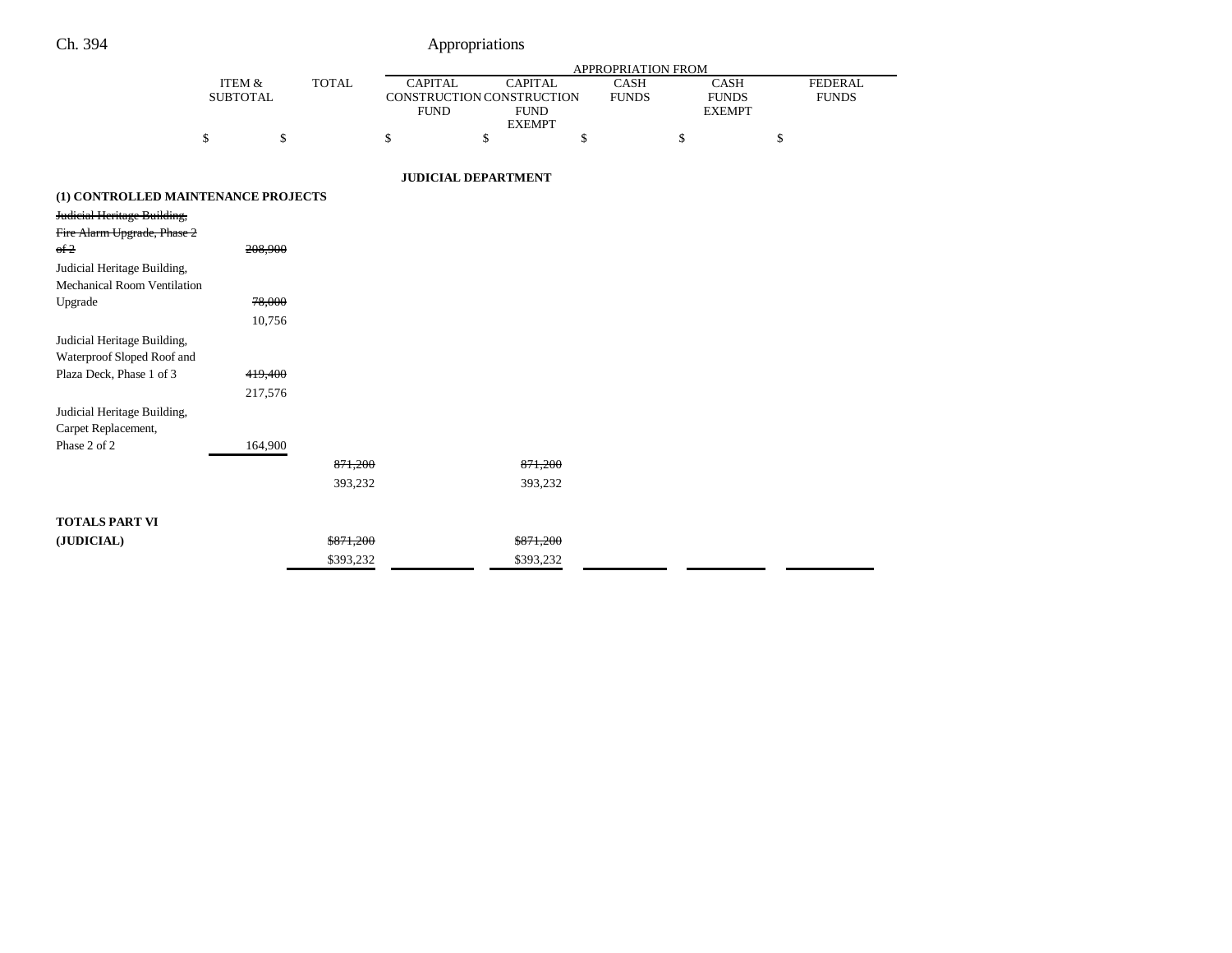### **PART IX DEPARTMENT OF MILITARY AFFAIRS**

| (1) CONTROLLED MAINTENANCE PROJECTS |         |           |           |          |           |
|-------------------------------------|---------|-----------|-----------|----------|-----------|
| Fort Collins Armory, Septic         |         |           |           |          |           |
| System Replacement                  | 76,613  |           | 76,613    |          |           |
| State Armories, Emergency           |         |           |           |          |           |
| Lighting/Electrical Violations,     |         |           |           |          |           |
| Phase 1 of 3                        | 284,500 |           | 234,450   |          | 50,050    |
| State Armories, Armory Roof         |         |           |           |          |           |
| Projects, Phase 1 of 5              | 262,580 |           | 205,180   |          | 57,400    |
|                                     | 141,538 |           | 84,138    |          |           |
| Englewood Administration            |         |           |           |          |           |
| Building, Exterior Closure          |         |           |           |          |           |
| Replacement, Phase 1 of 4           | 267,688 |           | 267,688   |          |           |
|                                     | 24,887  |           | 24,887    |          |           |
|                                     |         | 891,381   |           |          |           |
|                                     |         | 527,538   |           |          |           |
| <b>TOTALS PART IX</b>               |         |           |           |          |           |
| (MILITARY AFFAIRS)                  |         | \$950,191 | \$783,931 | \$58,810 | \$107,450 |
|                                     |         | \$586,348 | \$420,088 |          |           |

**PART XI DEPARTMENT OF PERSONNEL**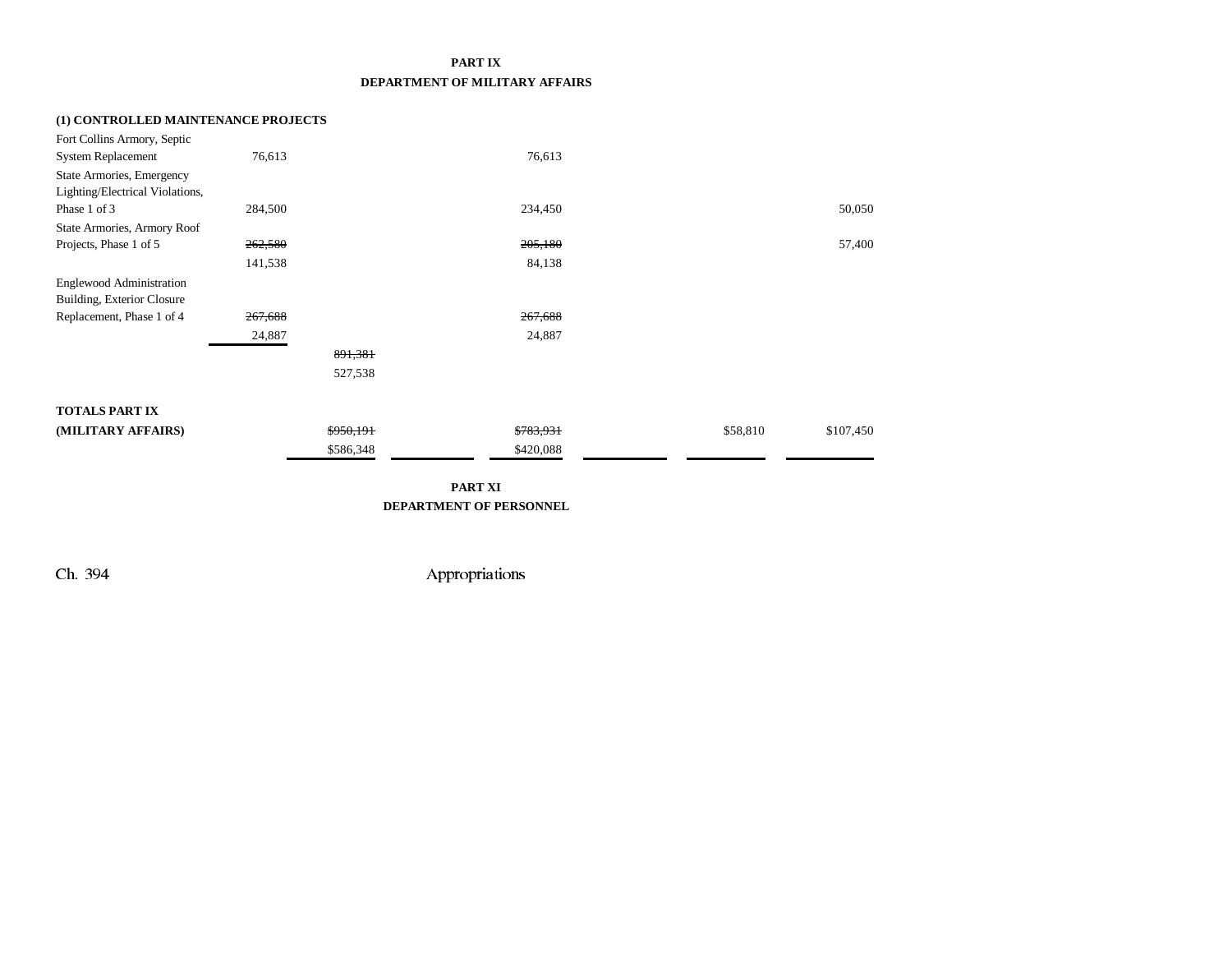|                                                                    |                           |              |                               |                                                                             | APPROPRIATION FROM          |                                              |                                |
|--------------------------------------------------------------------|---------------------------|--------------|-------------------------------|-----------------------------------------------------------------------------|-----------------------------|----------------------------------------------|--------------------------------|
|                                                                    | ITEM &<br><b>SUBTOTAL</b> | <b>TOTAL</b> | <b>CAPITAL</b><br><b>FUND</b> | <b>CAPITAL</b><br>CONSTRUCTION CONSTRUCTION<br><b>FUND</b><br><b>EXEMPT</b> | <b>CASH</b><br><b>FUNDS</b> | <b>CASH</b><br><b>FUNDS</b><br><b>EXEMPT</b> | <b>FEDERAL</b><br><b>FUNDS</b> |
|                                                                    | \$<br>\$                  |              | \$                            | \$                                                                          | \$                          | \$                                           | \$                             |
| (2) CONTROLLED MAINTENANCE PROJECTS                                |                           |              |                               |                                                                             |                             |                                              |                                |
| <b>Emergency Fund</b>                                              | 1,250,000                 |              |                               |                                                                             |                             |                                              |                                |
| Colorado Executive Residence,                                      |                           |              |                               |                                                                             |                             |                                              |                                |
| Repairs/Upgrades                                                   | 1,672,030                 |              |                               |                                                                             |                             |                                              |                                |
|                                                                    | 147,787                   |              |                               |                                                                             |                             |                                              |                                |
| <b>Grand Junction State Office</b><br>Building, Mechanical Heating |                           |              |                               |                                                                             |                             |                                              |                                |
| <b>System Upgrades</b>                                             | 130,468                   |              |                               |                                                                             |                             |                                              |                                |
| Camp George West, Telephone<br>Distribution System                 |                           |              |                               |                                                                             |                             |                                              |                                |
| Replacement                                                        | 241,982                   |              |                               |                                                                             |                             |                                              |                                |
| <b>Remote Telecommunications</b>                                   |                           |              |                               |                                                                             |                             |                                              |                                |
| Buildings, Roof Replacement,                                       |                           |              |                               |                                                                             |                             |                                              |                                |

Phase 2 of 5 50,985

Phase 2 of 2 479,870

2 of 5 68,000

Centennial Building, Mechanical Systems Upgrade,

Telecommunications Buildings, Emergency Generator Replacement, Phase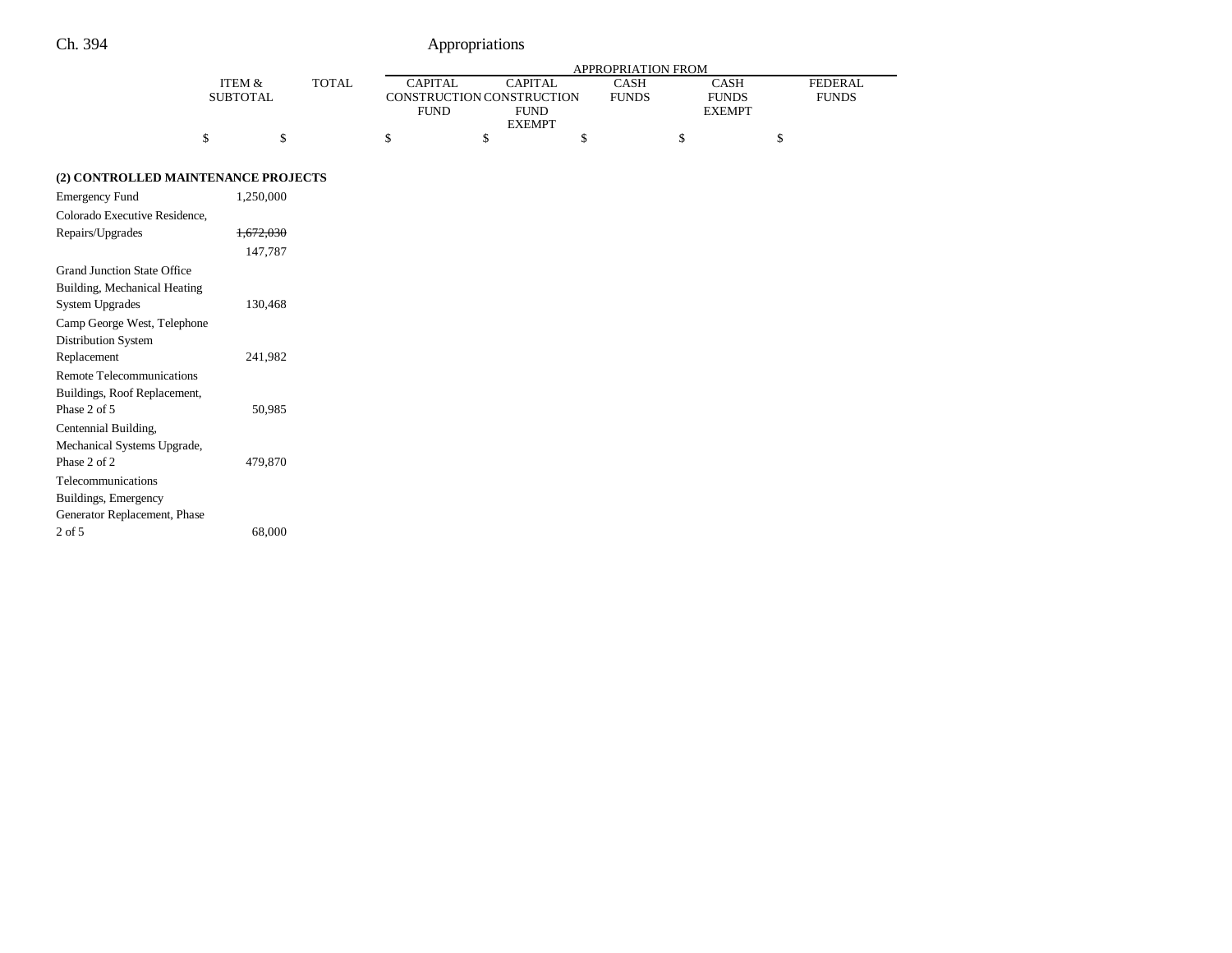| <b>Relocate Existing Generator</b>  |            |           |            |                           |
|-------------------------------------|------------|-----------|------------|---------------------------|
| from 690 Kipling to the Power       |            |           |            |                           |
| Plant                               | 189,215    |           |            |                           |
|                                     | 11,844     |           |            |                           |
| Telecommunications                  |            |           |            |                           |
| <b>Buildings, Replace Batteries</b> |            |           |            |                           |
| for Back-Up Generators, Phase       |            |           |            |                           |
| $1$ of $3$                          | 84,000     |           |            |                           |
|                                     |            | 4,166,550 | 4,166,550  |                           |
|                                     |            | 2,464,936 | 2,464,936  |                           |
| (3) CAPITAL CONSTRUCTION PROJECTS   |            |           |            |                           |
| Life/Safety Upgrade for the         |            |           |            |                           |
| State Capitol Building <sup>9</sup> | 12,727,574 |           | 12,727,574 |                           |
|                                     | 2,620,892  |           | 2,620,892  |                           |
| Life/Safety Upgrades for the        |            |           |            |                           |
| Capitol Annex Building - 1375       |            |           |            |                           |
| Sherman Street <sup>10</sup>        | 4,296,743  |           | 4,296,743  |                           |
| Statewide Multi-Use Network         |            |           |            |                           |
| Implementation                      | 6,750,000  |           | 6,750,000  |                           |
|                                     | 5,250,000  |           | 5,250,000  |                           |
| <b>Public Safety Communications</b> |            |           |            |                           |
| <b>Trust Fund</b>                   | 12,880,000 |           | 12,880,000 |                           |
| Digital Trunked Radio System        | 12,880,000 |           |            | $12,880,000$ <sup>t</sup> |
| North Campus Upgrades               | 942,628    |           | 942,628    |                           |
| Demolition of Energy                |            |           |            |                           |
| Conservation Building and Old       |            |           |            |                           |
| <b>State Library Building</b>       | 878,240    |           |            | 878,240 <sup>a</sup>      |
|                                     |            |           |            |                           |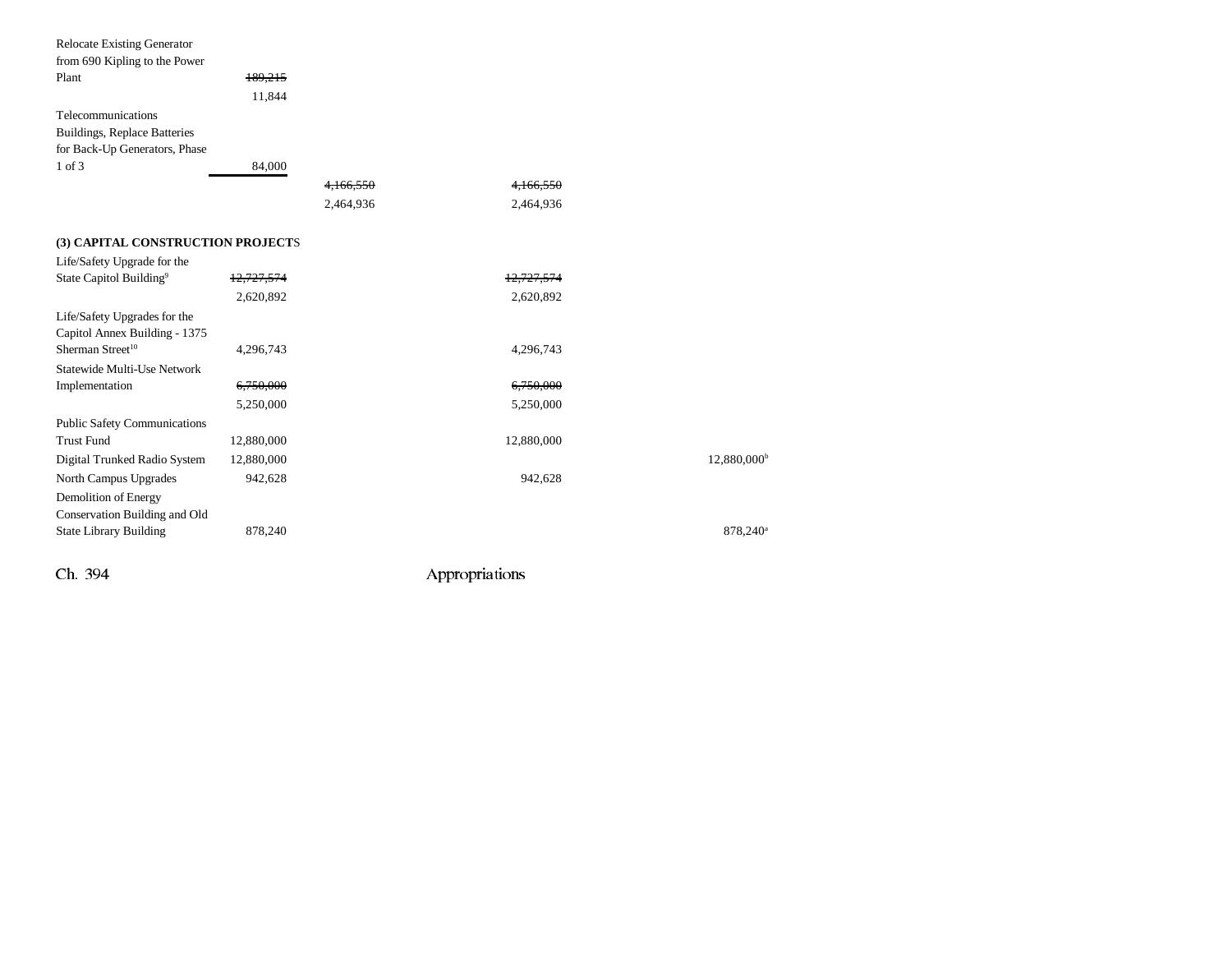| Ch. 394                                                                             |                                                      |                          |                    |                                                                                                              | Appropriations |    |                             |    |                                              |    |                                |
|-------------------------------------------------------------------------------------|------------------------------------------------------|--------------------------|--------------------|--------------------------------------------------------------------------------------------------------------|----------------|----|-----------------------------|----|----------------------------------------------|----|--------------------------------|
|                                                                                     |                                                      |                          | APPROPRIATION FROM |                                                                                                              |                |    |                             |    |                                              |    |                                |
|                                                                                     | <b>ITEM &amp;</b><br><b>TOTAL</b><br><b>SUBTOTAL</b> |                          |                    | <b>CAPITAL</b><br><b>CAPITAL</b><br>CONSTRUCTION CONSTRUCTION<br><b>FUND</b><br><b>FUND</b><br><b>EXEMPT</b> |                |    | <b>CASH</b><br><b>FUNDS</b> |    | <b>CASH</b><br><b>FUNDS</b><br><b>EXEMPT</b> |    | <b>FEDERAL</b><br><b>FUNDS</b> |
|                                                                                     | \$<br>\$                                             |                          | \$                 |                                                                                                              | \$             | \$ |                             | \$ |                                              | \$ |                                |
| Woodward House Feasibility                                                          |                                                      |                          |                    |                                                                                                              |                |    |                             |    |                                              |    |                                |
| Study <sup>10a</sup>                                                                | 30,675                                               |                          |                    |                                                                                                              | 30,675         |    |                             |    |                                              |    |                                |
| <b>Telecommunications Cash</b>                                                      |                                                      |                          |                    |                                                                                                              |                |    |                             |    |                                              |    |                                |
| Deficit                                                                             | 2,256,061                                            |                          |                    |                                                                                                              | 2,256,061      |    |                             |    |                                              |    |                                |
|                                                                                     |                                                      | 53,641,921               |                    |                                                                                                              |                |    |                             |    |                                              |    |                                |
|                                                                                     |                                                      | 42,035,239               |                    |                                                                                                              |                |    |                             |    |                                              |    |                                |
| <sup>a</sup> This amount shall be from reserves in the Capitol Parking Fund.        |                                                      |                          |                    |                                                                                                              |                |    |                             |    |                                              |    |                                |
| <sup>b</sup> This amount shall be from the Public Safety Communications Trust Fund. |                                                      |                          |                    |                                                                                                              |                |    |                             |    |                                              |    |                                |
| <b>TOTALS PART XI</b>                                                               |                                                      |                          |                    |                                                                                                              |                |    |                             |    |                                              |    |                                |
| (PERSONNEL)                                                                         |                                                      | \$63,190,474             |                    |                                                                                                              | \$47,778,147   |    |                             |    | $$15,412,327$ <sup>a</sup>                   |    |                                |
|                                                                                     |                                                      | \$49,882,178             |                    |                                                                                                              | \$34,469,851   |    |                             |    |                                              |    |                                |
| <sup>a</sup> Of this amount, \$1,654,087 contains a (T) notation.                   |                                                      |                          |                    |                                                                                                              |                |    |                             |    |                                              |    |                                |
| <b>GRAND TOTALS</b>                                                                 |                                                      |                          |                    |                                                                                                              |                |    |                             |    |                                              |    |                                |
| (CAPITAL CONSTRUCTION)                                                              |                                                      | <del>\$566,233,811</del> |                    |                                                                                                              | \$316,634,216  |    | \$46,147,821                |    | \$138,468,919 <sup>*</sup>                   |    | \$64,982,855                   |
|                                                                                     |                                                      | \$524,895,929            |                    |                                                                                                              | \$275,250,288  |    |                             |    | \$138,514,965 <sup>a</sup>                   |    |                                |

<sup>a</sup> Of this amount, \$1,936,470 contains a (T) notation and \$3,047,174 is from the Highway Users Tax Fund pursuant to Section 43-4-201(3)(a), C.R.S.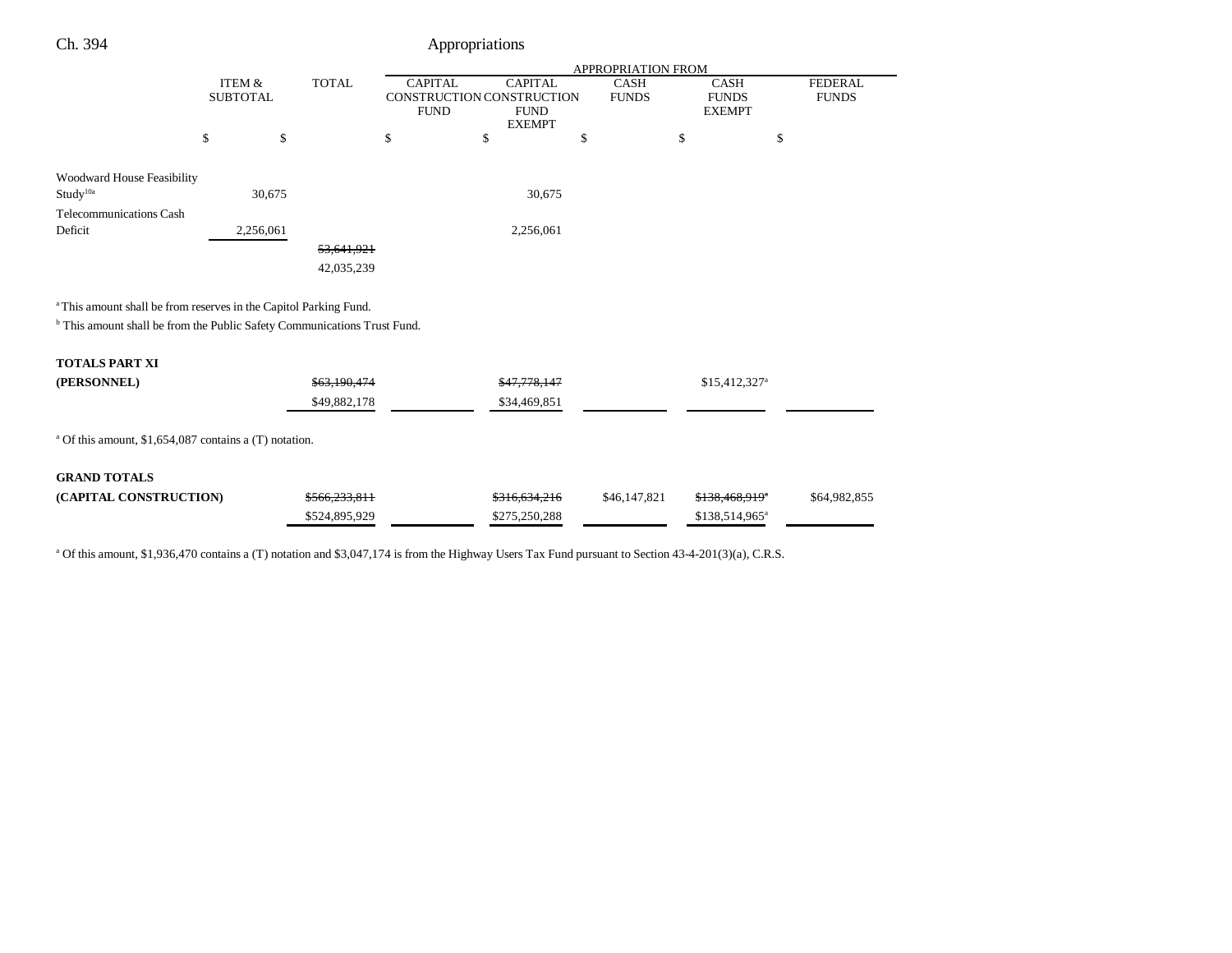**SECTION 4.** Section 8 of chapter 347, Session Laws of Colorado 2000, as said section 8 (4) (a) (I) is further amended by section 8 of chapter 348, Session Laws of Colorado 2001, is amended to read:

**Section 8. Capital construction appropriation - adjustment to the 2000 long bill.** (4) (a) In addition to any other appropriation, for the fiscal year beginning July 1, 2000, there is hereby appropriated, out of moneys in the capital construction fund not otherwise appropriated, the sum of two million two hundred thirty-five thousand nine hundred forty-six dollars  $(\$2,235,946)$ , ONE MILLION EIGHTY-ONE THOUSAND FOUR HUNDRED FOURTEEN DOLLARS (\$1,081,414), to the department of human services, or so much as may be necessary, to be allocated as follows:

(II) Seven hundred ninety-four thousand four hundred ten dollars (\$794,410) EIGHTY-FIVE THOUSAND SEVENTY-NINE DOLLARS (\$85,079) for the department's pro rata share of the off-site development costs associated with the Kipling Village parcel.

(IV) Four hundred sixty-five thousand three hundred seventy-five dollars (\$465,375) EIGHTY-FIVE THOUSAND SEVENTY-NINE (\$85,079) for the department's pro rata share of the off-site development costs associated with the Zier and Therapy Pool parcel.

(VI) One hundred fifty thousand dollars (\$150,000) EIGHTY-FIVE THOUSAND NINETY-FIVE DOLLARS (\$85,095) for modifications to Summit Village including the mothballing of Summit Village and landscaping and fencing.

**SECTION 5.** Part II, Part VII (3), Part XIV (1) and (3), and the affected totals and grand totals of section 3 chapter 363, Session Laws of Colorado 2001, as Part XIV (1) and the affected totals and grand totals are amended by section 5 of chapter 262, Session Laws of Colorado 2001, as the said Part II, Part VII (3), Part XIV (1) and (3), and the affected totals and grand totals are further amended by section 5 of chapter 9, Session Laws of Colorado 2001, Second Extraordinary Session, as the said affected grand totals are further amended by House Bill 02-1388, enacted at the Second Regular Session of the Sixty-third General Assembly, are amended to read:

### Section **3. Capital construction appropriation.**

**PART IIDEPARTMENT OF CORRECTIONS**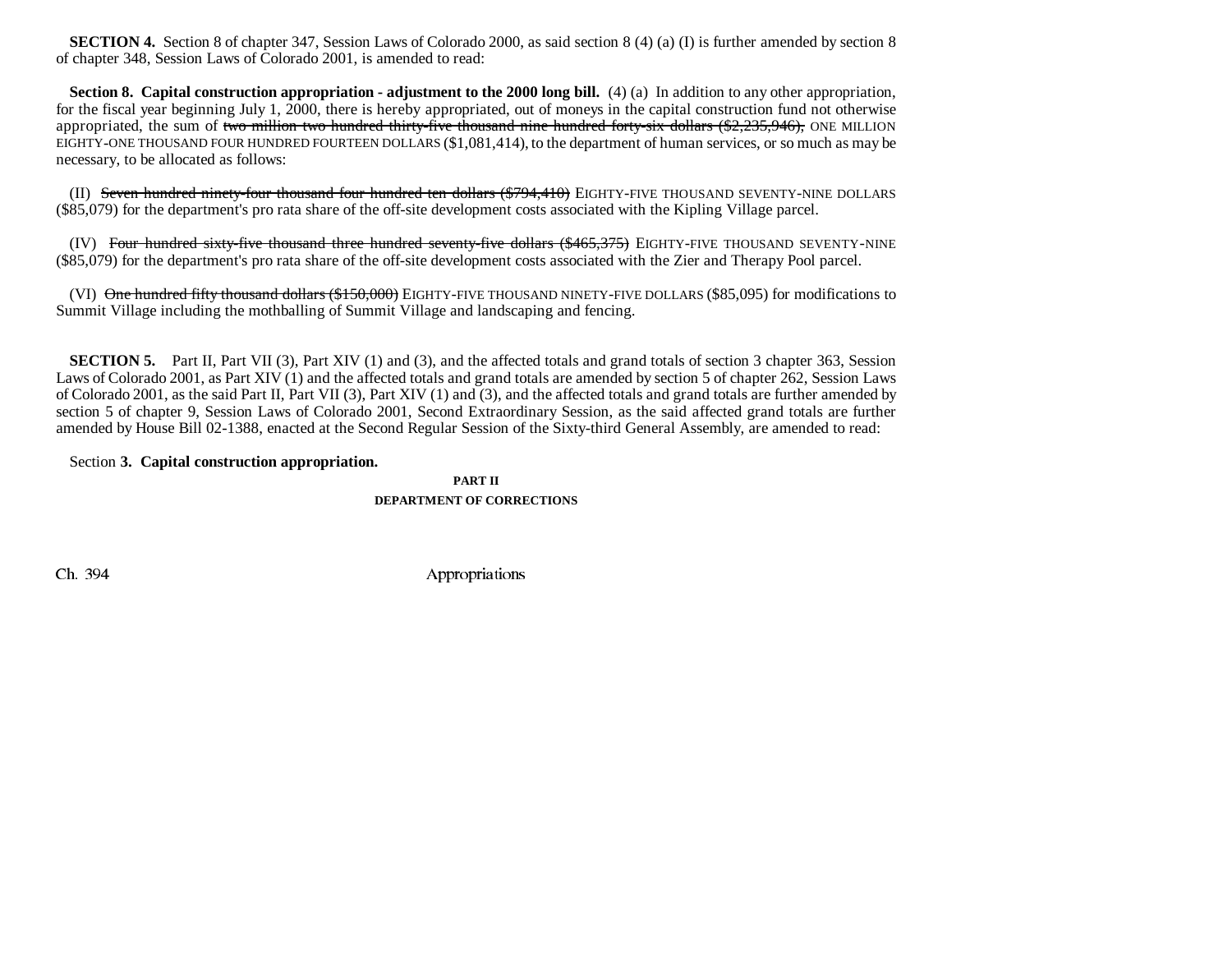FEDERAL FUNDS

|                                                                                                                                                             |                                      |              | APPROPRIATION FROM<br><b>CASH</b> |                                                                                            |    |    |                                       |  |  |
|-------------------------------------------------------------------------------------------------------------------------------------------------------------|--------------------------------------|--------------|-----------------------------------|--------------------------------------------------------------------------------------------|----|----|---------------------------------------|--|--|
|                                                                                                                                                             | <b>ITEM &amp;</b><br><b>SUBTOTAL</b> | <b>TOTAL</b> | <b>CAPITAL</b>                    | <b>CAPITAL</b><br>CONSTRUCTION CONSTRUCTION<br><b>FUND</b><br><b>FUND</b><br><b>EXEMPT</b> |    |    | CASH<br><b>FUNDS</b><br><b>EXEMPT</b> |  |  |
|                                                                                                                                                             | \$                                   | \$           | \$                                | \$                                                                                         | \$ | \$ | \$                                    |  |  |
| (1) CONTROLLED MAINTENANCE PROJECTS                                                                                                                         |                                      |              |                                   |                                                                                            |    |    |                                       |  |  |
| Arkansas Valley<br>Correctional Facility,<br>Repair/Replace Security<br>Components,<br>Phase 1 of 2                                                         | 408,548                              |              |                                   |                                                                                            |    |    |                                       |  |  |
| Colorado State<br>Penitentiary, Colorado<br>Territorial, Arkansas<br>Valley, and Fremont<br>Correctional Facilities,<br>Repair/Replace Security<br>Systems, |                                      |              |                                   |                                                                                            |    |    |                                       |  |  |
| Phase 2 of 4                                                                                                                                                | 538,679                              |              |                                   |                                                                                            |    |    |                                       |  |  |
| <b>Buena Vista Correctional</b><br>Facility, Replace Boiler<br>Refractory                                                                                   | 108,051                              |              |                                   |                                                                                            |    |    |                                       |  |  |
| Colorado Correctional<br>Center, Buena Vista,<br><b>Centennial and Fremont</b><br>Correctional Facilities,<br><b>Upgrade Fire</b><br>Detection/Alarm/       |                                      |              |                                   |                                                                                            |    |    |                                       |  |  |

Suppression Systems 2,905,290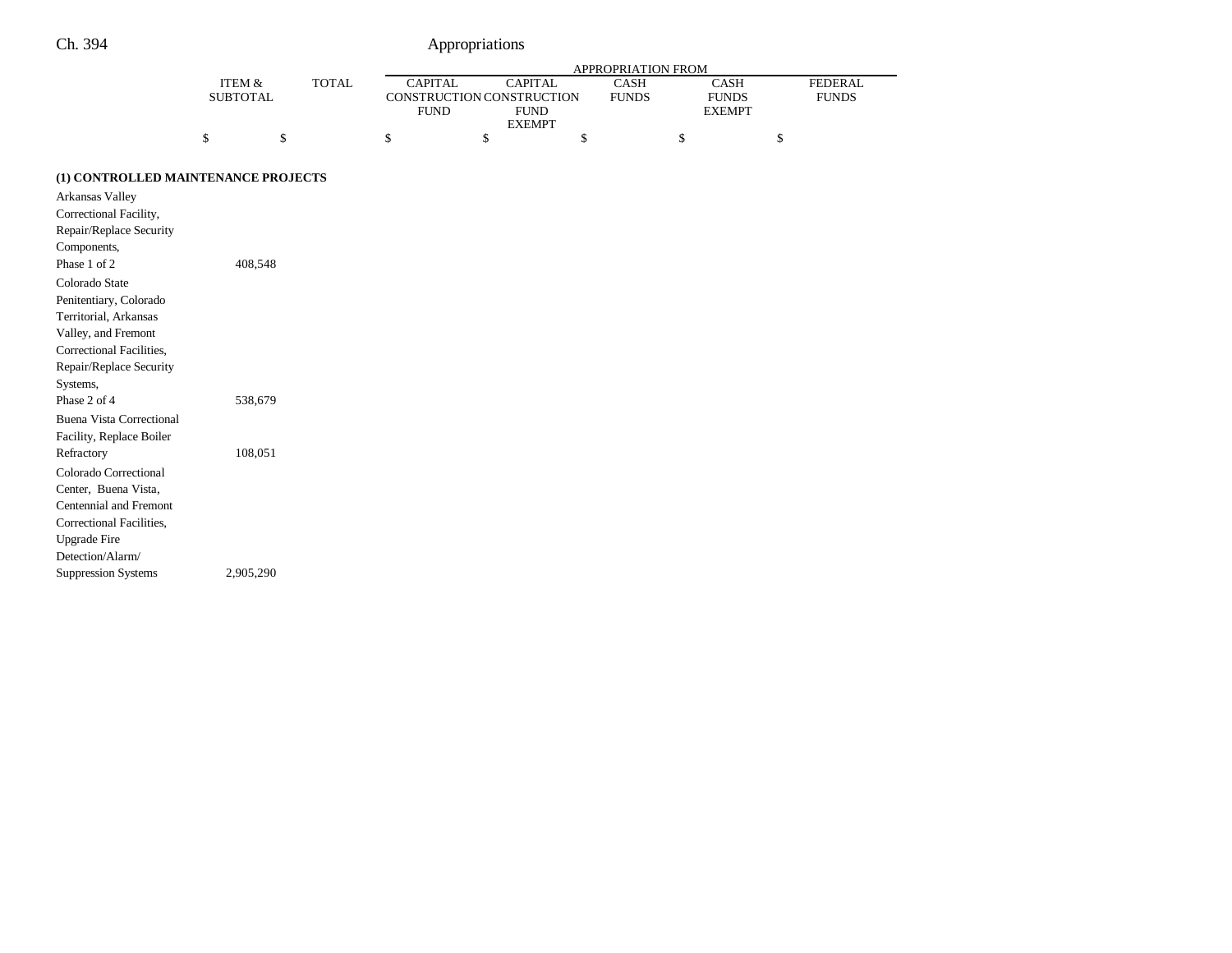| Arkansas Valley                |           |           |           |                      |
|--------------------------------|-----------|-----------|-----------|----------------------|
| Correctional Facility,         |           |           |           |                      |
| Repair/Replace Water           |           |           |           |                      |
| <b>Treatment and Piping</b>    |           |           |           |                      |
| Systems                        | 368,648   |           |           |                      |
| <b>Fremont Correctional</b>    |           |           |           |                      |
| Facility, Repair Utility       |           |           |           |                      |
| Tunnel, Phase 2 of 2           | 1,246,228 |           |           |                      |
| Colorado Territorial           |           |           |           |                      |
| Correctional Facility,         |           |           |           |                      |
| Sanitary Sewer/Storm           |           |           |           |                      |
| <b>Sewer Distribution</b>      |           |           |           |                      |
| Improvements, Phase 2 of       |           |           |           |                      |
| $\overline{4}$                 | 395,950   |           |           |                      |
| <b>Centennial Correctional</b> |           |           |           |                      |
| Facility, Repair/Replace       |           |           |           |                      |
| Roofs, Phase 3 of 4            | 345,540   |           |           |                      |
|                                |           | 6,316,934 | 6,316,934 |                      |
|                                |           |           | 5,960,076 | 356,858 <sup>a</sup> |
|                                |           |           |           |                      |

a THIS AMOUNT SHALL BE FROM THE CORRECTIONS EXPANSION RESERVE FUND.

### **(2) CAPITAL CONSTRUCTION PROJECTS**

Arkansas Valley Correctional Facility, High Custody Expansion 17,139 17,139 17,139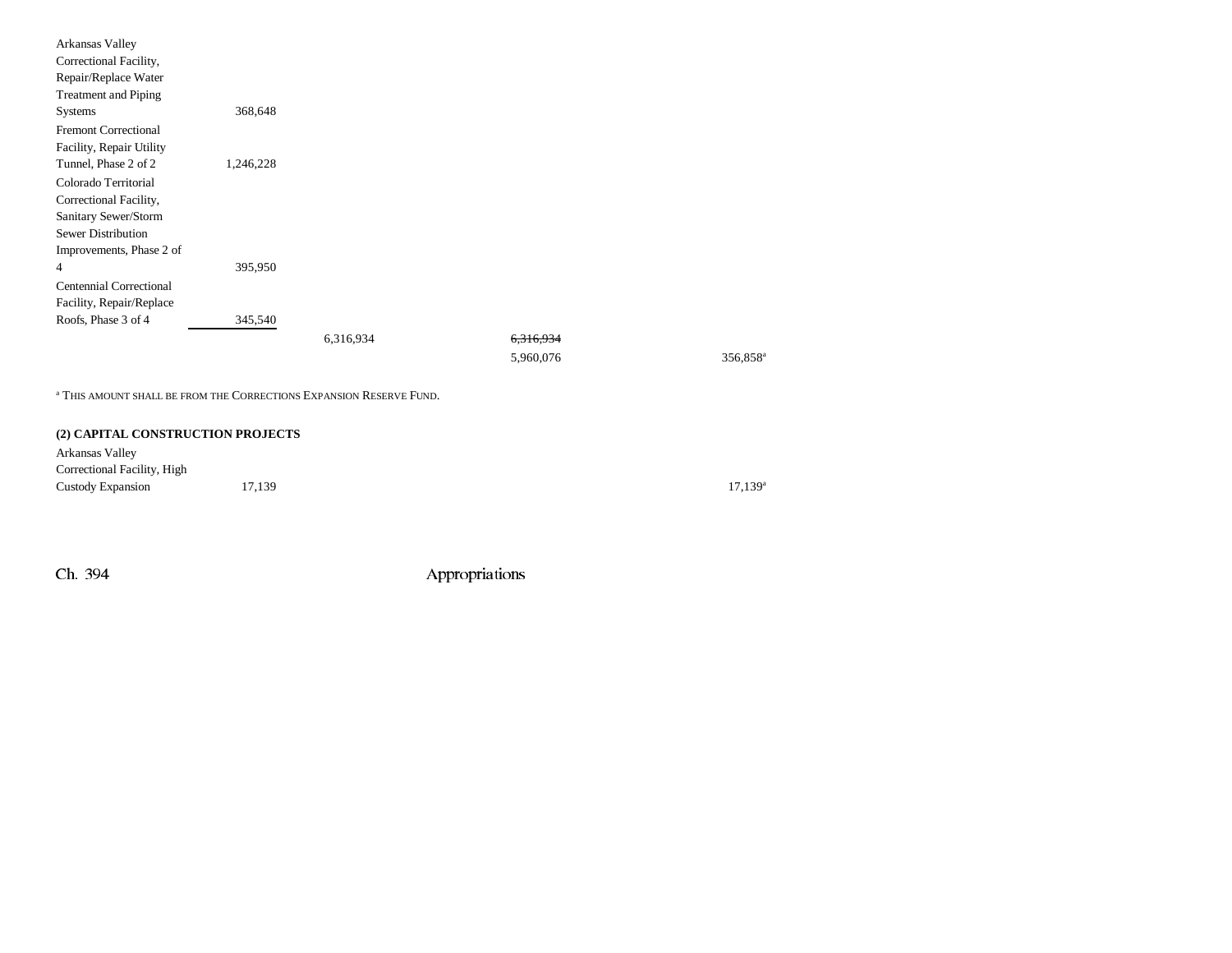|                                |                 |              |             | APPROPRIATION FROM        |             |                |    |              |                          |    |                |
|--------------------------------|-----------------|--------------|-------------|---------------------------|-------------|----------------|----|--------------|--------------------------|----|----------------|
|                                | ITEM &          | <b>TOTAL</b> |             | <b>CAPITAL</b>            |             | <b>CAPITAL</b> |    | CASH         | CASH                     |    | <b>FEDERAL</b> |
|                                | <b>SUBTOTAL</b> |              |             | CONSTRUCTION CONSTRUCTION |             |                |    | <b>FUNDS</b> | <b>FUNDS</b>             |    | <b>FUNDS</b>   |
|                                |                 |              | <b>FUND</b> |                           | <b>FUND</b> |                |    |              | <b>EXEMPT</b>            |    |                |
|                                | \$              | \$           | \$          |                           | \$          | <b>EXEMPT</b>  | \$ | \$           |                          | \$ |                |
|                                |                 |              |             |                           |             |                |    |              |                          |    |                |
| <b>San Carlos Correctional</b> |                 |              |             |                           |             |                |    |              |                          |    |                |
| Facility 250-Bed               |                 |              |             |                           |             |                |    |              |                          |    |                |
|                                | 105,065         |              |             |                           |             |                |    |              | $105.065$ <sup>*</sup>   |    |                |
| Expansion                      |                 |              |             |                           |             |                |    |              |                          |    |                |
| Denver Regional                |                 |              |             |                           |             |                |    |              |                          |    |                |
| Diagnostic Center,             |                 |              |             |                           |             |                |    |              |                          |    |                |
| Expansion/Renovation           | 746,783         |              |             |                           |             |                |    |              | $746,783$ <sup>*</sup>   |    |                |
|                                | 494,990         |              |             |                           |             |                |    |              | 494,990 <sup>a</sup>     |    |                |
| Fort Lyon Acquisition and      |                 |              |             |                           |             |                |    |              |                          |    |                |
| Renovation <sup>1a</sup>       | 12,312,239      |              |             |                           |             |                |    |              | $6,431,839$ <sup>a</sup> |    | 5,880,400      |
| Colorado Correctional          |                 |              |             |                           |             |                |    |              |                          |    |                |
| Center, New Recreation         |                 |              |             |                           |             |                |    |              |                          |    |                |
| <b>Building</b>                | 783,513         |              |             |                           |             |                |    |              | 783,513 <sup>b</sup>     |    |                |
|                                |                 |              |             |                           |             |                |    |              |                          |    |                |
| Correctional Industries,       |                 |              |             |                           |             |                |    |              |                          |    |                |
| Minor Construction             |                 |              |             |                           |             |                |    |              |                          |    |                |
| Projects <sup>1</sup>          | 250,000         |              |             |                           |             |                |    |              | $250,000$ °              |    |                |
|                                |                 |              | 14,214,739  |                           |             |                |    |              |                          |    |                |
|                                |                 |              | 13,857,881  |                           |             |                |    |              |                          |    |                |
|                                |                 |              |             |                           |             |                |    |              |                          |    |                |

a These amounts shall be from the Corrections Expansion Reserve Fund.

<sup>b</sup> This amount shall be from sales revenues earned by the Canteen Operation.

 $\,^{\mathrm{c}}$  This amount shall be from sales revenues earned by Correctional Industries.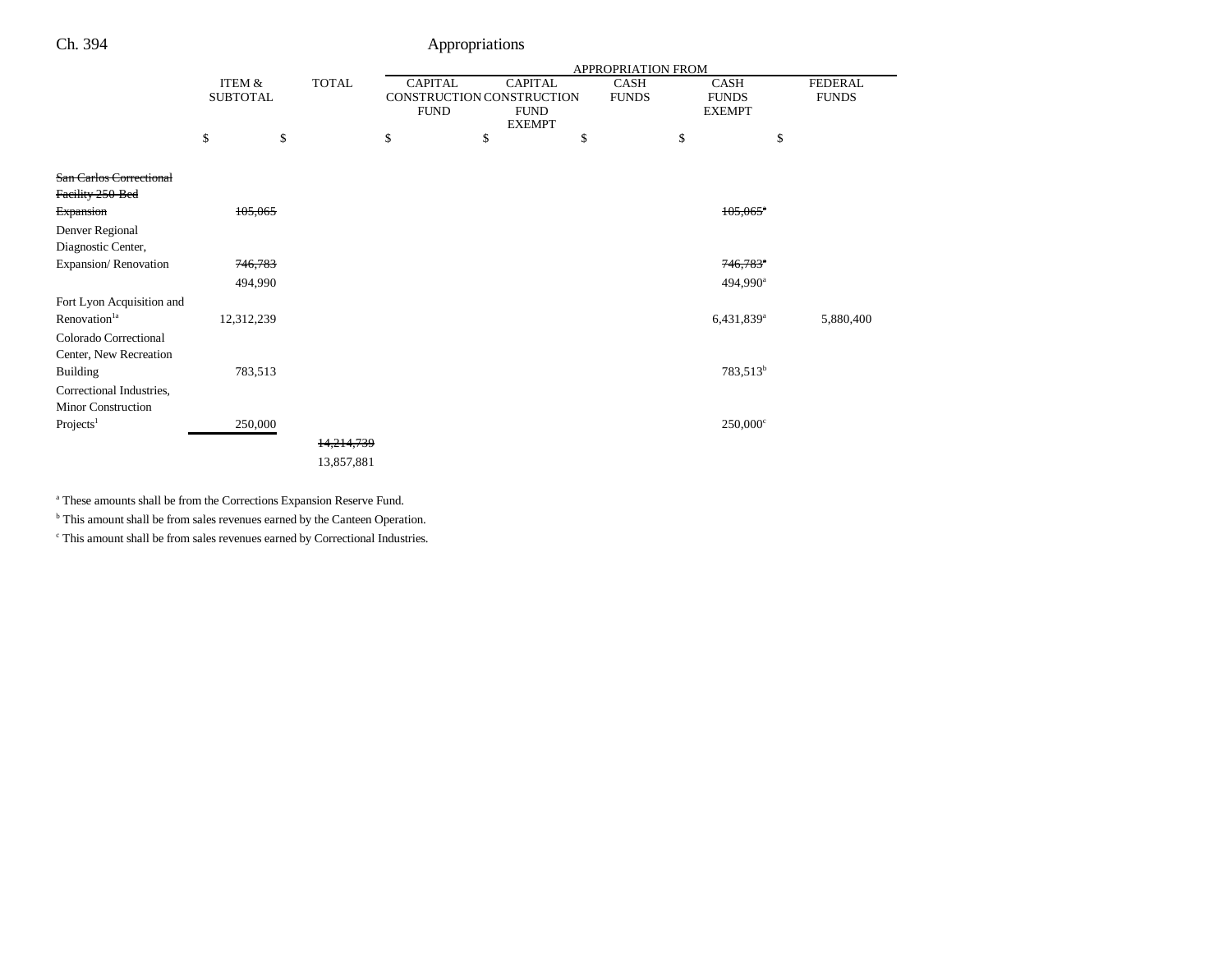**TOTALS PART II**

| (CORRECTIONS) | \$20,531,673 | \$6,316,934 | \$8,334,339 | \$5,880,400 |
|---------------|--------------|-------------|-------------|-------------|
|               | \$20,174,815 | \$5,960,076 |             |             |

### **PART VII DEPARTMENT OF HUMAN SERVICES**

| (3) DIVISION OF YOUTH CORRECTIONS |           |         |                        |                              |           |
|-----------------------------------|-----------|---------|------------------------|------------------------------|-----------|
| (A) Capital Construction Projects |           |         |                        |                              |           |
| Division of Youth                 |           |         |                        |                              |           |
| Corrections, Colorado             |           |         |                        |                              |           |
| <b>Mental Health Institute,</b>   |           |         |                        |                              |           |
| Secure 20-Bed Mental              |           |         |                        |                              |           |
| Health Unit                       | 25,802    | 25,802  |                        |                              |           |
|                                   |           |         |                        |                              |           |
| (B) Capital Construction Project  |           |         |                        |                              |           |
| Colorado Benefits                 |           |         |                        |                              |           |
| <b>Management System</b>          | 4,387,581 | 688,631 | $352,103$ <sup>*</sup> | $1,522,929$ (T) <sup>b</sup> | 1,823,918 |
|                                   |           |         |                        |                              |           |
|                                   | 5,619,937 |         |                        |                              |           |
|                                   | 1,232,356 |         |                        |                              |           |
|                                   |           |         |                        |                              |           |

<sup>\*</sup> This amount shall be from the Old Age Pension Fund.

<sup>b</sup> This amount shall be a transfer from the capital construction appropriation to the Department of Health Care Policy and Financing for the Colorado Benefits Management System.

**TOTALS PART VII**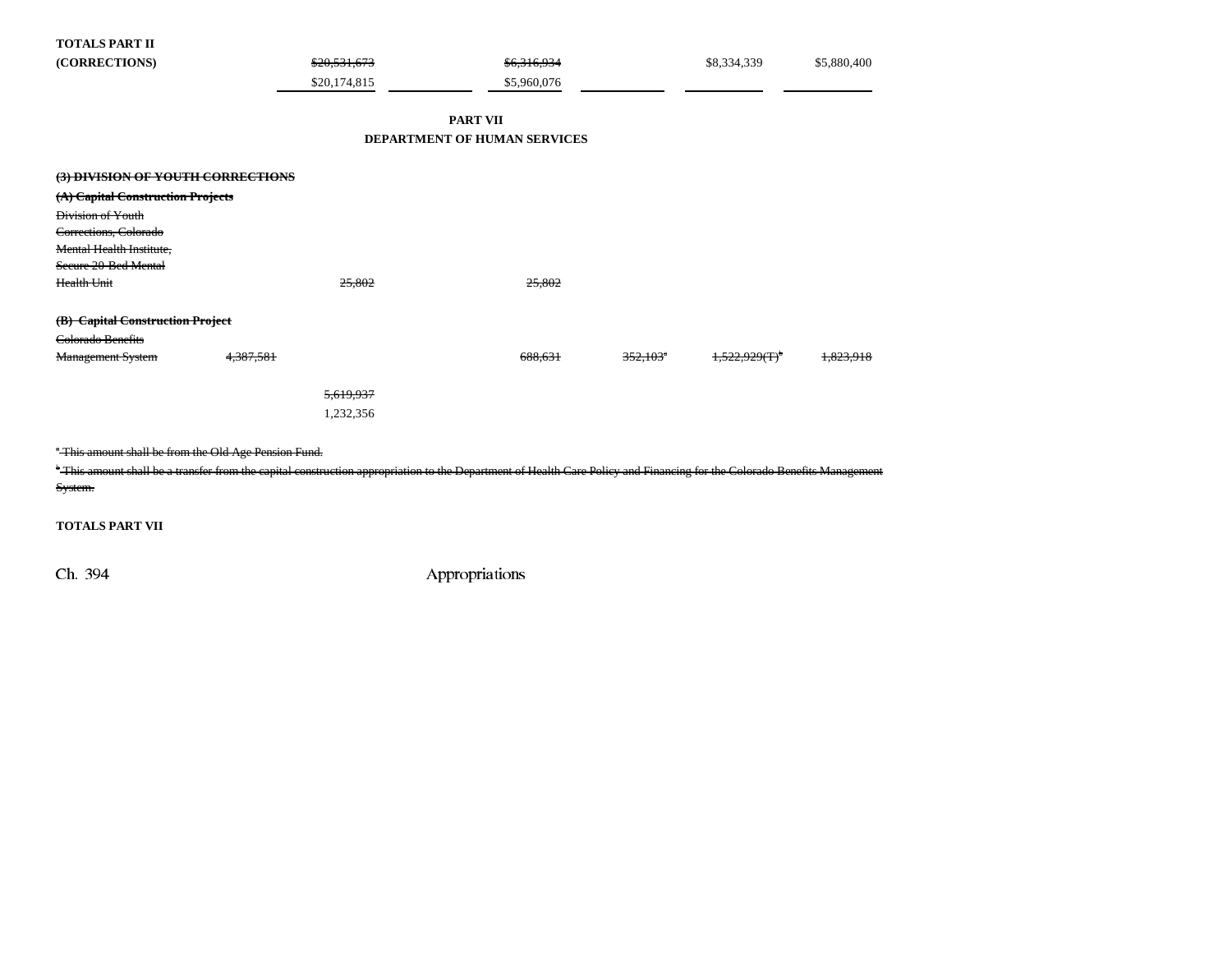### APPROPRIATION FROMITEM &**SUBTOTAL** TOTAL CAPITAL CONSTRUCTION FUND CAPITAL**CONSTRUCTION** FUND EXEMPTCASH FUNDS CASH FUNDS EXEMPT FEDERAL FUNDS  $\begin{array}{ccccccccccc} \mathsf{s} & \mathsf{s} & \mathsf{s} & \mathsf{s} & \mathsf{s} & \mathsf{s} & \mathsf{s} & \mathsf{s} & \mathsf{s} \end{array}$ Ch. 394 Appropriations **(HUMAN SERVICES)** \$8,532,290 \$4,833,340 \$352,103 \$1,522,929<sup>a</sup> \$1,823,918 \$4,118,907 \$4,118,907

a Of this amount \$1,522,929 contains a (T) notation.

### **PART XIV**

### **DEPARTMENT OF PERSONNEL**

### **(1) CERTIFICATES OF PARTICIPATION PROJECTS**

| 1992 Issue (Refunding of<br>1979 DD, 1986 DYS,<br>1988 Prison Issue, and |           |           |           |                      |                           |
|--------------------------------------------------------------------------|-----------|-----------|-----------|----------------------|---------------------------|
| 1995-2005 Part of AHEC                                                   |           |           |           |                      |                           |
| North Classroom)                                                         | 2,749,488 |           | 2,749,488 |                      |                           |
|                                                                          | 1,993,375 |           | 1,993,375 |                      |                           |
| Lease Purchase of 700                                                    |           |           |           |                      |                           |
| Kipling Street Building                                                  | 858,488   |           |           |                      | $858,488(T)^a$            |
| Lease Purchase of 1881                                                   |           |           |           |                      |                           |
| Pierce Street Building                                                   | 1,770,228 |           | 973,271   | 333,865 <sup>b</sup> | $463,092(T)$ <sup>b</sup> |
|                                                                          |           | 5,378,204 |           |                      |                           |
|                                                                          |           | 4,622,091 |           |                      |                           |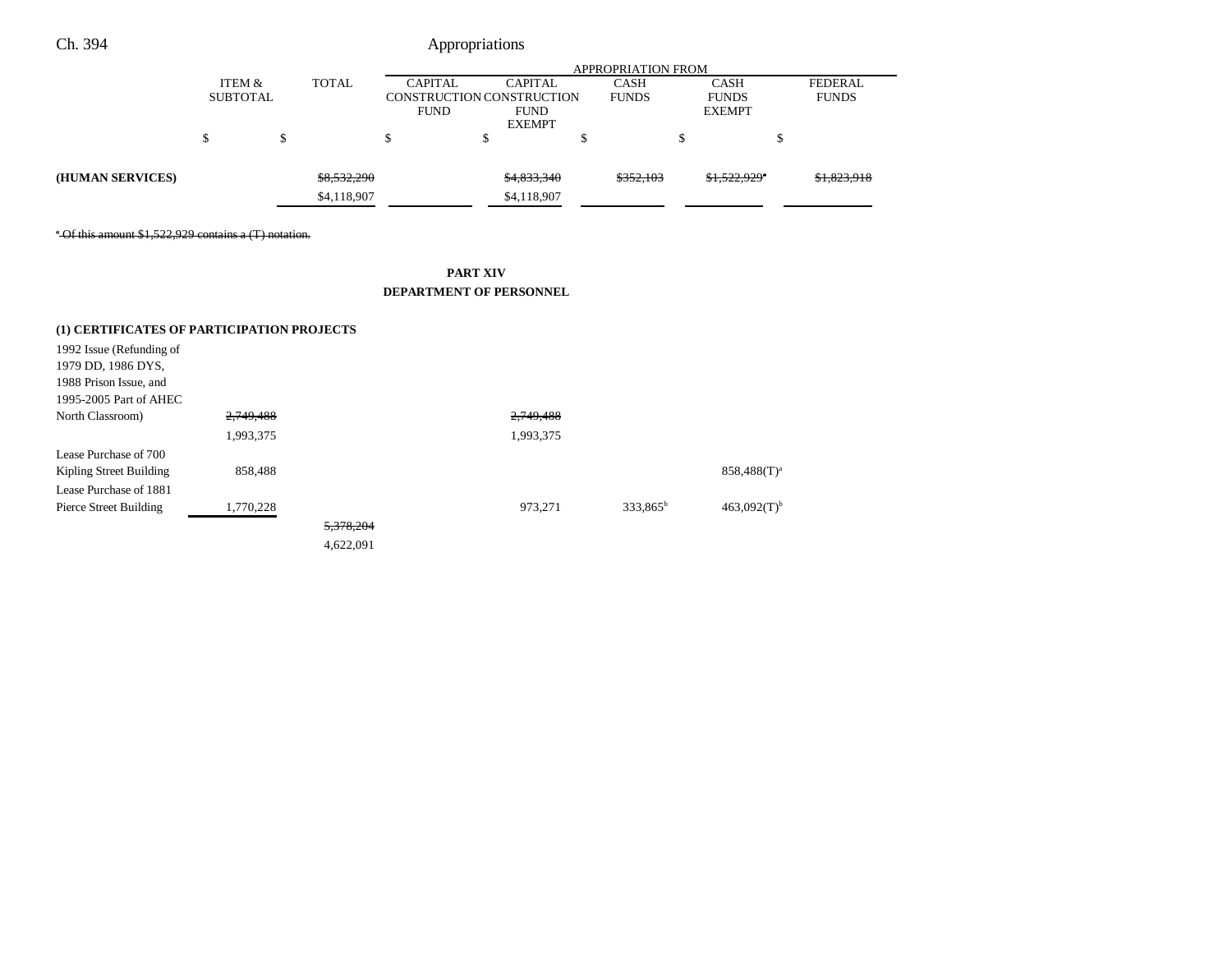a Of this amount, \$579,394 shall be from the Department of Public Safety, representing its share of the 700 Kipling Street building lease purchase, \$227,756 shall be from the Department of Agriculture representing its share of the 700 Kipling Street building lease purchase, and \$51,338 shall be from the Department of Transportation representing its share of the 700 Kipling Street building lease purchase.

**b** These amounts shall be from the Department of Revenue.

### **(3) CAPITAL CONSTRUCTION PROJECT**S

| Statewide Multi-Use           |            |            |                      |
|-------------------------------|------------|------------|----------------------|
| <b>Network Implementation</b> | 2,450,000  | 2,450,000  |                      |
| <b>Public Safety</b>          |            |            |                      |
| <b>Communications Trust</b>   |            |            |                      |
| Fund                          | 16,655,265 | 16,655,265 |                      |
| Digital Trunked Radio         |            |            |                      |
| System                        | 17,725,000 |            | $17,725,000^{\rm a}$ |
| Telecommunications Cash       |            |            |                      |
| Deficit                       | 2,256,061  | 2,256,061  |                      |
|                               |            | 39,086,326 |                      |
|                               |            | 36,636,326 |                      |

<sup>a</sup> This amount shall be from the Public Safety Communications Trust Fund.

### **TOTALS PART XIV**

| (PERSONNEL) | <del>\$49,645,321</del> | \$29,866,516 | \$333,865 | $$19,444,940$ <sup>a</sup> |
|-------------|-------------------------|--------------|-----------|----------------------------|
|             | \$46,439,208            | \$26,660,403 |           |                            |

a Of this amount, \$1,720,664 contains a (T) notation.

### **GRAND TOTALS**